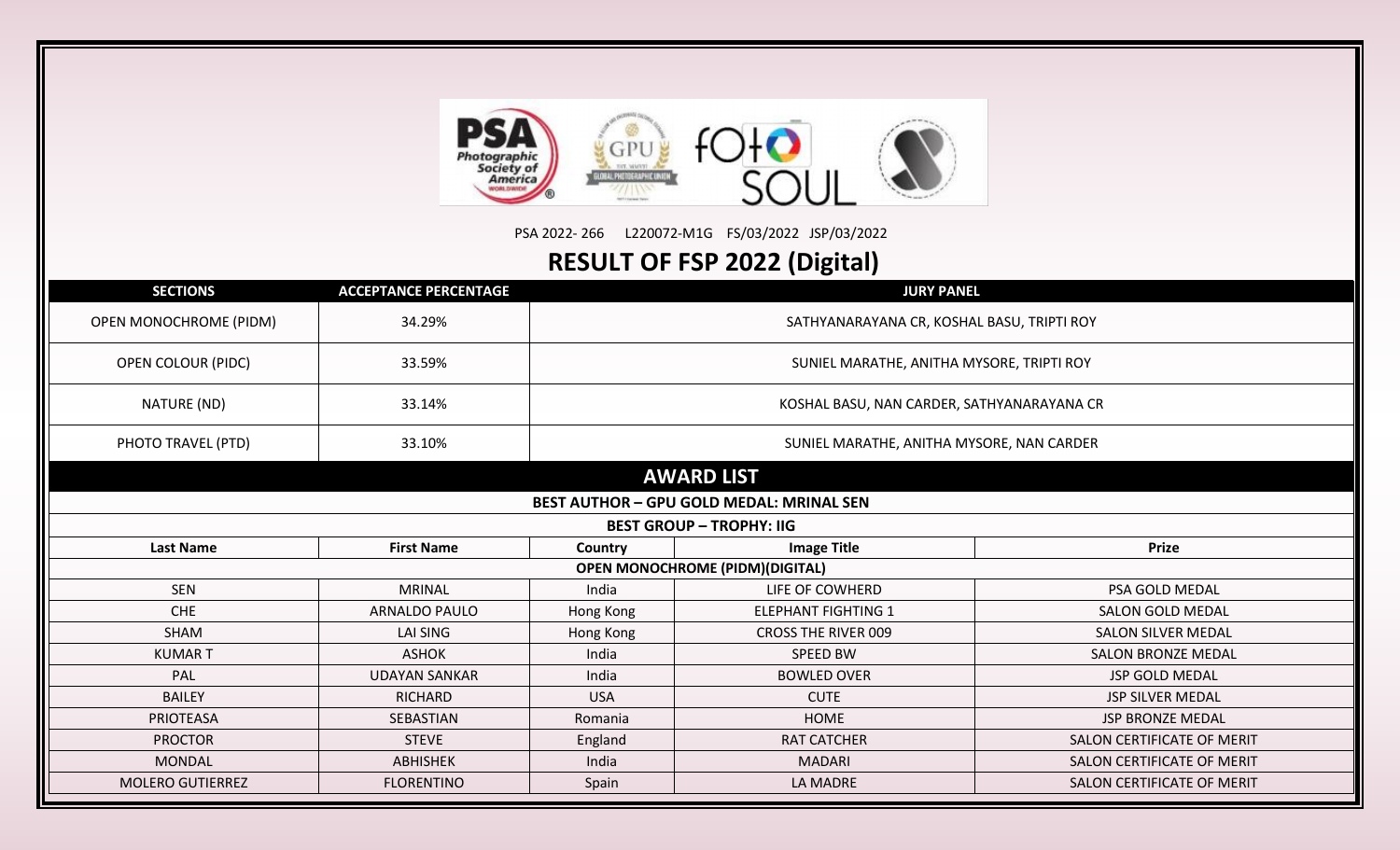| MOHAMMAD HOSSEIN ZADEH HASHEMI | <b>HAMID</b>         | Iran       | <b>RAIN TIME</b>                       | SALON CERTIFICATE OF MERIT   |
|--------------------------------|----------------------|------------|----------------------------------------|------------------------------|
| <b>PAL</b>                     | <b>GOUTAM</b>        | India      | DREAMS IN HER EYES                     | SALON CERTIFICATE OF MERIT   |
| <b>WONG</b>                    | <b>SHIU GUN</b>      | Hong Kong  | YOGA LOVER 3                           | SALON CHAIRMAN CHOICE        |
| <b>PAUL</b>                    | <b>NIKHIL</b>        | India      | <b>ANANDINI 2</b>                      | <b>SALON CHAIRMAN CHOICE</b> |
| <b>CHIU</b>                    | <b>BOB</b>           | <b>USA</b> | VIETNAM2                               | <b>SALON CHAIRMAN CHOICE</b> |
| <b>ADISUROSO</b>               | <b>TRIONO</b>        | Indonesia  | <b>FEELING GRATEFUL</b>                | SALON CHAIRMAN CHOICE        |
| <b>NAINI</b>                   | SREERAM              | India      | SHADOW                                 | SALON CHAIRMAN CHOICE        |
|                                |                      |            | <b>OPEN COLOUR (PIDC)(DIGITAL)</b>     |                              |
| MOHAMMAD HOSSEIN ZADEH HASHEMI | <b>HAMID</b>         | Iran       | LINES REDS AND A MAN                   | PSA GOLD MEDAL               |
| <b>PROCTOR</b>                 | <b>STEVE</b>         | England    | <b>EXTINCTION</b>                      | <b>SALON GOLD MEDAL</b>      |
| <b>CHE</b>                     | <b>ARNALDO PAULO</b> | Hong Kong  | <b>TEMPLE FESTIVAL 5</b>               | <b>SALON SILVER MEDAL</b>    |
| <b>JANG</b>                    | <b>HENRY</b>         | <b>USA</b> | MATURED WHEAT FIELD_2173               | SALON BRONZE MEDAL           |
| HORSNELL                       | <b>JENNI</b>         | Australia  | <b>DEWY SKIPPER 2</b>                  | <b>JSP GOLD MEDAL</b>        |
| MUTHMURDU                      | <b>NAGENDRA</b>      | India      | <b>RAYS OF HOPE</b>                    | <b>JSP SILVER MEDAL</b>      |
| <b>DUONG DUY</b>               | KHANG                | Vietnam    | <b>QUYET LIET</b>                      | <b>JSP BRONZE MEDAL</b>      |
| <b>NAWAB</b>                   | RANA JABEEN          | India      | <b>GOLDEN CROSSROADS</b>               | SALON CERTIFICATE OF MERIT   |
| CHAO                           | LING JYI             | Taiwan     | DISABLED11                             | SALON CERTIFICATE OF MERIT   |
| <b>LEE</b>                     | SHENG-HAO            | Taiwan     | <b>MOTION FREEZE 5</b>                 | SALON CERTIFICATE OF MERIT   |
| <b>BAILEY</b>                  | <b>RICHARD</b>       | <b>USA</b> | <b>MAJESTIC</b>                        | SALON CERTIFICATE OF MERIT   |
| <b>BANERJEE</b>                | NILENDU              | India      | <b>THREE WORKERS</b>                   | SALON CERTIFICATE OF MERIT   |
| <b>WEN</b>                     | XIAO ZHUO            | Australia  | FOLLOW ORDERS IN ALL ACTIONS           | SALON CHAIRMAN CHOICE        |
| <b>SEN</b>                     | <b>MRINAL</b>        | India      | <b>DAZZLING RED</b>                    | SALON CHAIRMAN CHOICE        |
| PRATELLI                       | ALESSANDRA           | Italy      | <b>ITALIAN VINEYARD</b>                | SALON CHAIRMAN CHOICE        |
| <b>PAUL</b>                    | <b>NIKHIL</b>        | India      | <b>JOKER CARDS</b>                     | SALON CHAIRMAN CHOICE        |
| <b>GHOSH</b>                   | <b>AMRITA</b>        | India      | PADDY-DRYING                           | SALON CHAIRMAN CHOICE        |
|                                |                      |            | <b>NATURE (ND)(DIGITAL)</b>            |                              |
| <b>SEN</b>                     | <b>MRINAL</b>        | India      | <b>ANGRY DARTER</b>                    | PSA GOLD MEDAL               |
| <b>KORLAPATI</b>               | SARASWATIRAO         | India      | SPOT BILLED PELICAN TOSSED FISH        | <b>SALON GOLD MEDAL</b>      |
| <b>CHAKRABORTY</b>             | GAUTAM               | India      | DETERMINED EYES                        | SALON SILVER MEDAL           |
| CHAO                           | LING JYI             | Taiwan     | PEUCETIS FORMOSENSIS 12                | SALON BRONZE MEDAL           |
| <b>HIREMATH</b>                | SHASHIDHARSWAMY      | India      | <b>SCORPION CARRYING SCORPIONLINGS</b> | JSP GOLD MEDAL               |
| <b>BANGERA</b>                 | <b>SURESH</b>        | India      | <b>LEOPARDS WITH KILL</b>              | JSP SILVER MEDAL             |
| <b>KUMART</b>                  | <b>ASHOK</b>         | India      | WASP AND FEED                          | <b>JSP BRONZE MEDAL</b>      |
| JAZIC                          | AMY                  | Croatia    | YOUNG MOTHER                           | SALON CERTIFICATE OF MERIT   |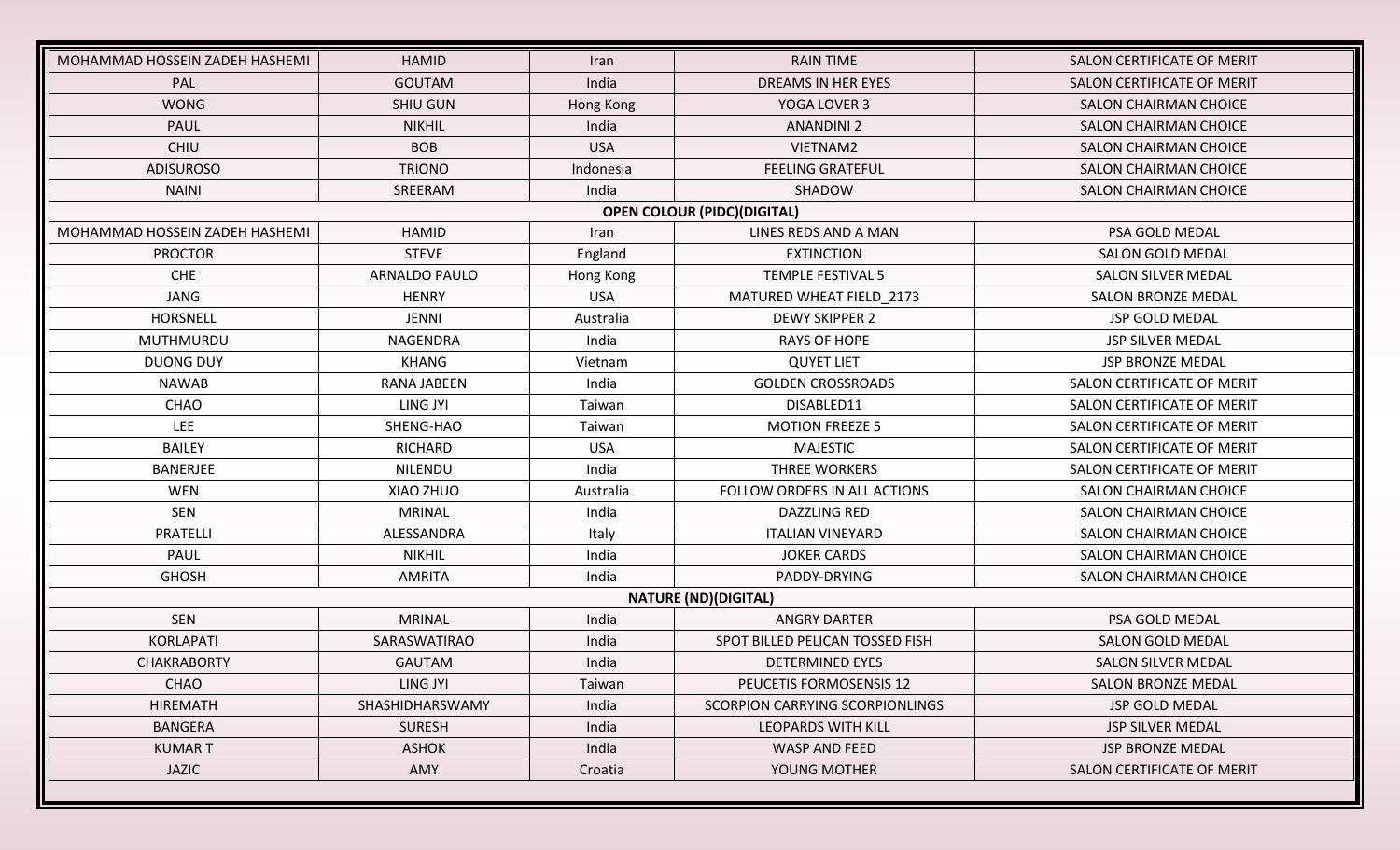| <b>BOTHA</b>     | <b>MARGIE</b>        | South Africa | <b>SHARING THE PREY</b>               | SALON CERTIFICATE OF MERIT        |
|------------------|----------------------|--------------|---------------------------------------|-----------------------------------|
| <b>SMALLEY</b>   | <b>KAREN</b>         | England      | <b>KESTREL A BIRD OF PREY</b>         | <b>SALON CERTIFICATE OF MERIT</b> |
| <b>HOLMBERG</b>  | <b>KENT</b>          | Sweden       | <b>VULTURE PIED CROW 190521091215</b> | SALON CERTIFICATE OF MERIT        |
| <b>KRIZAJ</b>    | <b>TOMI</b>          | Slovenia     | C1-FOOD                               | SALON CERTIFICATE OF MERIT        |
| PHUKAN           | <b>JITEN</b>         | India        | THE CHASING HONEY                     | <b>SALON CHAIRMAN CHOICE</b>      |
| <b>TKINDT</b>    | <b>ERIC</b>          | Belgium      | LYNX IN THE SNOW                      | <b>SALON CHAIRMAN CHOICE</b>      |
| <b>ADISUROSO</b> | <b>TRIONO</b>        | Indonesia    | <b>CATCHING A DRAGONFLY</b>           | <b>SALON CHAIRMAN CHOICE</b>      |
| RADHASWAMY       | VENKATESWARAN        | India        | PELICAN CATCH                         | SALON CHAIRMAN CHOICE             |
| <b>LEE</b>       | SHENG-HAO            | Taiwan       | HELLO <sub>2</sub>                    | <b>SALON CHAIRMAN CHOICE</b>      |
|                  |                      |              | PHOTO TRAVEL (PTD)(DIGITAL)           |                                   |
| <b>CHE</b>       | <b>ARNALDO PAULO</b> | Hong Kong    | <b>GREAT WALL 8</b>                   | PSA GOLD MEDAL                    |
| <b>SEN</b>       | <b>MRINAL</b>        | India        | <b>SHADES OF COLOURS</b>              | <b>SALON GOLD MEDAL</b>           |
| RADHASWAMY       | VENKATESWARAN        | India        | <b>CAR FESTIVAL TRIPLICANE</b>        | <b>SALON SILVER MEDAL</b>         |
| <b>REN</b>       | ZHICAI               | China        | <b>NANPU BRIDGE 20</b>                | <b>SALON BRONZE MEDAL</b>         |
| <b>BANGERA</b>   | <b>SURESH</b>        | India        | <b>GANAPATI VISARJAN</b>              | <b>JSP GOLD MEDAL</b>             |
| <b>SINGH</b>     | GAGANDEEP            | India        | <b>BALLOONING HORIZON</b>             | <b>JSP SILVER MEDAL</b>           |
| XIAO             | XIAO                 | <b>USA</b>   | <b>GOLDEN GATE BRIDGE DAWN</b>        | <b>JSP BRONZE MEDAL</b>           |
| <b>NAWAB</b>     | <b>RANA JABEEN</b>   | India        | FLYING HIGH OVER MARINA               | SALON CERTIFICATE OF MERIT        |
| <b>JANG</b>      | <b>HENRY</b>         | <b>USA</b>   | <b>REFLECTION CANYON 2</b>            | SALON CERTIFICATE OF MERIT        |
| <b>LEE</b>       | SHENG-HAO            | Taiwan       | <b>CITY LANDSCAPE</b>                 | SALON CERTIFICATE OF MERIT        |
| <b>KUMART</b>    | <b>ASHOK</b>         | India        | <b>CHARIOT FESTIVAL</b>               | SALON CERTIFICATE OF MERIT        |
| KORLAPATI        | SARASWATIRAO         | India        | KANUMA FESTIVAL AT KONASEEMA          | SALON CERTIFICATE OF MERIT        |
| <b>MITRA</b>     | <b>TANUSREE</b>      | India        | <b>LATHMAR HOLI 2</b>                 | <b>SALON CHAIRMAN CHOICE</b>      |
| <b>CHAN</b>      | <b>DIANA</b>         | Hong Kong    | <b>BLUE MAGIC</b>                     | SALON CHAIRMAN CHOICE             |
| <b>HALDER</b>    | <b>PRATYUSH</b>      | India        | <b>GOLDEN FORT</b>                    | SALON CHAIRMAN CHOICE             |
| <b>GHOSH</b>     | <b>AMRITA</b>        | India        | LATHMAR-HOLI                          | <b>SALON CHAIRMAN CHOICE</b>      |
| <b>JOSHI</b>     | <b>CHITRA</b>        | India        | <b>COASTAL GUARD</b>                  | <b>SALON CHAIRMAN CHOICE</b>      |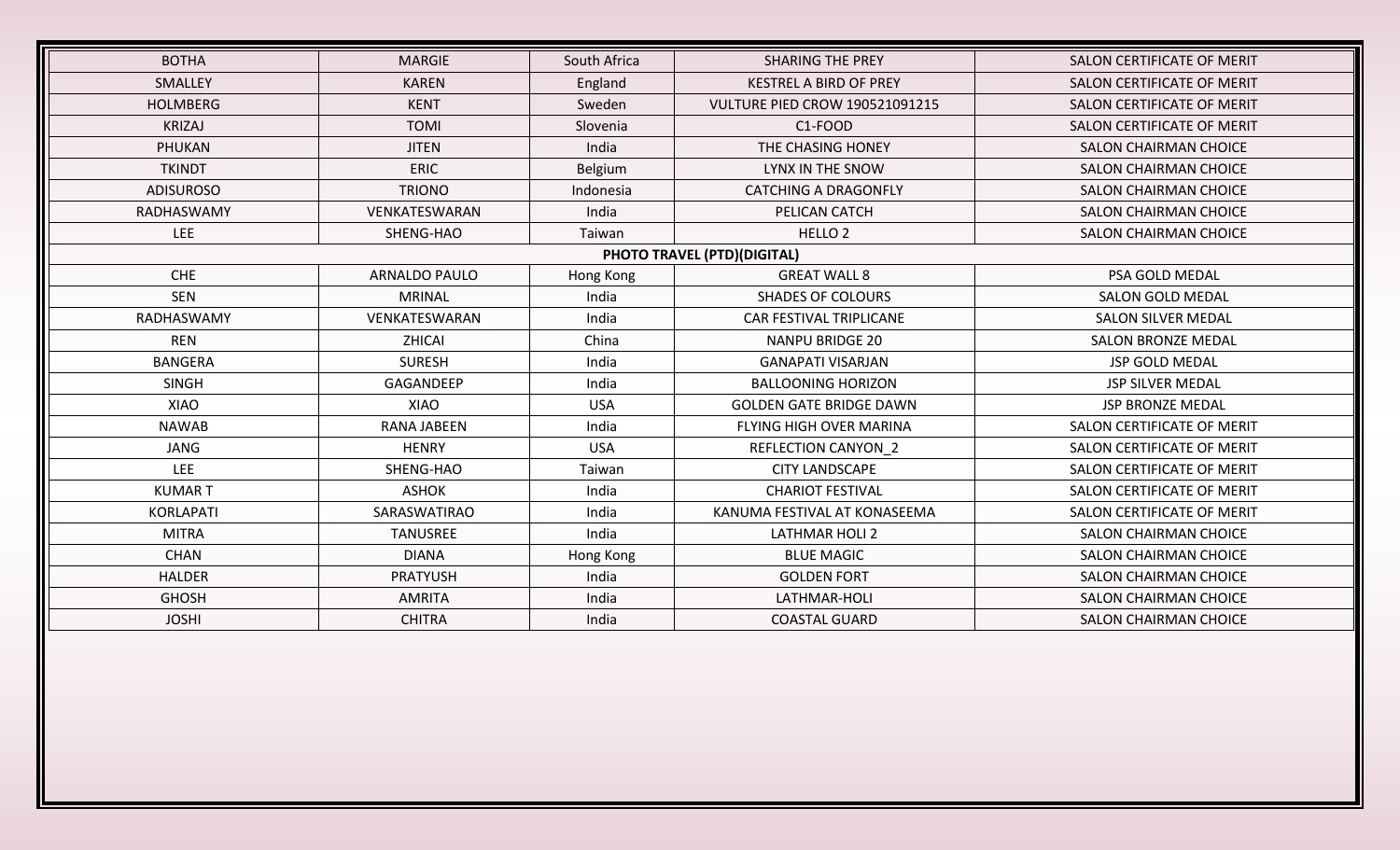| <b>ACCEPTANCE LIST</b> |                   |                  |                   |                                |                       |                               |  |  |
|------------------------|-------------------|------------------|-------------------|--------------------------------|-----------------------|-------------------------------|--|--|
| Country                | <b>Salutation</b> | <b>Last Name</b> | <b>First Name</b> | <b>Image Title</b>             | <b>Prize</b>          | <b>Section Name</b>           |  |  |
| Australia              | Mrs.              | HORSNELL         | <b>JENNI</b>      | <b>DEWY DAMSELFLY 55</b>       | A                     | <b>OPEN COLOUR (PIDC)</b>     |  |  |
| Australia              | Mrs.              | HORSNELL         | <b>JENNI</b>      | <b>DEWY SKIPPER 2</b>          | JSP GOLD MEDAL        | <b>OPEN COLOUR (PIDC)</b>     |  |  |
| Australia              | Mrs.              | HORSNELL         | <b>JENNI</b>      | YELLOW MAGNOLIAS 2             | Α                     | <b>OPEN COLOUR (PIDC)</b>     |  |  |
| Australia              | Mrs.              | HORSNELL         | <b>JENNI</b>      | <b>DROPLETS</b>                | A                     | OPEN MONOCHROME (PIDM)        |  |  |
| Australia              | Mrs.              | HORSNELL         | <b>JENNI</b>      | THE SHEARER                    | A                     | <b>OPEN MONOCHROME (PIDM)</b> |  |  |
| Australia              | Ms.               | <b>WEN</b>       | XIAO ZHUO         | <b>COURTSHIP DISPLAY</b>       | Α                     | NATURE (ND)                   |  |  |
| Australia              | Ms.               | <b>WEN</b>       | XIAO ZHUO         | <b>GETTING WATER</b>           | Α                     | NATURE (ND)                   |  |  |
| Australia              | Ms.               | <b>WEN</b>       | XIAO ZHUO         | <b>DANCING ELF</b>             | Α                     | <b>OPEN COLOUR (PIDC)</b>     |  |  |
| Australia              | Ms.               | <b>WEN</b>       | XIAO ZHUO         | FLYING WITH THE BIRDS          | Α                     | <b>OPEN COLOUR (PIDC)</b>     |  |  |
| Australia              | Ms.               | <b>WEN</b>       | XIAO ZHUO         | FOLLOW ORDERS IN ALL ACTIONS   | SALON CHAIRMAN CHOICE | <b>OPEN COLOUR (PIDC)</b>     |  |  |
| Australia              | Ms.               | <b>WEN</b>       | XIAO ZHUO         | <b>RETURN AT DUSK</b>          | A                     | <b>OPEN COLOUR (PIDC)</b>     |  |  |
| Australia              | Ms.               | <b>WEN</b>       | XIAO ZHUO         | DANCING ON WAVE                | A                     | <b>OPEN MONOCHROME (PIDM)</b> |  |  |
| Australia              | Ms.               | <b>WEN</b>       | XIAO ZHUO         | <b>FORGE AHEAD</b>             | Α                     | <b>OPEN MONOCHROME (PIDM)</b> |  |  |
| Australia              | Ms.               | <b>WEN</b>       | XIAO ZHUO         | <b>SNOW LOTUS</b>              | Α                     | <b>OPEN MONOCHROME (PIDM)</b> |  |  |
| Australia              | Ms.               | <b>WEN</b>       | XIAO ZHUO         | PILGRIMS AT STUPA IN KATHMANDU | Α                     | PHOTO TRAVEL (PTD)            |  |  |
| Austria                | Mr.               | <b>HABRINGER</b> | WOLFGANG          | KANGAROOS 61                   | Α                     | NATURE (ND)                   |  |  |
| Austria                | Mr.               | <b>HABRINGER</b> | WOLFGANG          | <b>BOAT TRIP 08</b>            | Α                     | OPEN COLOUR (PIDC)            |  |  |
| Austria                | Mr.               | <b>HABRINGER</b> | WOLFGANG          | <b>OCHSENKREUZ 10</b>          | Α                     | <b>OPEN COLOUR (PIDC)</b>     |  |  |
| Austria                | Mr.               | <b>HABRINGER</b> | <b>WOLFGANG</b>   | ROUSANOU 03                    | A                     | <b>OPEN COLOUR (PIDC)</b>     |  |  |
| Austria                | Mr.               | <b>HABRINGER</b> | WOLFGANG          | KOLONNADE 02                   | Α                     | OPEN MONOCHROME (PIDM)        |  |  |
| Austria                | Mr.               | <b>HABRINGER</b> | WOLFGANG          | THE WAY DOWN 23                | Α                     | OPEN MONOCHROME (PIDM)        |  |  |
| Austria                | Mr.               | <b>HABRINGER</b> | WOLFGANG          | METEORA 05                     | A                     | PHOTO TRAVEL (PTD)            |  |  |
| Austria                | Mr.               | <b>HABRINGER</b> | WOLFGANG          | <b>OIA 88</b>                  | Α                     | PHOTO TRAVEL (PTD)            |  |  |
| Belgium                | Mr.               | <b>BEAURAIND</b> | <b>MARCEL</b>     | <b>REGRETS D UN SOIR</b>       | A                     | <b>OPEN COLOUR (PIDC)</b>     |  |  |
| Belgium                | Mr.               | <b>BEAURAIND</b> | <b>MARCEL</b>     | <b>TCHAIKOVSKI</b>             | Α                     | <b>OPEN COLOUR (PIDC)</b>     |  |  |
| Belgium                | Mr.               | <b>BEAURAIND</b> | <b>MARCEL</b>     | LA PLUIE DU POETE              | Α                     | <b>OPEN MONOCHROME (PIDM)</b> |  |  |
| Belgium                | Mr.               | <b>BEAURAIND</b> | <b>MARCEL</b>     | SOUVENIR DE BALLERINE          | Α                     | OPEN MONOCHROME (PIDM)        |  |  |
| Belgium                | Mr.               | <b>CUPPENS</b>   | <b>JOS</b>        | EEN OOG                        | A                     | OPEN MONOCHROME (PIDM)        |  |  |
| Belgium                | Mr.               | <b>TKINDT</b>    | <b>ERIC</b>       | <b>DRYING BEAR</b>             | A                     | NATURE (ND)                   |  |  |
| Belgium                | Mr.               | <b>TKINDT</b>    | <b>ERIC</b>       | <b>FIGHTING BEARS05</b>        | Α                     | NATURE (ND)                   |  |  |
| Belgium                | Mr.               | <b>TKINDT</b>    | <b>ERIC</b>       | LYNX IN THE SNOW               | SALON CHAIRMAN CHOICE | NATURE (ND)                   |  |  |
| Belgium                | Mr.               | <b>TKINDT</b>    | ERIC              | <b>WOLF</b>                    | $\mathsf{A}$          | NATURE (ND)                   |  |  |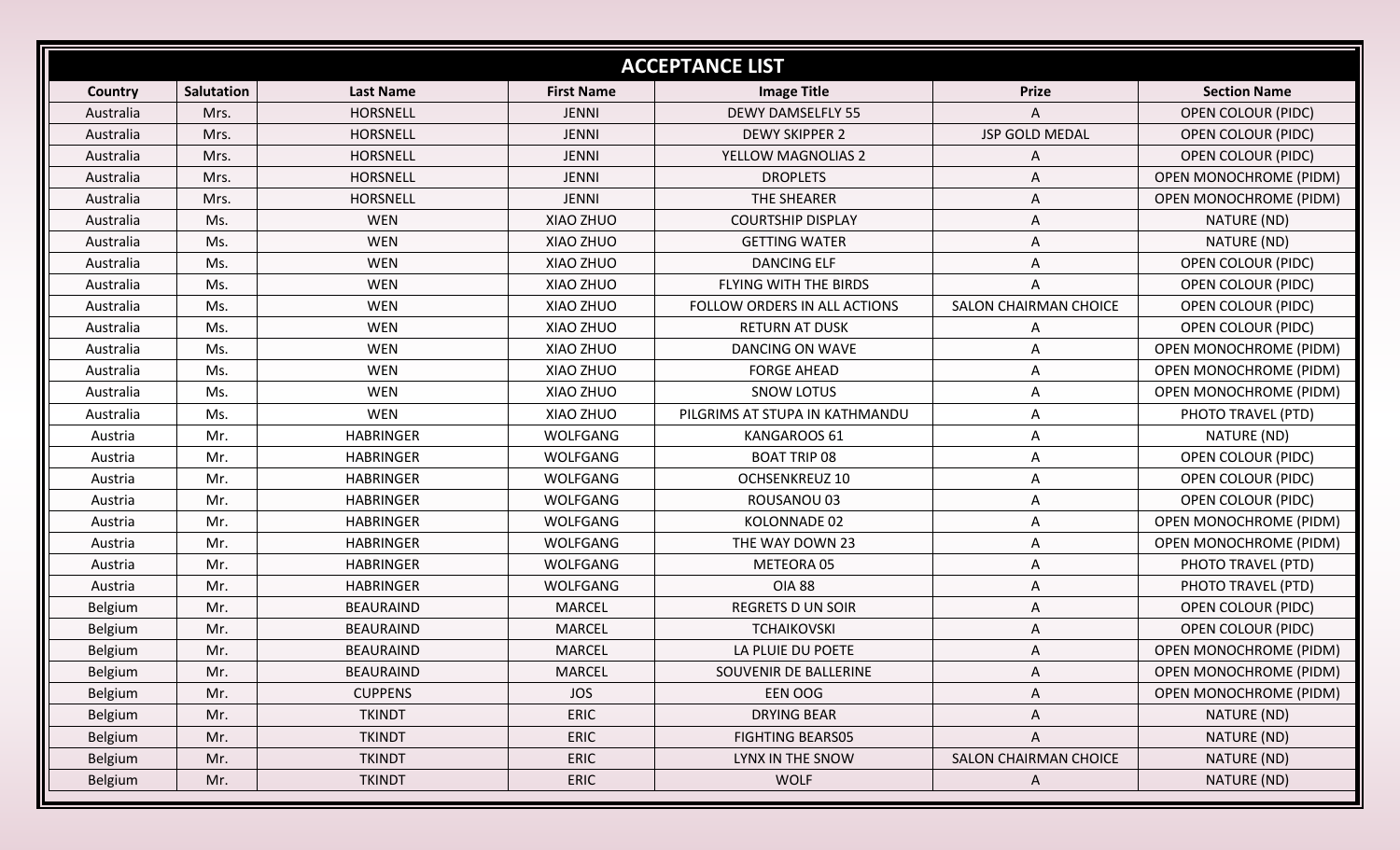| Belgium       | Mr.  | <b>TKINDT</b>     | <b>ERIC</b>             | <b>FEETTOUCH</b>               | A                  | <b>OPEN MONOCHROME (PIDM)</b> |
|---------------|------|-------------------|-------------------------|--------------------------------|--------------------|-------------------------------|
| Belgium       | Mr.  | <b>TKINDT</b>     | <b>ERIC</b>             | LIEKEATSMILESAFARI             | A                  | <b>OPEN MONOCHROME (PIDM)</b> |
| Belgium       | Mr.  | <b>TKINDT</b>     | <b>ERIC</b>             | MIME05                         | A                  | <b>OPEN MONOCHROME (PIDM)</b> |
| Belgium       | Ms.  | <b>JACQUEMIJN</b> | <b>REINE</b>            | MUS <sub>5</sub>               | A                  | NATURE (ND)                   |
| <b>Brazil</b> | Mr.  | <b>CAMPOS</b>     | <b>THIAGO</b>           | <b>SMALL BIG PREDATOR</b>      | A                  | NATURE (ND)                   |
| <b>Brazil</b> | Mrs. | SOUZA SALARINI    | <b>LOURDES MARIA DE</b> | <b>COFFEE BREAK</b>            | A                  | <b>OPEN MONOCHROME (PIDM)</b> |
| <b>Brazil</b> | Mrs. | SOUZA SALARINI    | <b>LOURDES MARIA DE</b> | SAN FRANCISCO SQUARE - SERGIPE | Α                  | PHOTO TRAVEL (PTD)            |
| <b>Brazil</b> | Mrs. | <b>VANA</b>       | <b>ANNA</b>             | <b>ICE SKATING</b>             | A                  | <b>OPEN MONOCHROME (PIDM)</b> |
| <b>Brazil</b> | Mrs. | <b>VANA</b>       | <b>ANNA</b>             | ONE BIRD AND TWO GOATS         | A                  | <b>OPEN MONOCHROME (PIDM)</b> |
| <b>Brazil</b> | Mrs. | <b>VANA</b>       | <b>ANNA</b>             | <b>LENCOIS</b>                 | A                  | PHOTO TRAVEL (PTD)            |
| <b>Brazil</b> | Mrs. | VANA              | <b>ANNA</b>             | <b>LOFOTEN</b>                 | A                  | PHOTO TRAVEL (PTD)            |
| <b>Brazil</b> | Mrs. | <b>VANA</b>       | ANNA                    | <b>NORTHERN LIGHTS</b>         | A                  | PHOTO TRAVEL (PTD)            |
| Canada        | Mr.  | LUO               | <b>ROBIN</b>            | HUMMINGBIRD FOUND FAVOURITE 32 | A                  | NATURE (ND)                   |
| Canada        | Mr.  | LUO               | <b>ROBIN</b>            | MUM I AM HERE 07               | Α                  | NATURE (ND)                   |
| Canada        | Mr.  | LUO               | <b>ROBIN</b>            | DRAGON BOAT RACE 10            | A                  | <b>OPEN COLOUR (PIDC)</b>     |
| Canada        | Mr.  | LUO               | <b>ROBIN</b>            | ROGERS CUP 11                  | A                  | <b>OPEN MONOCHROME (PIDM)</b> |
| Canada        | Mr.  | LUO               | <b>ROBIN</b>            | <b>WALTON MOTO RACE 04</b>     | A                  | <b>OPEN MONOCHROME (PIDM)</b> |
| Canada        | Mr.  | LUO               | <b>ROBIN</b>            | <b>BAGAN TOUR</b>              | A                  | PHOTO TRAVEL (PTD)            |
| Canada        | Mr.  | SIU               | PATRICK W.              | GD                             | Α                  | NATURE (ND)                   |
| Canada        | Mr.  | SIU               | PATRICK W.              | <b>CBA</b>                     | A                  | <b>OPEN COLOUR (PIDC)</b>     |
| Canada        | Mr.  | SIU               | PATRICK W.              | B <sub>3</sub>                 | Α                  | <b>OPEN MONOCHROME (PIDM)</b> |
| Canada        | Mr.  | SIU               | PATRICK W.              | SE1                            | A                  | <b>OPEN MONOCHROME (PIDM)</b> |
| Canada        | Mr.  | SIU               | PATRICK W.              | <b>TF</b>                      | A                  | PHOTO TRAVEL (PTD)            |
| Canada        | Mr.  | ZHOU              | ZHENHUAN                | ICE ON FIRE 2                  | A                  | NATURE (ND)                   |
| Canada        | Mr.  | ZHOU              | ZHENHUAN                | <b>MON AND KID</b>             | A                  | NATURE (ND)                   |
| Canada        | Mrs. | YE                | <b>DANLEI</b>           | REED DANCE CEREMONY58          | A                  | <b>OPEN MONOCHROME (PIDM)</b> |
| Canada        | Mrs. | YE                | <b>DANLEI</b>           | REED DANCE CEREMONY16          | A                  | PHOTO TRAVEL (PTD)            |
| China         | Mr.  | <b>REN</b>        | ZHICAI                  | SHANGHAI PUDONG NEW AREA 28    | A                  | <b>OPEN COLOUR (PIDC)</b>     |
| China         | Mr.  | <b>REN</b>        | ZHICAI                  | SHANGHAI PUDONG NEW AREA 3     | A                  | <b>OPEN MONOCHROME (PIDM)</b> |
| China         | Mr.  | <b>REN</b>        | ZHICAI                  | <b>FLOWER BASKET</b>           | A                  | PHOTO TRAVEL (PTD)            |
| China         | Mr.  | <b>REN</b>        | ZHICAI                  | <b>NANPU BRIDGE 20</b>         | SALON BRONZE MEDAL | PHOTO TRAVEL (PTD)            |
| China         | Mr.  | <b>REN</b>        | ZHICAI                  | <b>SUNDIALS 4</b>              | A                  | PHOTO TRAVEL (PTD)            |
| China         | Mr.  | <b>REN</b>        | ZHICAI                  | THE PEARL OF THE SEA           | A                  | PHOTO TRAVEL (PTD)            |
| Croatia       | Mrs. | <b>JAZIC</b>      | AMY                     | SEAGULL                        | A                  | NATURE (ND)                   |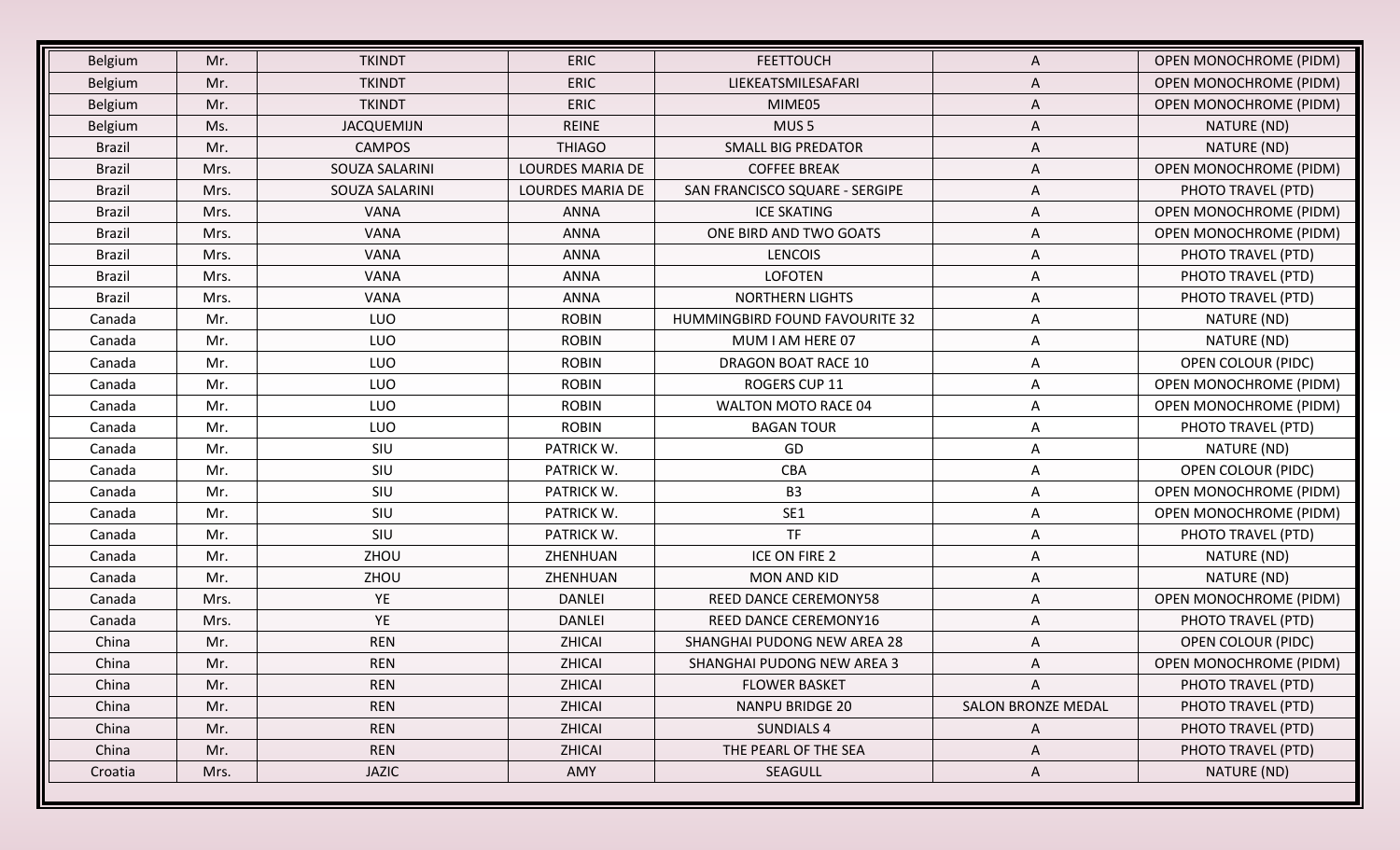| Croatia        | Mrs. | <b>JAZIC</b>      | AMY                | YOUNG MOTHER                     | SALON CERTIFICATE OF MERIT | NATURE (ND)                   |
|----------------|------|-------------------|--------------------|----------------------------------|----------------------------|-------------------------------|
| Croatia        | Mrs. | <b>JAZIC</b>      | AMY                | MOM YOU SEE ME                   | A                          | <b>OPEN COLOUR (PIDC)</b>     |
| Croatia        | Mrs. | <b>JAZIC</b>      | AMY                | <b>PUSHKAR</b>                   | A                          | PHOTO TRAVEL (PTD)            |
| Cyprus         | Mr.  | <b>EAST</b>       | <b>JOHN R</b>      | <b>ROBBER FLY WITH PREY</b>      | A                          | NATURE (ND)                   |
| Cyprus         | Mr.  | <b>EAST</b>       | <b>JOHN R</b>      | <b>GREAT SPOTTED CUCKOO</b>      | A                          | <b>OPEN MONOCHROME (PIDM)</b> |
| Cyprus         | Mr.  | HADJIPAVLOU       | <b>THANASIS</b>    | LOVE IS IN THE AIR               | A                          | NATURE (ND)                   |
| Cyprus         | Mr.  | HADJIPAVLOU       | <b>THANASIS</b>    | <b>PRETTY BRUNETTES</b>          | A                          | <b>OPEN COLOUR (PIDC)</b>     |
| Cyprus         | Mr.  | HADJIPAVLOU       | <b>THANASIS</b>    | LADY IN WHITE                    | Α                          | <b>OPEN MONOCHROME (PIDM)</b> |
| Cyprus         | Mr.  | HADJIPAVLOU       | <b>THANASIS</b>    | ROMANTIC WOMAN                   | A                          | <b>OPEN MONOCHROME (PIDM)</b> |
| Cyprus         | Mr.  | HADJIPAVLOU       | <b>THANASIS</b>    | <b>BASILICA IN PARIS</b>         | Α                          | PHOTO TRAVEL (PTD)            |
| Cyprus         | Mr.  | HADJIPAVLOU       | <b>THANASIS</b>    | <b>BELGIUM</b>                   | A                          | PHOTO TRAVEL (PTD)            |
| Cyprus         | Mr.  | HADJIPAVLOU       | <b>THANASIS</b>    | THE WHITE TOWER AND ITS HISTORY  | A                          | PHOTO TRAVEL (PTD)            |
| Cyprus         | Mr.  | HADJIPAVLOU       | <b>THANASIS</b>    | UNFORGETTABLE JOURNEYS           | A                          | PHOTO TRAVEL (PTD)            |
| Cyprus         | Mr.  | <b>STAVRI</b>     | <b>STEVEN</b>      | LILY <sub>5</sub>                | A                          | <b>OPEN MONOCHROME (PIDM)</b> |
| Czech Republic | Mr.  | <b>MIKSIK</b>     | <b>IVAN</b>        | <b>ATTACK</b>                    | A                          | NATURE (ND)                   |
| Denmark        | Mr.  | <b>HANSEN</b>     | <b>BJARNE JUHL</b> | <b>DRESSMAKERS OPUS 2</b>        | A                          | OPEN COLOUR (PIDC)            |
| Denmark        | Mr.  | <b>HANSEN</b>     | <b>BJARNE JUHL</b> | <b>GENTLEMAN IN OLD CITY</b>     | A                          | <b>OPEN MONOCHROME (PIDM)</b> |
| Denmark        | Mr.  | <b>HANSEN</b>     | <b>BJARNE JUHL</b> | <b>HORSE AND GIRLS</b>           | A                          | <b>OPEN MONOCHROME (PIDM)</b> |
| Denmark        | Mr.  | <b>HANSEN</b>     | <b>BJARNE JUHL</b> | <b>COLOSSEUM ROME 4</b>          | A                          | PHOTO TRAVEL (PTD)            |
| England        | Mr.  | <b>HALLSWORTH</b> | JAY                | TOWER BRIDGE AT NIGHT            | Α                          | PHOTO TRAVEL (PTD)            |
| England        | Mr.  | <b>PROCTOR</b>    | <b>STEVE</b>       | <b>RED-BACKED HAWK IN FLIGHT</b> | A                          | NATURE (ND)                   |
| England        | Mr.  | <b>PROCTOR</b>    | <b>STEVE</b>       | SHRUB KAROO PRINIA WITH BUG      | A                          | NATURE (ND)                   |
| England        | Mr.  | <b>PROCTOR</b>    | <b>STEVE</b>       | <b>CAVE DWELLER</b>              | A                          | <b>OPEN COLOUR (PIDC)</b>     |
| England        | Mr.  | <b>PROCTOR</b>    | <b>STEVE</b>       | <b>EXTINCTION</b>                | SALON GOLD MEDAL           | OPEN COLOUR (PIDC)            |
| England        | Mr.  | <b>PROCTOR</b>    | <b>STEVE</b>       | MR TODD AND MRS LOVETT           | A                          | <b>OPEN COLOUR (PIDC)</b>     |
| England        | Mr.  | <b>PROCTOR</b>    | <b>STEVE</b>       | <b>ARTEMIS</b>                   | A                          | <b>OPEN MONOCHROME (PIDM)</b> |
| England        | Mr.  | <b>PROCTOR</b>    | <b>STEVE</b>       | <b>RAT CATCHER</b>               | SALON CERTIFICATE OF MERIT | <b>OPEN MONOCHROME (PIDM)</b> |
| England        | Mr.  | <b>PROCTOR</b>    | <b>STEVE</b>       | <b>WATCHER OF THE SKIES</b>      | Α                          | <b>OPEN MONOCHROME (PIDM)</b> |
| England        | Mr.  | <b>PROCTOR</b>    | <b>STEVE</b>       | <b>GOLDEN GATE BRIDGE</b>        | A                          | PHOTO TRAVEL (PTD)            |
| England        | Mr.  | <b>PROCTOR</b>    | <b>STEVE</b>       | HOLYROOD SCOTTISH PARLIAMENT     | A                          | PHOTO TRAVEL (PTD)            |
| England        | Mr.  | SANDERS           | <b>TIM</b>         | <b>RED LADIES</b>                | A                          | <b>OPEN COLOUR (PIDC)</b>     |
| England        | Mr.  | SANDERS           | <b>TIM</b>         | NOT SO HAPPY IN THE JOB          | A                          | <b>OPEN MONOCHROME (PIDM)</b> |
| England        | Mr.  | <b>WHITTY</b>     | <b>CHRIS</b>       | <b>STAG</b>                      | A                          | NATURE (ND)                   |
| England        | Mr.  | <b>WHITTY</b>     | <b>CHRIS</b>       | MEL AND RECORDER 46 MONO         | A                          | <b>OPEN MONOCHROME (PIDM)</b> |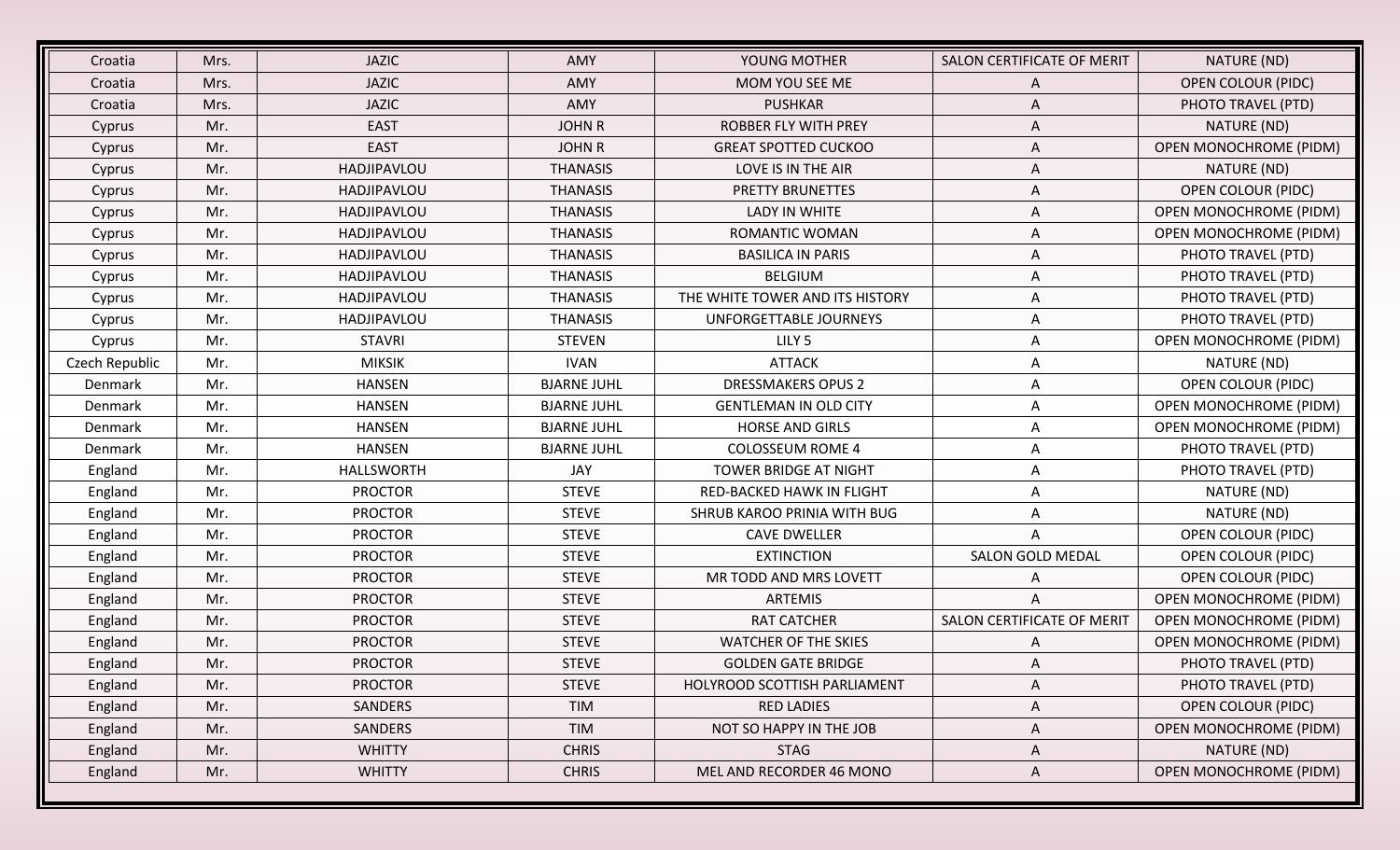| England | Mr.  | <b>WHITTY</b>   | <b>CHRIS</b>                       | MEL AND RECORDER 52 MONO         | A                          | <b>OPEN MONOCHROME (PIDM)</b> |
|---------|------|-----------------|------------------------------------|----------------------------------|----------------------------|-------------------------------|
| England | Mr.  | <b>WHITTY</b>   | <b>CHRIS</b>                       | MACHU PICCHU 11                  | A                          | PHOTO TRAVEL (PTD)            |
| England | Mr.  | <b>WHITTY</b>   | <b>CHRIS</b>                       | THE RIVER THAMES FROM THE SHARD  | A                          | PHOTO TRAVEL (PTD)            |
| England | Mrs. | <b>NISSEN</b>   | <b>ANN</b>                         | <b>BRITISH REDCOAT</b>           | A                          | <b>OPEN COLOUR (PIDC)</b>     |
| England | Mrs. | <b>NISSEN</b>   | <b>ANN</b>                         | <b>CLOWNING ABOUT</b>            | A                          | <b>OPEN COLOUR (PIDC)</b>     |
| England | Mrs. | <b>NISSEN</b>   | <b>ANN</b>                         | <b>DUTCH GIRL</b>                | A                          | <b>OPEN COLOUR (PIDC)</b>     |
| England | Ms.  | <b>OCONNELL</b> | <b>SUE</b>                         | <b>JABIRU STORK WITH CATCH</b>   | Α                          | NATURE (ND)                   |
| England | Ms.  | <b>OCONNELL</b> | <b>SUE</b>                         | MASTER OF ALL HE SURVEYS         | A                          | <b>OPEN MONOCHROME (PIDM)</b> |
| England | Ms.  | <b>OCONNELL</b> | <b>SUE</b>                         | <b>SLEEPING ON THE JOB</b>       | A                          | <b>OPEN MONOCHROME (PIDM)</b> |
| England | Ms.  | SMALLEY         | <b>KAREN</b>                       | ELEPANT FAMILY AT MT KILIMANJARO | A                          | NATURE (ND)                   |
| England | Ms.  | SMALLEY         | <b>KAREN</b>                       | <b>HAVING A DOMESTIC</b>         | A                          | NATURE (ND)                   |
| England | Ms.  | SMALLEY         | <b>KAREN</b>                       | <b>KESTREL A BIRD OF PREY</b>    | SALON CERTIFICATE OF MERIT | NATURE (ND)                   |
| England | Ms.  | SMALLEY         | <b>KAREN</b>                       | THE ROMANTIC BALLERINA           | A                          | <b>OPEN COLOUR (PIDC)</b>     |
| England | Ms.  | SMALLEY         | <b>KAREN</b>                       | WHAT ARE YOU DOING               | Α                          | <b>OPEN COLOUR (PIDC)</b>     |
| England | Ms.  | SMALLEY         | <b>KAREN</b>                       | ABANDONED AND ALONE              | A                          | OPEN MONOCHROME (PIDM)        |
| England | Ms.  | SMALLEY         | <b>KAREN</b>                       | <b>HARRIET</b>                   | A                          | <b>OPEN MONOCHROME (PIDM)</b> |
| England | Ms.  | SMALLEY         | <b>KAREN</b>                       | AMBOSELI KILIMANJARO             | A                          | PHOTO TRAVEL (PTD)            |
| England | Ms.  | SMALLEY         | <b>KAREN</b>                       | <b>ICONIC AFRICA</b>             | A                          | PHOTO TRAVEL (PTD)            |
| England | Ms.  | WEBSTER         | <b>JENNIFER</b><br><b>MARGARET</b> | <b>GRIZZLY SWIMMING</b>          | Α                          | NATURE (ND)                   |
| England | Ms.  | <b>WEBSTER</b>  | <b>JENNIFER</b><br><b>MARGARET</b> | RED SQUIRREL IN THE WET FOREST   | Α                          | NATURE (ND)                   |
| England | Ms.  | WEBSTER         | <b>JENNIFER</b><br><b>MARGARET</b> | <b>BEAUTY AND THE BEAST</b>      | Α                          | <b>OPEN COLOUR (PIDC)</b>     |
| England | Ms.  | <b>WEBSTER</b>  | <b>JENNIFER</b><br><b>MARGARET</b> | <b>VICTORIAS SECRET 3</b>        | A                          | <b>OPEN MONOCHROME (PIDM)</b> |
| England | Ms.  | <b>WEBSTER</b>  | <b>JENNIFER</b><br><b>MARGARET</b> | <b>FLOATING ICEBERG</b>          | Α                          | PHOTO TRAVEL (PTD)            |
| France  | Mr.  | <b>DECAUDIN</b> | <b>BERNARD</b>                     | <b>MARE AUX HIPPOS</b>           | A                          | NATURE (ND)                   |
| France  | Mr.  | <b>DECAUDIN</b> | BERNARD                            | THREE BROTHERS                   | Α                          | <b>OPEN COLOUR (PIDC)</b>     |
| France  | Mr.  | <b>DECAUDIN</b> | <b>BERNARD</b>                     | YELLOW AND BLUE                  | A                          | PHOTO TRAVEL (PTD)            |
| France  | Mr.  | <b>MARTIN</b>   | <b>HERVE</b>                       | <b>ANNE HOWEEN 1</b>             | A                          | OPEN COLOUR (PIDC)            |
| France  | Mr.  | <b>MARTIN</b>   | <b>HERVE</b>                       | <b>FANTASY 848</b>               | A                          | <b>OPEN COLOUR (PIDC)</b>     |
| France  | Mr.  | <b>MARTIN</b>   | <b>HERVE</b>                       | <b>FANTASY 945</b>               | A                          | <b>OPEN COLOUR (PIDC)</b>     |
| France  | Mr.  | <b>MARTIN</b>   | <b>HERVE</b>                       | LA MENDIANTE DE PONT-CROIX       | A                          | <b>OPEN COLOUR (PIDC)</b>     |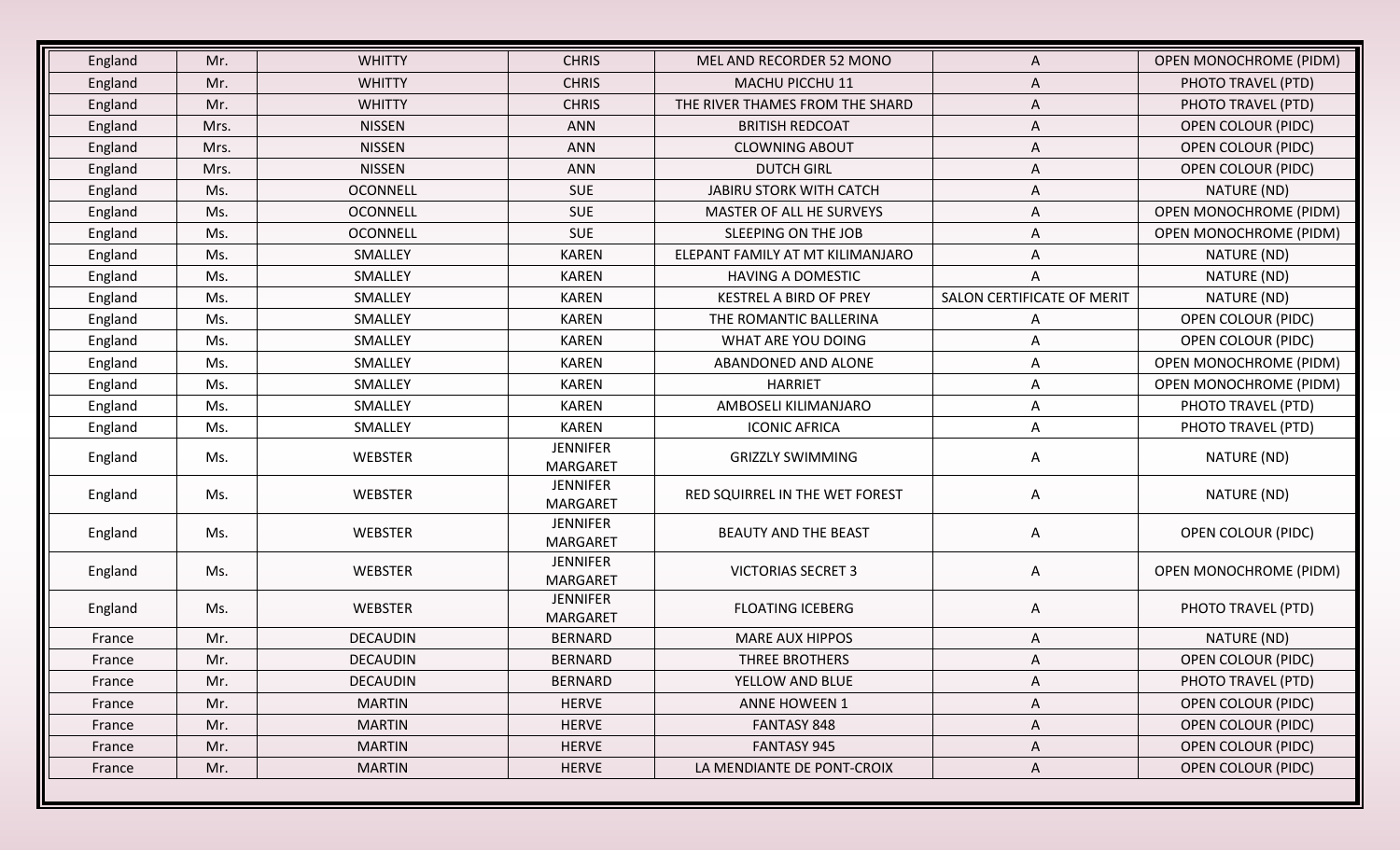| France  | Mr.  | <b>MARTIN</b>     | <b>HERVE</b>     | <b>PENITENTS</b>             | A | <b>OPEN MONOCHROME (PIDM)</b> |
|---------|------|-------------------|------------------|------------------------------|---|-------------------------------|
| France  | Mr.  | <b>MARTIN</b>     | <b>HERVE</b>     | <b>SERIE NOIRE 4</b>         | A | <b>OPEN MONOCHROME (PIDM)</b> |
| France  | Mr.  | <b>PARIGOT</b>    | <b>GILLES</b>    | <b>MOTO CROSS</b>            | A | <b>OPEN COLOUR (PIDC)</b>     |
| France  | Mr.  | <b>PARIGOT</b>    | <b>GILLES</b>    | SPIRALE                      | A | <b>OPEN MONOCHROME (PIDM)</b> |
| France  | Mr.  | <b>PARIGOT</b>    | <b>GILLES</b>    | LAMAS                        | A | PHOTO TRAVEL (PTD)            |
| France  | Mr.  | <b>PARIGOT</b>    | <b>GILLES</b>    | MUSIQUE EN VILLE             | A | PHOTO TRAVEL (PTD)            |
| Germany | Mr.  | <b>CARTIS</b>     | <b>GABRIEL</b>   | <b>CRAYONS</b>               | A | <b>OPEN COLOUR (PIDC)</b>     |
| Germany | Mr.  | <b>HOCHHAUS</b>   | ALEXANDER        | PIERIS BRASSICAE AT CAMOMILE | A | NATURE (ND)                   |
| Germany | Mr.  | <b>HOCHHAUS</b>   | ALEXANDER        | <b>TO START</b>              | A | NATURE (ND)                   |
| Germany | Mr.  | <b>HOCHHAUS</b>   | <b>ALEXANDER</b> | WOODPECKER WITH YOUNG        | A | NATURE (ND)                   |
| Germany | Mr.  | <b>HOCHHAUS</b>   | ALEXANDER        | <b>CLOUDED</b>               | A | <b>OPEN COLOUR (PIDC)</b>     |
| Germany | Mr.  | <b>HOCHHAUS</b>   | ALEXANDER        | <b>DREAM ROOM</b>            | A | OPEN COLOUR (PIDC)            |
| Germany | Mr.  | <b>HOCHHAUS</b>   | ALEXANDER        | ENTANGLEMENT                 | A | <b>OPEN COLOUR (PIDC)</b>     |
| Germany | Mr.  | <b>HOCHHAUS</b>   | ALEXANDER        | <b>EXPECTANT MOTHER</b>      | Α | <b>OPEN MONOCHROME (PIDM)</b> |
| Germany | Mr.  | <b>HOCHHAUS</b>   | <b>ALEXANDER</b> | GLOOM                        | A | <b>OPEN MONOCHROME (PIDM)</b> |
| Germany | Mr.  | <b>HOCHHAUS</b>   | ALEXANDER        | TO EMOTE                     | A | <b>OPEN MONOCHROME (PIDM)</b> |
| Germany | Mr.  | <b>HOCHHAUS</b>   | ALEXANDER        | DAYBREAK AT MOUNT BROMO      | A | PHOTO TRAVEL (PTD)            |
| Germany | Mr.  | <b>HOCHHAUS</b>   | ALEXANDER        | <b>MASS TOURISM</b>          | A | PHOTO TRAVEL (PTD)            |
| Germany | Mr.  | <b>HOCHHAUS</b>   | ALEXANDER        | <b>RAIN IN VIENNA</b>        | Α | PHOTO TRAVEL (PTD)            |
| Germany | Mr.  | <b>RETELSDORF</b> | <b>EKKEHARD</b>  | <b>CRUISING</b>              | A | <b>OPEN MONOCHROME (PIDM)</b> |
| Germany | Mr.  | <b>RETELSDORF</b> | <b>EKKEHARD</b>  | TRAFFIC IN DARMSTADT         | A | PHOTO TRAVEL (PTD)            |
| Germany | Mr.  | <b>SCHMIDTKE</b>  | <b>HOLGER</b>    | <b>AURORA BOREALIS 2</b>     | A | NATURE (ND)                   |
| Germany | Mr.  | <b>SCHMIDTKE</b>  | <b>HOLGER</b>    | <b>GLETSCHERZUNGE</b>        | A | NATURE (ND)                   |
| Germany | Mr.  | <b>SCHMIDTKE</b>  | <b>HOLGER</b>    | <b>AUDITORIO DE TENERIFE</b> | Α | <b>OPEN MONOCHROME (PIDM)</b> |
| Germany | Mr.  | <b>SCHMIDTKE</b>  | <b>HOLGER</b>    | <b>KIRKJUFELL</b>            | A | PHOTO TRAVEL (PTD)            |
| Germany | Mr.  | <b>WITTHAKE</b>   | <b>HELMUT</b>    | <b>THIRSTY WOLF</b>          | Α | NATURE (ND)                   |
| Germany | Mr.  | <b>WITTHAKE</b>   | <b>HELMUT</b>    | <b>NEW BORN BABY 2</b>       | A | <b>OPEN MONOCHROME (PIDM)</b> |
| Germany | Mrs. | <b>JEBE</b>       | <b>RENATE</b>    | TRANSIENT MAGIC_211          | A | <b>OPEN COLOUR (PIDC)</b>     |
| Germany | Mrs. | <b>JEBE</b>       | RENATE           | <b>BEAUTIFUL STAIRS</b>      | A | <b>OPEN MONOCHROME (PIDM)</b> |
| Germany | Mrs. | JEBE              | RENATE           | LADY PHONES_520              | A | <b>OPEN MONOCHROME (PIDM)</b> |
| Germany | Mrs. | <b>KOENEKE</b>    | <b>KERSTIN</b>   | <b>CEDAR THRUSH</b>          | A | NATURE (ND)                   |
| Germany | Mrs. | <b>KOENEKE</b>    | <b>KERSTIN</b>   | <b>JUNI KAEFER</b>           | Α | NATURE (ND)                   |
| Germany | Mrs. | <b>KOENEKE</b>    | <b>KERSTIN</b>   | <b>BLUE MASQUERADE</b>       | A | <b>OPEN COLOUR (PIDC)</b>     |
| Germany | Mrs. | <b>KOENEKE</b>    | <b>KERSTIN</b>   | CENTER OF VIGELAND PARK OSLO | A | PHOTO TRAVEL (PTD)            |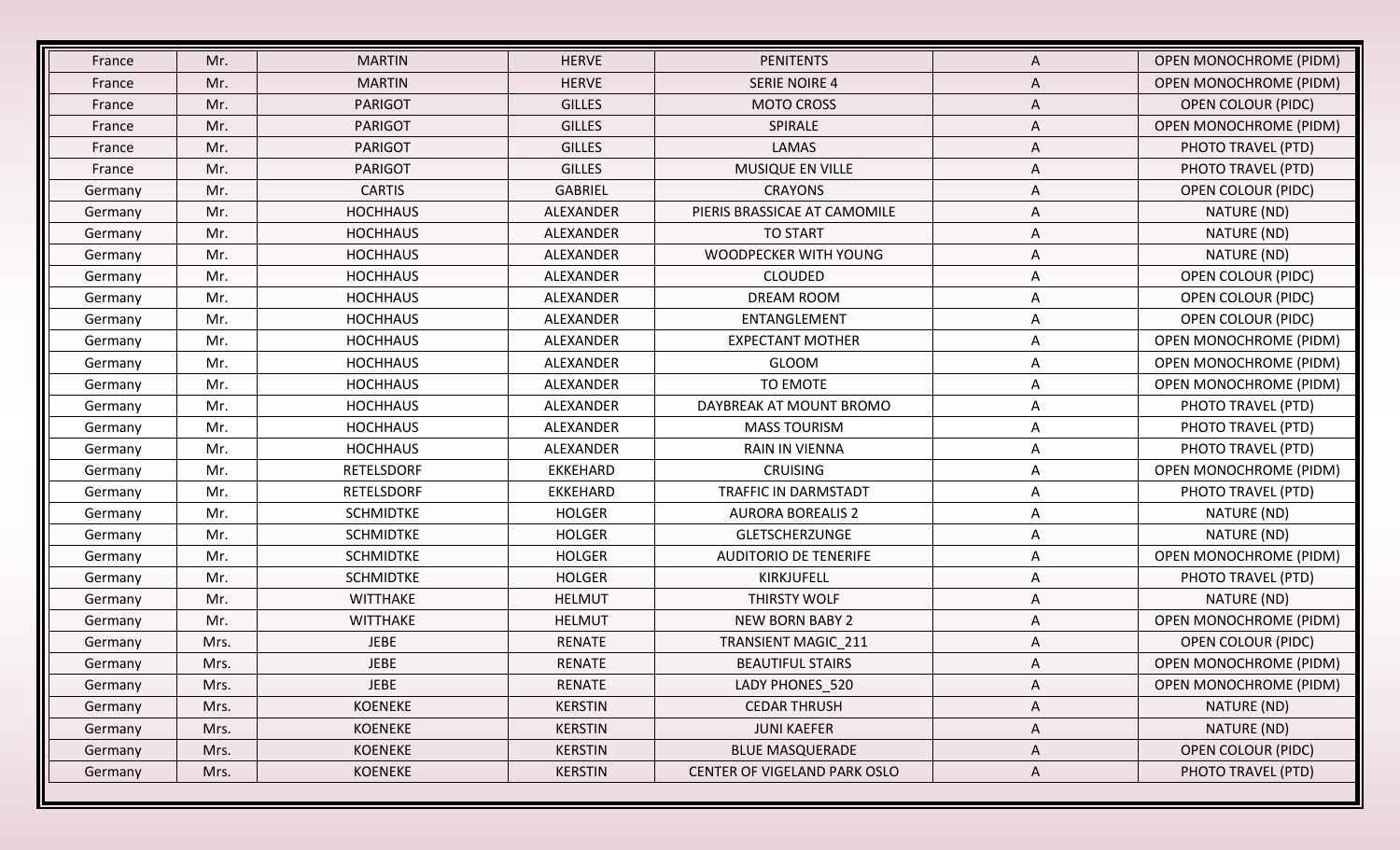| Germany   | Mrs. | <b>KOENEKE</b> | <b>KERSTIN</b>       | <b>KELLENHUSEN BRIDGE</b>       | A                         | PHOTO TRAVEL (PTD)            |
|-----------|------|----------------|----------------------|---------------------------------|---------------------------|-------------------------------|
| Germany   | Mrs. | <b>KOENEKE</b> | <b>KERSTIN</b>       | <b>VIGELAND SCULPTURES</b>      | A                         | PHOTO TRAVEL (PTD)            |
| Hong Kong | Mr.  | <b>CHE</b>     | <b>ARNALDO PAULO</b> | <b>VULTURE 2</b>                | A                         | NATURE (ND)                   |
| Hong Kong | Mr.  | <b>CHE</b>     | ARNALDO PAULO        | WEB OF LIFE 5                   | Α                         | NATURE (ND)                   |
| Hong Kong | Mr.  | <b>CHE</b>     | ARNALDO PAULO        | WILDEBEEST CROSSING THE RIVER 1 | A                         | NATURE (ND)                   |
| Hong Kong | Mr.  | <b>CHE</b>     | ARNALDO PAULO        | HITTING 2                       | A                         | <b>OPEN COLOUR (PIDC)</b>     |
| Hong Kong | Mr.  | <b>CHE</b>     | <b>ARNALDO PAULO</b> | <b>SWEEPING WORRIES 1</b>       | A                         | <b>OPEN COLOUR (PIDC)</b>     |
| Hong Kong | Mr.  | <b>CHE</b>     | ARNALDO PAULO        | <b>TEMPLE FESTIVAL 5</b>        | <b>SALON SILVER MEDAL</b> | <b>OPEN COLOUR (PIDC)</b>     |
| Hong Kong | Mr.  | <b>CHE</b>     | ARNALDO PAULO        | THE EAGLE MAN 1                 | A                         | <b>OPEN COLOUR (PIDC)</b>     |
| Hong Kong | Mr.  | <b>CHE</b>     | ARNALDO PAULO        | <b>ELEPHANT FIGHTING 1</b>      | SALON GOLD MEDAL          | <b>OPEN MONOCHROME (PIDM)</b> |
| Hong Kong | Mr.  | <b>CHE</b>     | ARNALDO PAULO        | LET ME GO 3                     | A                         | <b>OPEN MONOCHROME (PIDM)</b> |
| Hong Kong | Mr.  | CHE            | ARNALDO PAULO        | MY YOUNGER BROTHER 8            | A                         | <b>OPEN MONOCHROME (PIDM)</b> |
| Hong Kong | Mr.  | <b>CHE</b>     | ARNALDO PAULO        | THANGKA FESTIVAL 1              | A                         | OPEN MONOCHROME (PIDM)        |
| Hong Kong | Mr.  | <b>CHE</b>     | ARNALDO PAULO        | <b>BUDDHIST ACADEMY 1</b>       | A                         | PHOTO TRAVEL (PTD)            |
| Hong Kong | Mr.  | <b>CHE</b>     | ARNALDO PAULO        | <b>GREAT WALL 8</b>             | PSA GOLD MEDAL            | PHOTO TRAVEL (PTD)            |
| Hong Kong | Mr.  | <b>CHE</b>     | ARNALDO PAULO        | JUMP OVER THE DEVIL FIRE 5      | A                         | PHOTO TRAVEL (PTD)            |
| Hong Kong | Mr.  | IP             | <b>TAT KWONG</b>     | BIRD <sub>2</sub>               | A                         | NATURE (ND)                   |
| Hong Kong | Mr.  | IP             | <b>TAT KWONG</b>     | SWALLOW1                        | A                         | NATURE (ND)                   |
| Hong Kong | Mr.  | IP             | <b>TAT KWONG</b>     | ZEBRA1                          | A                         | NATURE (ND)                   |
| Hong Kong | Mr.  | IP             | <b>TAT KWONG</b>     | <b>DRAGON BOAT</b>              | A                         | <b>OPEN COLOUR (PIDC)</b>     |
| Hong Kong | Mr.  | IP             | <b>TAT KWONG</b>     | <b>DRAGON DANCE</b>             | Α                         | <b>OPEN COLOUR (PIDC)</b>     |
| Hong Kong | Mr.  | IP             | <b>TAT KWONG</b>     | <b>BALLROOM DANCE</b>           | Α                         | OPEN MONOCHROME (PIDM)        |
| Hong Kong | Mr.  | IP             | <b>TAT KWONG</b>     | <b>HORSE RUN</b>                | A                         | <b>OPEN MONOCHROME (PIDM)</b> |
| Hong Kong | Mr.  | IP             | <b>TAT KWONG</b>     | <b>ALMS GIVING</b>              | A                         | PHOTO TRAVEL (PTD)            |
| Hong Kong | Mr.  | IP             | <b>TAT KWONG</b>     | DRAGON ON THE STREET            | A                         | PHOTO TRAVEL (PTD)            |
| Hong Kong | Mr.  | IP             | <b>TAT KWONG</b>     | <b>FIRE DRAGON BOAT</b>         | A                         | PHOTO TRAVEL (PTD)            |
| Hong Kong | Mr.  | LAW            | <b>TING MING</b>     | ANT <sub>7</sub>                | A                         | NATURE (ND)                   |
| Hong Kong | Mr.  | LAW            | <b>TING MING</b>     | <b>EGRET BIRD FAMILY 5</b>      | A                         | NATURE (ND)                   |
| Hong Kong | Mr.  | LAW            | <b>TING MING</b>     | SUCCESSFUL CATCH                | A                         | NATURE (ND)                   |
| Hong Kong | Mr.  | LAW            | <b>TING MING</b>     | <b>BALLET BEAUTY 2</b>          | A                         | <b>OPEN COLOUR (PIDC)</b>     |
| Hong Kong | Mr.  | LAW            | <b>TING MING</b>     | <b>DRAGON DANCE 3</b>           | A                         | <b>OPEN COLOUR (PIDC)</b>     |
| Hong Kong | Mr.  | LAW            | <b>TING MING</b>     | <b>FLAME BEAUTY</b>             | A                         | <b>OPEN COLOUR (PIDC)</b>     |
| Hong Kong | Mr.  | LAW            | <b>TING MING</b>     | <b>ROSE BEAUTY</b>              | $\mathsf{A}$              | <b>OPEN COLOUR (PIDC)</b>     |
| Hong Kong | Mr.  | LAW            | <b>TING MING</b>     | <b>BEAUTY</b>                   | A                         | <b>OPEN MONOCHROME (PIDM)</b> |
|           |      |                |                      |                                 |                           |                               |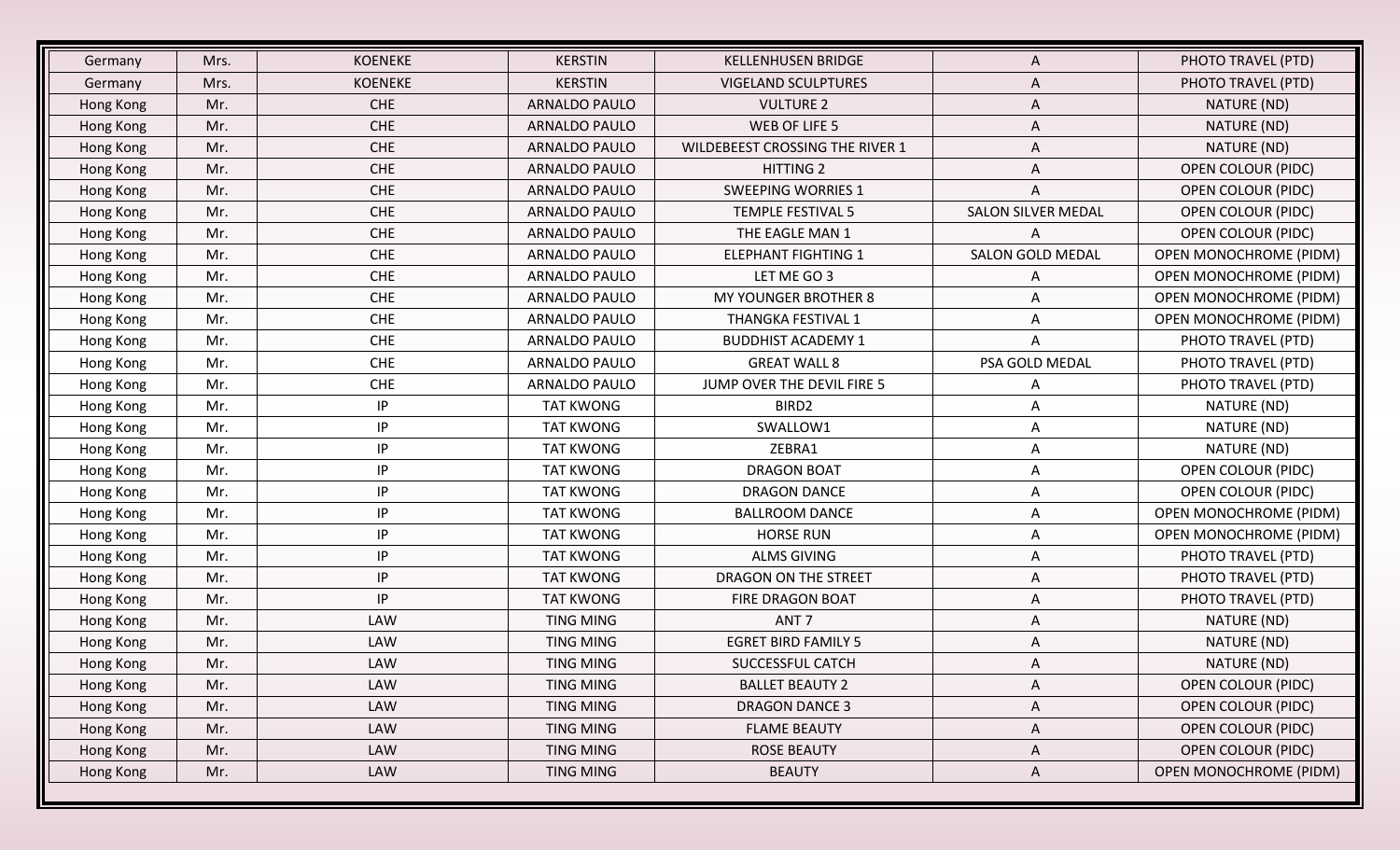|     |                                                                                  |                                                                                                                                                         |                                                                                                                                                                                                                                                 |                                                                                                                                                                                                                                                                                                                   | <b>OPEN MONOCHROME (PIDM)</b>                                               |
|-----|----------------------------------------------------------------------------------|---------------------------------------------------------------------------------------------------------------------------------------------------------|-------------------------------------------------------------------------------------------------------------------------------------------------------------------------------------------------------------------------------------------------|-------------------------------------------------------------------------------------------------------------------------------------------------------------------------------------------------------------------------------------------------------------------------------------------------------------------|-----------------------------------------------------------------------------|
|     |                                                                                  |                                                                                                                                                         |                                                                                                                                                                                                                                                 |                                                                                                                                                                                                                                                                                                                   | <b>OPEN MONOCHROME (PIDM)</b>                                               |
|     |                                                                                  |                                                                                                                                                         |                                                                                                                                                                                                                                                 |                                                                                                                                                                                                                                                                                                                   |                                                                             |
|     |                                                                                  |                                                                                                                                                         |                                                                                                                                                                                                                                                 |                                                                                                                                                                                                                                                                                                                   | NATURE (ND)                                                                 |
|     |                                                                                  |                                                                                                                                                         |                                                                                                                                                                                                                                                 |                                                                                                                                                                                                                                                                                                                   | <b>OPEN MONOCHROME (PIDM)</b>                                               |
|     |                                                                                  |                                                                                                                                                         |                                                                                                                                                                                                                                                 |                                                                                                                                                                                                                                                                                                                   | PHOTO TRAVEL (PTD)                                                          |
|     |                                                                                  |                                                                                                                                                         |                                                                                                                                                                                                                                                 |                                                                                                                                                                                                                                                                                                                   | OPEN COLOUR (PIDC)                                                          |
|     |                                                                                  |                                                                                                                                                         |                                                                                                                                                                                                                                                 |                                                                                                                                                                                                                                                                                                                   | <b>OPEN COLOUR (PIDC)</b>                                                   |
|     |                                                                                  |                                                                                                                                                         |                                                                                                                                                                                                                                                 |                                                                                                                                                                                                                                                                                                                   | NATURE (ND)                                                                 |
|     |                                                                                  |                                                                                                                                                         |                                                                                                                                                                                                                                                 |                                                                                                                                                                                                                                                                                                                   | <b>OPEN COLOUR (PIDC)</b>                                                   |
|     |                                                                                  |                                                                                                                                                         |                                                                                                                                                                                                                                                 | A                                                                                                                                                                                                                                                                                                                 | <b>OPEN COLOUR (PIDC)</b>                                                   |
| Mr. | SHAM                                                                             |                                                                                                                                                         |                                                                                                                                                                                                                                                 |                                                                                                                                                                                                                                                                                                                   | <b>OPEN MONOCHROME (PIDM)</b>                                               |
| Mr. | SHAM                                                                             | LAI SING                                                                                                                                                | YOUNG GIRL 06                                                                                                                                                                                                                                   | A                                                                                                                                                                                                                                                                                                                 | <b>OPEN MONOCHROME (PIDM)</b>                                               |
| Mr. | SHAM                                                                             | LAI SING                                                                                                                                                | <b>K11B</b>                                                                                                                                                                                                                                     | A                                                                                                                                                                                                                                                                                                                 | PHOTO TRAVEL (PTD)                                                          |
| Mr. | <b>WONG</b>                                                                      | <b>SHIU GUN</b>                                                                                                                                         | <b>STELLA</b>                                                                                                                                                                                                                                   | Α                                                                                                                                                                                                                                                                                                                 | OPEN COLOUR (PIDC)                                                          |
| Mr. | <b>WONG</b>                                                                      | SHIU GUN                                                                                                                                                | THE MUSICIAN IN RED                                                                                                                                                                                                                             | A                                                                                                                                                                                                                                                                                                                 | OPEN COLOUR (PIDC)                                                          |
| Mr. | <b>WONG</b>                                                                      | <b>SHIU GUN</b>                                                                                                                                         | CHELSEA 3                                                                                                                                                                                                                                       | A                                                                                                                                                                                                                                                                                                                 | <b>OPEN MONOCHROME (PIDM)</b>                                               |
| Mr. | <b>WONG</b>                                                                      | SHIU GUN                                                                                                                                                | <b>KAREN</b>                                                                                                                                                                                                                                    | A                                                                                                                                                                                                                                                                                                                 | <b>OPEN MONOCHROME (PIDM)</b>                                               |
| Mr. | <b>WONG</b>                                                                      | <b>SHIU GUN</b>                                                                                                                                         | THE SAXOPHONIST                                                                                                                                                                                                                                 | A                                                                                                                                                                                                                                                                                                                 | <b>OPEN MONOCHROME (PIDM)</b>                                               |
| Mr. | <b>WONG</b>                                                                      | <b>SHIU GUN</b>                                                                                                                                         | YOGA LOVER 3                                                                                                                                                                                                                                    | <b>SALON CHAIRMAN CHOICE</b>                                                                                                                                                                                                                                                                                      | <b>OPEN MONOCHROME (PIDM)</b>                                               |
| Mr. | <b>WONG</b>                                                                      | <b>SHIU GUN</b>                                                                                                                                         | <b>BEER FESTIVAL 2</b>                                                                                                                                                                                                                          | A                                                                                                                                                                                                                                                                                                                 | PHOTO TRAVEL (PTD)                                                          |
| Mr. | <b>WONG</b>                                                                      | VOON WAH                                                                                                                                                | <b>GOLDEN EAGLE 01</b>                                                                                                                                                                                                                          | Α                                                                                                                                                                                                                                                                                                                 | NATURE (ND)                                                                 |
| Mr. | <b>WONG</b>                                                                      | VOON WAH                                                                                                                                                | DESERT CAMEL TEAM 03                                                                                                                                                                                                                            | A                                                                                                                                                                                                                                                                                                                 | <b>OPEN COLOUR (PIDC)</b>                                                   |
| Mr. | <b>WONG</b>                                                                      | VOON WAH                                                                                                                                                | <b>GREAT WALL FOG</b>                                                                                                                                                                                                                           | A                                                                                                                                                                                                                                                                                                                 | <b>OPEN COLOUR (PIDC)</b>                                                   |
| Mr. | <b>WONG</b>                                                                      | VOON WAH                                                                                                                                                | <b>GREAT WALL SUNRISE</b>                                                                                                                                                                                                                       | A                                                                                                                                                                                                                                                                                                                 | OPEN COLOUR (PIDC)                                                          |
| Mr. | <b>WONG</b>                                                                      | VOON WAH                                                                                                                                                | MOVE BIG OIL DRUMS                                                                                                                                                                                                                              | Α                                                                                                                                                                                                                                                                                                                 | <b>OPEN COLOUR (PIDC)</b>                                                   |
| Mr. | <b>WONG</b>                                                                      | VOON WAH                                                                                                                                                | <b>DEVOUT PILGRIMAGE 06</b>                                                                                                                                                                                                                     | A                                                                                                                                                                                                                                                                                                                 | <b>OPEN MONOCHROME (PIDM)</b>                                               |
| Mr. | <b>WONG</b>                                                                      | VOON WAH                                                                                                                                                | <b>DEVOUT PILGRIMAGE 16</b>                                                                                                                                                                                                                     | A                                                                                                                                                                                                                                                                                                                 | <b>OPEN MONOCHROME (PIDM)</b>                                               |
| Mr. | <b>WONG</b>                                                                      | VOON WAH                                                                                                                                                | LAMA MONK 02                                                                                                                                                                                                                                    | Α                                                                                                                                                                                                                                                                                                                 | <b>OPEN MONOCHROME (PIDM)</b>                                               |
| Ms. | <b>CHAN</b>                                                                      | <b>DIANA</b>                                                                                                                                            | AIMING 1                                                                                                                                                                                                                                        | A                                                                                                                                                                                                                                                                                                                 | NATURE (ND)                                                                 |
| Ms. | <b>CHAN</b>                                                                      | <b>DIANA</b>                                                                                                                                            | <b>BINGO 2</b>                                                                                                                                                                                                                                  | A                                                                                                                                                                                                                                                                                                                 | NATURE (ND)                                                                 |
| Ms. | CHAN                                                                             | <b>DIANA</b>                                                                                                                                            | <b>ME FIRST</b>                                                                                                                                                                                                                                 | A                                                                                                                                                                                                                                                                                                                 | NATURE (ND)                                                                 |
|     |                                                                                  |                                                                                                                                                         |                                                                                                                                                                                                                                                 | Α                                                                                                                                                                                                                                                                                                                 | <b>OPEN COLOUR (PIDC)</b>                                                   |
|     |                                                                                  |                                                                                                                                                         |                                                                                                                                                                                                                                                 |                                                                                                                                                                                                                                                                                                                   | <b>OPEN COLOUR (PIDC)</b>                                                   |
| Ms. | <b>CHAN</b>                                                                      | <b>DIANA</b>                                                                                                                                            | ROWING IN WATER FLOWERS                                                                                                                                                                                                                         | A                                                                                                                                                                                                                                                                                                                 | <b>OPEN COLOUR (PIDC)</b>                                                   |
|     | Mr.<br>Mr.<br>Mr.<br>Mr.<br>Mr.<br>Mr.<br>Mr.<br>Mr.<br>Mr.<br>Mr.<br>Ms.<br>Ms. | <b>LAW</b><br>LAW<br><b>LEE</b><br><b>LEE</b><br><b>LEE</b><br>П<br>$\mathsf{L}\mathsf{L}$<br><b>SHAM</b><br>SHAM<br>SHAM<br><b>CHAN</b><br><b>CHAN</b> | <b>TING MING</b><br><b>TING MING</b><br><b>HON-KWONG</b><br><b>HON-KWONG</b><br><b>HON-KWONG</b><br><b>KWOK KWONG</b><br><b>KWOK KWONG</b><br><b>LAI SING</b><br><b>LAI SING</b><br><b>LAI SING</b><br>LAI SING<br><b>DIANA</b><br><b>DIANA</b> | <b>HAPPY DANCE</b><br>LADY BREAKOUT<br>PLAYING 02<br><b>FORWARD 25</b><br><b>VICTORIA SEAPORT 28</b><br>DRAGON BOAT RACING 0869<br>DRAGON BOAT RACING 6094<br>LOVE <sub>4</sub><br><b>RUNNING HORSE 204</b><br><b>YINGYING 5</b><br><b>CROSS THE RIVER 009</b><br><b>FANCIFUL IMAGE 1</b><br><b>KAYAK COLOURS</b> | A<br>A<br>A<br>A<br>A<br>Α<br>A<br>A<br>A<br><b>SALON SILVER MEDAL</b><br>A |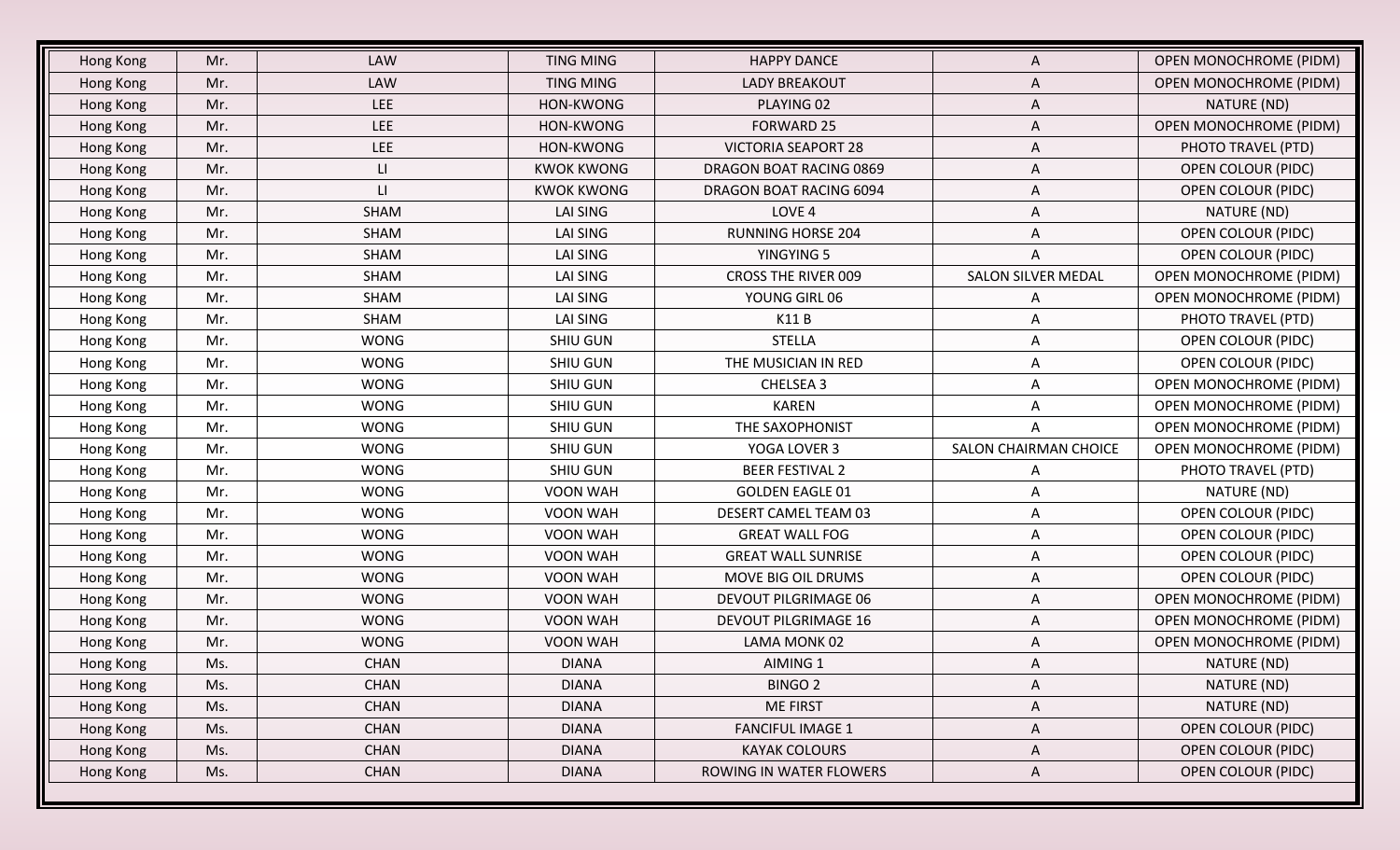| Hong Kong | Ms. | <b>CHAN</b>     | <b>DIANA</b>          | THE HEART ROAD                    | A                            | <b>OPEN COLOUR (PIDC)</b>     |
|-----------|-----|-----------------|-----------------------|-----------------------------------|------------------------------|-------------------------------|
| Hong Kong | Ms. | <b>CHAN</b>     | <b>DIANA</b>          | <b>DILIGENT WORKER</b>            | A                            | <b>OPEN MONOCHROME (PIDM)</b> |
| Hong Kong | Ms. | <b>CHAN</b>     | <b>DIANA</b>          | <b>ENCOUNTER 1</b>                | A                            | <b>OPEN MONOCHROME (PIDM)</b> |
| Hong Kong | Ms. | <b>CHAN</b>     | <b>DIANA</b>          | <b>HARD WORK</b>                  | A                            | <b>OPEN MONOCHROME (PIDM)</b> |
| Hong Kong | Ms. | <b>CHAN</b>     | <b>DIANA</b>          | <b>BLUE MAGIC</b>                 | <b>SALON CHAIRMAN CHOICE</b> | PHOTO TRAVEL (PTD)            |
| Hong Kong | Ms. | <b>CHAN</b>     | <b>DIANA</b>          | PHUKET VEGETARIAN FESTIVAL        | A                            | PHOTO TRAVEL (PTD)            |
| Hungary   | Mr. | <b>TOROK</b>    | <b>TIBOR</b>          | FREEDOM                           | A                            | <b>OPEN MONOCHROME (PIDM)</b> |
| Hungary   | Mr. | <b>TOROK</b>    | <b>TIBOR</b>          | HAPPY NEW YEARS SYDNEY 2014       | Α                            | PHOTO TRAVEL (PTD)            |
| India     | Dr. | <b>JOSHI</b>    | <b>CHITRA</b>         | <b>ARMY OF FIVE</b>               | A                            | NATURE (ND)                   |
| India     | Dr. | <b>JOSHI</b>    | <b>CHITRA</b>         | <b>GODWITS FIGHT</b>              | Α                            | NATURE (ND)                   |
| India     | Dr. | <b>JOSHI</b>    | <b>CHITRA</b>         | <b>TARGET</b>                     | A                            | NATURE (ND)                   |
| India     | Dr. | <b>JOSHI</b>    | <b>CHITRA</b>         | <b>JOYFUL</b>                     | A                            | <b>OPEN MONOCHROME (PIDM)</b> |
| India     | Dr. | <b>JOSHI</b>    | <b>CHITRA</b>         | <b>COASTAL GUARD</b>              | SALON CHAIRMAN CHOICE        | PHOTO TRAVEL (PTD)            |
| India     | Dr. | <b>JOSHI</b>    | <b>CHITRA</b>         | WELCOMING                         | A                            | PHOTO TRAVEL (PTD)            |
| India     | Dr. | <b>NAWAB</b>    | RANA JABEEN           | PENGUINS WARMING UP               | Α                            | NATURE (ND)                   |
| India     | Dr. | <b>NAWAB</b>    | RANA JABEEN           | <b>BEST FRIENDS2</b>              | A                            | <b>OPEN COLOUR (PIDC)</b>     |
| India     | Dr. | <b>NAWAB</b>    | RANA JABEEN           | <b>GOLDEN CROSSROADS</b>          | SALON CERTIFICATE OF MERIT   | <b>OPEN COLOUR (PIDC)</b>     |
| India     | Dr. | <b>NAWAB</b>    | RANA JABEEN           | FLY WITH ME                       | A                            | <b>OPEN MONOCHROME (PIDM)</b> |
| India     | Dr. | <b>NAWAB</b>    | RANA JABEEN           | CASTEL SANT ANGELO QUIET EVENING  | A                            | PHOTO TRAVEL (PTD)            |
| India     | Dr. | <b>NAWAB</b>    | RANA JABEEN           | <b>CURVATURE VENICE2</b>          | A                            | PHOTO TRAVEL (PTD)            |
| India     | Dr. | <b>NAWAB</b>    | <b>RANA JABEEN</b>    | <b>FLYING HIGH OVER MARINA</b>    | SALON CERTIFICATE OF MERIT   | PHOTO TRAVEL (PTD)            |
| India     | Dr. | <b>PANDEY</b>   | NARENDRA KUMAR        | <b>OWLET FAMILY</b>               | A                            | NATURE (ND)                   |
| India     | Dr. | <b>PANDEY</b>   | NARENDRA KUMAR        | SHAHEEN WITH KILL                 | A                            | NATURE (ND)                   |
| India     | Mr. | <b>BANERJEE</b> | <b>ABHIJEET KUMAR</b> | <b>GREY HERON WITH SNAKE 2022</b> | A                            | NATURE (ND)                   |
| India     | Mr. | <b>BANERJEE</b> | <b>ABHIJEET KUMAR</b> | <b>KEEP WALKING 2022</b>          | A                            | NATURE (ND)                   |
| India     | Mr. | <b>BANERJEE</b> | <b>ABHIJEET KUMAR</b> | PURPLE HERON WITH BIG FROG 2022   | Α                            | NATURE (ND)                   |
| India     | Mr. | <b>BANERJEE</b> | <b>ABHIJEET KUMAR</b> | <b>GIRL WITH WHITE FLOWERS</b>    | Α                            | <b>OPEN COLOUR (PIDC)</b>     |
| India     | Mr. | <b>BANERJEE</b> | <b>ABHIJEET KUMAR</b> | GRANDPA 2022                      | A                            | <b>OPEN COLOUR (PIDC)</b>     |
| India     | Mr. | <b>BANERJEE</b> | <b>ABHIJEET KUMAR</b> | RAMNAMI 1                         | A                            | <b>OPEN COLOUR (PIDC)</b>     |
| India     | Mr. | BANERJEE        | <b>ABHIJEET KUMAR</b> | <b>FACES 2022</b>                 | A                            | <b>OPEN MONOCHROME (PIDM)</b> |
| India     | Mr. | <b>BANERJEE</b> | <b>ABHIJEET KUMAR</b> | LADY IN BLACK MASK                | A                            | <b>OPEN MONOCHROME (PIDM)</b> |
| India     | Mr. | BANERJEE        | <b>NILENDU</b>        | <b>BLUE NETS</b>                  |                              | <b>OPEN COLOUR (PIDC)</b>     |
| India     | Mr. | BANERJEE        | <b>NILENDU</b>        | LAUGHING KIDS                     | A                            | <b>OPEN COLOUR (PIDC)</b>     |
| India     | Mr. | BANERJEE        | <b>NILENDU</b>        | <b>THREE WORKERS</b>              | SALON CERTIFICATE OF MERIT   | <b>OPEN COLOUR (PIDC)</b>     |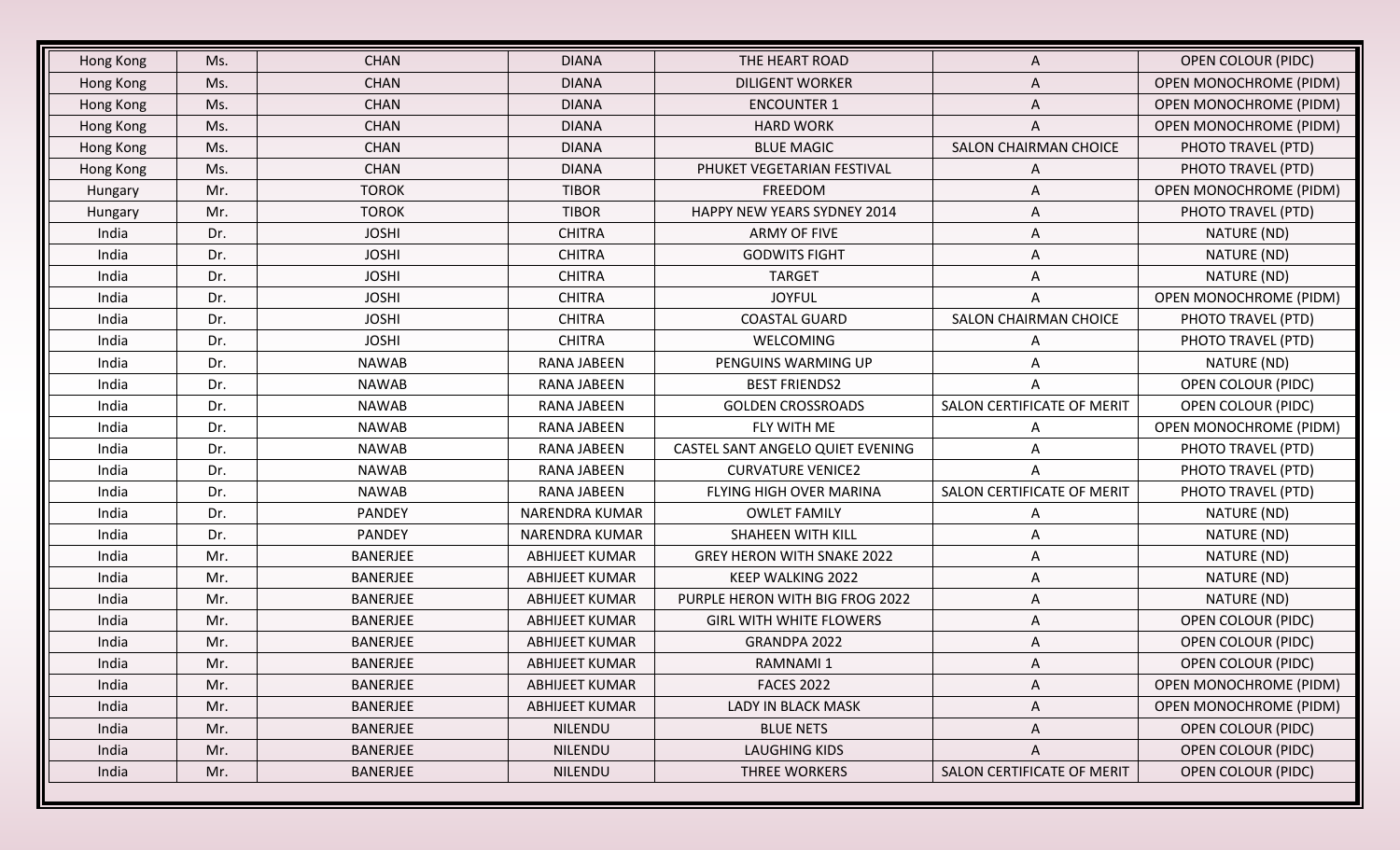| India | Mr. | <b>BANERJEE</b>    | <b>NILENDU</b>   | <b>MUD BATH</b>                 |                         | <b>OPEN MONOCHROME (PIDM)</b> |
|-------|-----|--------------------|------------------|---------------------------------|-------------------------|-------------------------------|
| India | Mr. | <b>BANERJEE</b>    | <b>NILENDU</b>   | <b>CHITRADURGA TEMPLE</b>       | A                       | PHOTO TRAVEL (PTD)            |
| India | Mr. | <b>BANGERA</b>     | <b>SURESH</b>    | LEOPARD WITH FRESH KILL IN TREE | A                       | NATURE (ND)                   |
| India | Mr. | <b>BANGERA</b>     | <b>SURESH</b>    | <b>LEOPARDS WITH KILL</b>       | <b>JSP SILVER MEDAL</b> | NATURE (ND)                   |
| India | Mr. | <b>BANGERA</b>     | <b>SURESH</b>    | <b>MOTHER GIRAFFE</b>           | A                       | NATURE (ND)                   |
| India | Mr. | <b>BANGERA</b>     | <b>SURESH</b>    | SPOTTED HYENA WITH GAZELLE KILL | Α                       | NATURE (ND)                   |
| India | Mr. | <b>BANGERA</b>     | <b>SURESH</b>    | AFRICAN ELEPHANTS FAMILY        | A                       | <b>OPEN COLOUR (PIDC)</b>     |
| India | Mr. | <b>BANGERA</b>     | <b>SURESH</b>    | <b>BONDA TRIBAL WOMEN</b>       | A                       | <b>OPEN COLOUR (PIDC)</b>     |
| India | Mr. | <b>BANGERA</b>     | <b>SURESH</b>    | OLD WOMAN IN RURAL VILLAGE      | A                       | <b>OPEN COLOUR (PIDC)</b>     |
| India | Mr. | <b>BANGERA</b>     | <b>SURESH</b>    | JOURNEY TO THE WEST             | A                       | <b>OPEN MONOCHROME (PIDM)</b> |
| India | Mr. | <b>BANGERA</b>     | <b>SURESH</b>    | SCHOOLS REOPEN WITH JOY         | A                       | <b>OPEN MONOCHROME (PIDM)</b> |
| India | Mr. | <b>BANGERA</b>     | <b>SURESH</b>    | THE MORNING TIME IN VILLAGE     | A                       | <b>OPEN MONOCHROME (PIDM)</b> |
| India | Mr. | <b>BANGERA</b>     | <b>SURESH</b>    | THREE SISTERS                   | A                       | <b>OPEN MONOCHROME (PIDM)</b> |
| India | Mr. | <b>BANGERA</b>     | <b>SURESH</b>    | <b>GANAPATI VISARJAN</b>        | JSP GOLD MEDAL          | PHOTO TRAVEL (PTD)            |
| India | Mr. | <b>BANGERA</b>     | <b>SURESH</b>    | SHRI VITTHAL BIRDEV YATRA       | Α                       | PHOTO TRAVEL (PTD)            |
| India | Mr. | <b>BANGERA</b>     | <b>SURESH</b>    | THEYYAM IN KERALA INDIA         | Α                       | PHOTO TRAVEL (PTD)            |
| India | Mr. | BHATTACHARYYA      | <b>KALYAN</b>    | IN FRAME 1                      | A                       | OPEN COLOUR (PIDC)            |
| India | Mr. | BHATTACHARYYA      | <b>KALYAN</b>    | PORTRAIT 153                    | A                       | <b>OPEN COLOUR (PIDC)</b>     |
| India | Mr. | BHATTACHARYYA      | <b>KALYAN</b>    | PORTRAIT 1605                   | Α                       | <b>OPEN COLOUR (PIDC)</b>     |
| India | Mr. | BHATTACHARYYA      | <b>KALYAN</b>    | <b>MOUMITA1</b>                 | Α                       | <b>OPEN MONOCHROME (PIDM)</b> |
| India | Mr. | BHATTACHARYYA      | <b>KALYAN</b>    | PORTRAIT 156                    | A                       | <b>OPEN MONOCHROME (PIDM)</b> |
| India | Mr. | <b>BISWAS</b>      | <b>DEEPAKK</b>   | RASHMANCHA IN BISHNUPUR         | A                       | PHOTO TRAVEL (PTD)            |
| India | Mr. | BS.                | <b>VENKATESH</b> | DARTER HOLDING FISH 7583        | A                       | NATURE (ND)                   |
| India | Mr. | <b>BS</b>          | <b>VENKATESH</b> | LICKING THE HUNTED PREY         | A                       | NATURE (ND)                   |
| India | Mr. | <b>BS</b>          | <b>VENKATESH</b> | LADY AT PALACE 1991             | A                       | <b>OPEN COLOUR (PIDC)</b>     |
| India | Mr. | <b>BS</b>          | <b>VENKATESH</b> | PEOPLE AT TAJ MAHAL 2410        | Α                       | <b>OPEN MONOCHROME (PIDM)</b> |
| India | Mr. | <b>BS</b>          | <b>VENKATESH</b> | <b>BIKERS IN HIMALAYAS 1419</b> | Α                       | PHOTO TRAVEL (PTD)            |
| India | Mr. | <b>BS</b>          | <b>VENKATESH</b> | THEYYAM FIREWALK 0953           | A                       | PHOTO TRAVEL (PTD)            |
| India | Mr. | <b>CHAKRABORTY</b> | GAUTAM           | <b>BIG FAT FROG FOR IBIS</b>    |                         | NATURE (ND)                   |
| India | Mr. | <b>CHAKRABORTY</b> | GAUTAM           | DETERMINED EYES                 | SALON SILVER MEDAL      | NATURE (ND)                   |
| India | Mr. | <b>CHAKRABORTY</b> | GAUTAM           | SHARING BY BTB EATER 5531       | A                       | NATURE (ND)                   |
| India | Mr. | <b>CHAKRABORTY</b> | <b>GAUTAM</b>    | START OF PLAYTIME               |                         | NATURE (ND)                   |
| India | Mr. | <b>CHAKRABORTY</b> | <b>GAUTAM</b>    | AT THE BEGINNING OF CHASE       | A                       | <b>OPEN MONOCHROME (PIDM)</b> |
| India | Mr. | <b>CHAKRABORTY</b> | GAUTAM           | <b>JUST BEFORE TWILIGHT</b>     | A                       | <b>OPEN MONOCHROME (PIDM)</b> |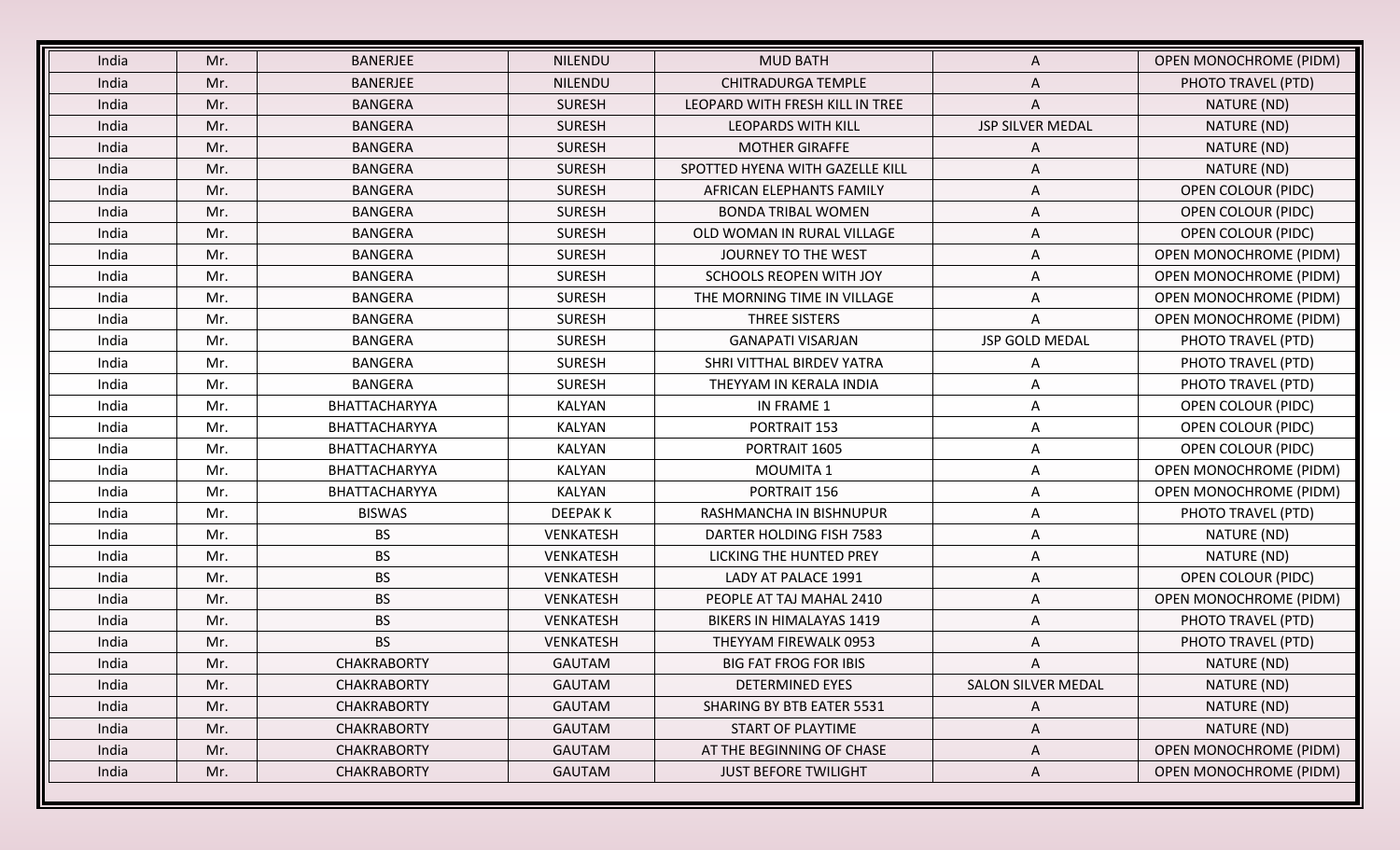| India | Mr. | <b>CHAKRABORTY</b> | <b>GAUTAM</b>    | <b>BUDDHA PARK</b>                | Α                     | PHOTO TRAVEL (PTD)            |
|-------|-----|--------------------|------------------|-----------------------------------|-----------------------|-------------------------------|
| India | Mr. | <b>CHAKRABORTY</b> | <b>GAUTAM</b>    | <b>CONFUSED PHOTOGRAPHERS</b>     | A                     | PHOTO TRAVEL (PTD)            |
| India | Mr. | <b>CHAKRABORTY</b> | <b>GAUTAM</b>    | PLAYFUL CUBS OF MATARAM           | A                     | PHOTO TRAVEL (PTD)            |
| India | Mr. | CHATTERJEE         | ABHISHEKH        | DIVE FOR THE CATCH                | A                     | <b>OPEN MONOCHROME (PIDM)</b> |
| India | Mr. | CHATTERJEE         | ABHISHEKH        | <b>GANGA AARTI 8</b>              | A                     | PHOTO TRAVEL (PTD)            |
| India | Mr. | <b>DATTA</b>       | SANTANU          | <b>DARK BEAUTY</b>                | A                     | <b>OPEN COLOUR (PIDC)</b>     |
| India | Mr. | <b>DATTA</b>       | SANTANU          | <b>INNOCENT EYES</b>              | A                     | <b>OPEN COLOUR (PIDC)</b>     |
| India | Mr. | <b>DATTA</b>       | SANTANU          | <b>IRONING</b>                    | Α                     | <b>OPEN COLOUR (PIDC)</b>     |
| India | Mr. | <b>DATTA</b>       | SANTANU          | SUSHMITA 03                       | Α                     | OPEN COLOUR (PIDC)            |
| India | Mr. | <b>DATTA</b>       | SANTANU          | LADY IN BLACK 01                  | Α                     | <b>OPEN MONOCHROME (PIDM)</b> |
| India | Mr. | <b>DATTA</b>       | SANTANU          | <b>STOP WAR PLEASE</b>            | A                     | <b>OPEN MONOCHROME (PIDM)</b> |
| India | Mr. | <b>DATTA</b>       | SANTANU          | SUSHMITA 07                       | Α                     | <b>OPEN MONOCHROME (PIDM)</b> |
| India | Mr. | <b>DATTA</b>       | SANTANU          | <b>SINDOOR</b>                    | A                     | PHOTO TRAVEL (PTD)            |
| India | Mr. | <b>DATTA</b>       | SANTANU          | <b>TRAVELER</b>                   | Α                     | PHOTO TRAVEL (PTD)            |
| India | Mr. | <b>DUTTA</b>       | <b>AMAR NATH</b> | <b>GREY HERON WITH SNAKE 7381</b> | Α                     | NATURE (ND)                   |
| India | Mr. | <b>DUTTA</b>       | <b>AMAR NATH</b> | <b>HERON WITH SNAKE 3637</b>      | A                     | NATURE (ND)                   |
| India | Mr. | <b>DUTTA</b>       | <b>AMAR NATH</b> | WITH RED BALLOON 6276             | A                     | <b>OPEN COLOUR (PIDC)</b>     |
| India | Mr. | <b>DUTTA</b>       | <b>AMAR NATH</b> | <b>ADRIANNA4</b>                  | A                     | <b>OPEN MONOCHROME (PIDM)</b> |
| India | Mr. | <b>DUTTA</b>       | <b>AMAR NATH</b> | REFLECTION 2625                   | A                     | PHOTO TRAVEL (PTD)            |
| India | Mr. | <b>DUTTA</b>       | <b>AMAR NATH</b> | <b>VEL VEL 5299</b>               | Α                     | PHOTO TRAVEL (PTD)            |
| India | Mr. | <b>HALDER</b>      | <b>PRATYUSH</b>  | <b>CUDDLING TIME WITH MOM 2</b>   | A                     | NATURE (ND)                   |
| India | Mr. | <b>HALDER</b>      | <b>PRATYUSH</b>  | <b>TAKE OFF</b>                   | A                     | NATURE (ND)                   |
| India | Mr. | <b>HALDER</b>      | <b>PRATYUSH</b>  | RED BOLD AND BLACK                | A                     | OPEN COLOUR (PIDC)            |
| India | Mr. | <b>HALDER</b>      | <b>PRATYUSH</b>  | THE GIRL IN YELLOW CROWN          | A                     | OPEN COLOUR (PIDC)            |
| India | Mr. | <b>HALDER</b>      | <b>PRATYUSH</b>  | THE SMELL OF HER BEAUTY           | A                     | <b>OPEN COLOUR (PIDC)</b>     |
| India | Mr. | <b>HALDER</b>      | PRATYUSH         | THE WOOLEN WOMAN                  | A                     | <b>OPEN COLOUR (PIDC)</b>     |
| India | Mr. | <b>HALDER</b>      | PRATYUSH         | THE FLORA AND FAUNA               | Α                     | <b>OPEN MONOCHROME (PIDM)</b> |
| India | Mr. | <b>HALDER</b>      | <b>PRATYUSH</b>  | THE YOUTH OF NATURE               | A                     | <b>OPEN MONOCHROME (PIDM)</b> |
| India | Mr. | <b>HALDER</b>      | PRATYUSH         | <b>GOLDEN FORT</b>                | SALON CHAIRMAN CHOICE | PHOTO TRAVEL (PTD)            |
| India | Mr. | <b>HARDIA</b>      | AKHIL            | AFFECTIONATE                      | A                     | NATURE (ND)                   |
| India | Mr. | <b>HARDIA</b>      | <b>AKHIL</b>     | <b>HAPPY SARUS CRANE</b>          | A                     | NATURE (ND)                   |
| India | Mr. | <b>HARDIA</b>      | AKHIL            | LOVING ONE                        | A                     | OPEN MONOCHROME (PIDM)        |
| India | Mr. | <b>HARDIA</b>      | AKHIL            | GANGORE                           | A                     | PHOTO TRAVEL (PTD)            |
| India | Mr. | <b>HARDIA</b>      | AKHIL            | <b>SPLASH OF COLORS</b>           | A                     | PHOTO TRAVEL (PTD)            |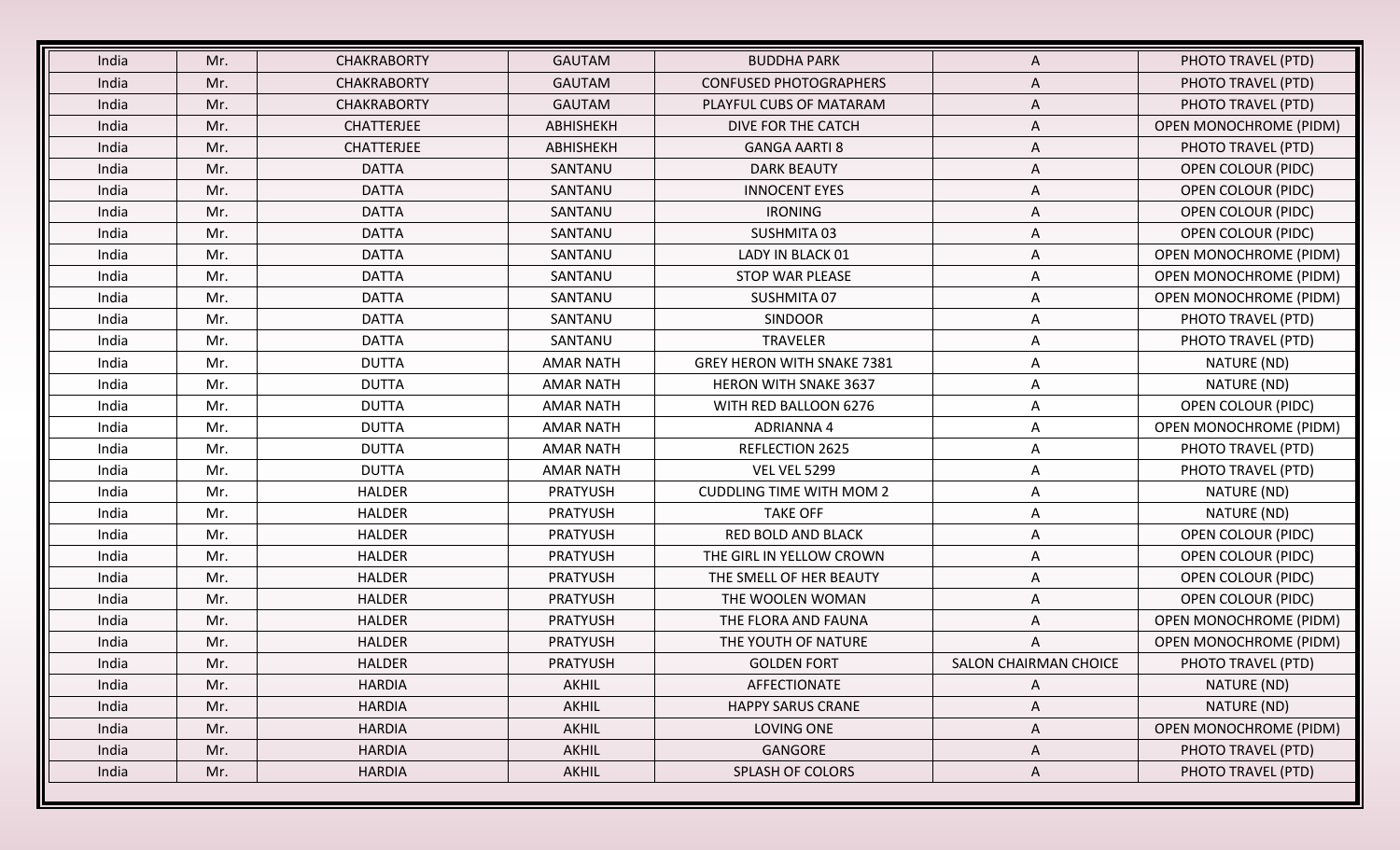| India | Mr. | <b>HIREMATH</b>  | SHASHIDHARSWAMY | <b>GREEN JEWEL BUGS MATING</b>                       | A                          | NATURE (ND)                   |
|-------|-----|------------------|-----------------|------------------------------------------------------|----------------------------|-------------------------------|
| India | Mr. | <b>HIREMATH</b>  | SHASHIDHARSWAMY | PURPLE HERON EATING BULLFROG                         | A                          | NATURE (ND)                   |
| India | Mr. | <b>HIREMATH</b>  | SHASHIDHARSWAMY | <b>SCORPION CARRYING SCORPIONLINGS</b>               | JSP GOLD MEDAL             | NATURE (ND)                   |
| India | Mr. | <b>HIREMATH</b>  | SHASHIDHARSWAMY | <b>SCORPIONS MATING</b>                              | A                          | NATURE (ND)                   |
| India | Mr. | <b>HIREMATH</b>  | SHASHIDHARSWAMY | <b>HOODED GRASSHOPPER</b>                            | A                          | <b>OPEN MONOCHROME (PIDM)</b> |
| India | Mr. | <b>HIREMATH</b>  | SHASHIDHARSWAMY | POD AND LEAF                                         | A                          | <b>OPEN MONOCHROME (PIDM)</b> |
| India | Mr. | <b>HIREMATH</b>  | SHASHIDHARSWAMY | SHORT HORNED GRASSHOPPER NYMPH                       | A                          | <b>OPEN MONOCHROME (PIDM)</b> |
| India | Mr. | <b>HIREMATH</b>  | SHASHIDHARSWAMY | HAPPINESS IN KAMBALA RIDER FACE                      | A                          | PHOTO TRAVEL (PTD)            |
| India | Mr. | <b>HIREMATH</b>  | SHASHIDHARSWAMY | KANDANAAR KELAN THEYYAM                              | Α                          | PHOTO TRAVEL (PTD)            |
| India | Mr. | <b>HIREMATH</b>  | SHASHIDHARSWAMY | THEYYAM PRAYERING                                    | A                          | PHOTO TRAVEL (PTD)            |
| India | Mr. | <b>JOSHI</b>     | <b>AJIT</b>     | <b>SUN TEMPLE</b>                                    | A                          | PHOTO TRAVEL (PTD)            |
| India | Mr. | <b>KALLA</b>     | <b>VIVEK</b>    | <b>MAJESTIC JODHPUR</b>                              | A                          | <b>OPEN COLOUR (PIDC)</b>     |
| India | Mr. | KALLA            | <b>VIVEK</b>    | MODEL AND PHOTOGRAPHER                               | A                          | <b>OPEN COLOUR (PIDC)</b>     |
| India | Mr. | <b>KALLA</b>     | <b>VIVEK</b>    | <b>INSIDE THE MOSQUE</b>                             | A                          | <b>OPEN MONOCHROME (PIDM)</b> |
| India | Mr. | KALLA            | <b>VIVEK</b>    | <b>FAITH BRINGS US TOGETHER</b>                      | A                          | PHOTO TRAVEL (PTD)            |
| India | Mr. | KALLA            | <b>VIVEK</b>    | <b>QUTUB MINAR</b>                                   | Α                          | PHOTO TRAVEL (PTD)            |
| India | Mr. | <b>KORLAPATI</b> | SARASWATIRAO    | <b>BLACK CROWNED NIGHT HERON WITH</b><br><b>FISH</b> | A                          | NATURE (ND)                   |
| India | Mr. | KORLAPATI        | SARASWATIRAO    | <b>BLACK WINGED STILTS MATING 07</b>                 | Α                          | NATURE (ND)                   |
| India | Mr. | KORLAPATI        | SARASWATIRAO    | SPOT BILLED PELICAN TOSSED FISH                      | SALON GOLD MEDAL           | NATURE (ND)                   |
| India | Mr. | <b>KORLAPATI</b> | SARASWATIRAO    | THREE BULL FROGS AT VAKALAPUDI                       | A                          | NATURE (ND)                   |
| India | Mr. | KORLAPATI        | SARASWATIRAO    | KANUMA FESTIVAL AT KONASEEMA                         | SALON CERTIFICATE OF MERIT | PHOTO TRAVEL (PTD)            |
| India | Mr. | <b>KORLAPATI</b> | SARASWATIRAO    | SHIVAPRABHA IN FLOOD                                 | A                          | PHOTO TRAVEL (PTD)            |
| India | Mr. | <b>KORLAPATI</b> | SARASWATIRAO    | TOWER BRIDGE AND RED SHIP                            | A                          | PHOTO TRAVEL (PTD)            |
| India | Mr. | <b>KUMAR</b>     | PETAVINOD       | <b>MY FRIENDS</b>                                    | A                          | <b>OPEN COLOUR (PIDC)</b>     |
| India | Mr. | <b>KUMAR</b>     | PETAVINOD       | <b>CORONA STAY AT HOME</b>                           | A                          | <b>OPEN MONOCHROME (PIDM)</b> |
| India | Mr. | <b>KUMAR</b>     | PETAVINOD       | <b>GANGAA AARTI</b>                                  | A                          | PHOTO TRAVEL (PTD)            |
| India | Mr. | <b>KUMART</b>    | <b>ASHOK</b>    | <b>BAT HUNTING THE FRUIT</b>                         | A                          | NATURE (ND)                   |
| India | Mr. | <b>KUMART</b>    | <b>ASHOK</b>    | FLIES IN PRIVACY                                     | A                          | NATURE (ND)                   |
| India | Mr. | <b>KUMART</b>    | <b>ASHOK</b>    | WASP AND FEED                                        | JSP BRONZE MEDAL           | NATURE (ND)                   |
| India | Mr. | <b>KUMART</b>    | <b>ASHOK</b>    | WASP CARRYING MUDBALL                                | A                          | NATURE (ND)                   |
| India | Mr. | <b>KUMART</b>    | <b>ASHOK</b>    | <b>ABHISHEKA OFFER</b>                               | Α                          | OPEN COLOUR (PIDC)            |
| India | Mr. | <b>KUMART</b>    | <b>ASHOK</b>    | JATRA UTSAV                                          | A                          | <b>OPEN COLOUR (PIDC)</b>     |
| India | Mr. | <b>KUMART</b>    | <b>ASHOK</b>    | RACE WITH PETS                                       | A                          | <b>OPEN COLOUR (PIDC)</b>     |
| India | Mr. | <b>KUMART</b>    | <b>ASHOK</b>    | <b>BROTHER AND SISTER</b>                            | A                          | <b>OPEN MONOCHROME (PIDM)</b> |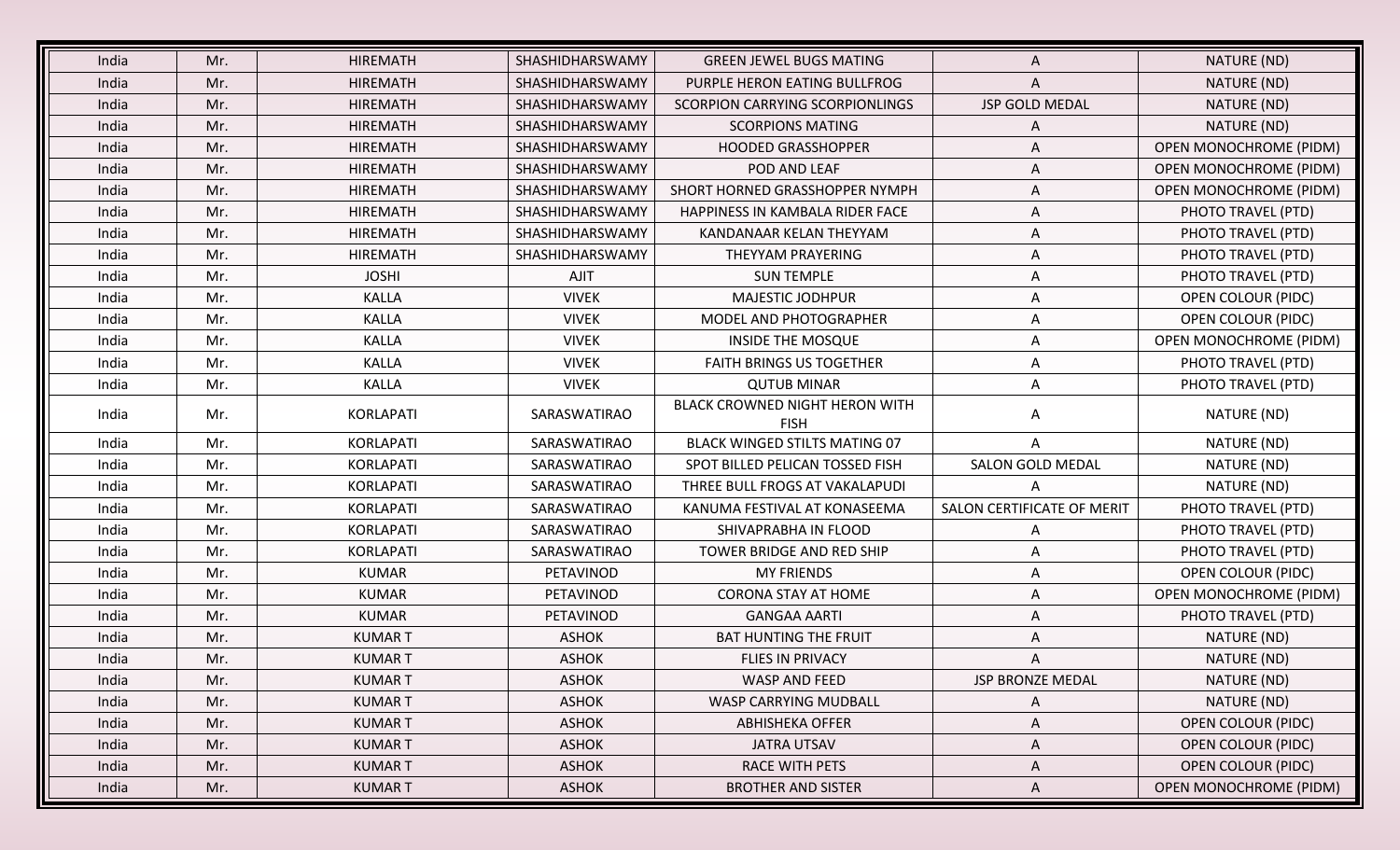| India | Mr. | <b>KUMART</b>    | <b>ASHOK</b>    | <b>KAMBALA RUNNING BW</b>           |                            | <b>OPEN MONOCHROME (PIDM)</b> |
|-------|-----|------------------|-----------------|-------------------------------------|----------------------------|-------------------------------|
| India | Mr. | <b>KUMART</b>    | <b>ASHOK</b>    | <b>SPEED BW</b>                     | <b>SALON BRONZE MEDAL</b>  | <b>OPEN MONOCHROME (PIDM)</b> |
| India | Mr. | <b>KUMART</b>    | <b>ASHOK</b>    | ABHISHEKA FESTIVAL                  | А                          | PHOTO TRAVEL (PTD)            |
| India | Mr. | <b>KUMART</b>    | <b>ASHOK</b>    | ANOINTMENT FESTIVAL                 | A                          | PHOTO TRAVEL (PTD)            |
| India | Mr. | <b>KUMART</b>    | <b>ASHOK</b>    | <b>CHARIOT FESTIVAL</b>             | SALON CERTIFICATE OF MERIT | PHOTO TRAVEL (PTD)            |
| India | Mr. | <b>KUMART</b>    | <b>ASHOK</b>    | <b>GOLDEN HOUR RACING</b>           | Α                          | PHOTO TRAVEL (PTD)            |
| India | Mr. | <b>MAITY</b>     | <b>BASUDEV</b>  | <b>BATTTLE 1</b>                    | A                          | NATURE (ND)                   |
| India | Mr. | <b>MAITY</b>     | <b>BASUDEV</b>  | <b>LIBERATION</b>                   | A                          | <b>OPEN COLOUR (PIDC)</b>     |
| India | Mr. | <b>MAITY</b>     | <b>BASUDEV</b>  | <b>WINDOW AND APPLE</b>             | A                          | <b>OPEN COLOUR (PIDC)</b>     |
| India | Mr. | <b>MAITY</b>     | <b>BASUDEV</b>  | <b>ROSE TAMPLE</b>                  | A                          | OPEN MONOCHROME (PIDM)        |
| India | Mr. | <b>MAITY</b>     | <b>BASUDEV</b>  | <b>GAJON 9390</b>                   | A                          | PHOTO TRAVEL (PTD)            |
| India | Mr. | <b>MAITY</b>     | <b>BASUDEV</b>  | <b>RUNING IN FIRE 9229</b>          | A                          | PHOTO TRAVEL (PTD)            |
| India | Mr. | <b>MAITY</b>     | <b>BASUDEV</b>  | <b>SILK ROUTE</b>                   | A                          | PHOTO TRAVEL (PTD)            |
| India | Mr. | <b>MAITY</b>     | <b>BASUDEV</b>  | <b>VEL VEL 9153</b>                 | A                          | PHOTO TRAVEL (PTD)            |
| India | Mr. | <b>MALLIK</b>    | <b>SATISH</b>   | <b>BUDDHA DORDENMA</b>              | Α                          | PHOTO TRAVEL (PTD)            |
| India | Mr. | <b>MITRA</b>     | <b>BIKRAM</b>   | <b>HIDING</b>                       | Α                          | <b>OPEN COLOUR (PIDC)</b>     |
| India | Mr. | <b>MITRA</b>     | SUMAN           | KUARI PASS TREK011                  | A                          | NATURE (ND)                   |
| India | Mr. | <b>MITRA</b>     | SUMAN           | <b>DOUBLE DECKER ROOT BRIDGE</b>    | Α                          | PHOTO TRAVEL (PTD)            |
| India | Mr. | <b>MONDAL</b>    | <b>ABHISHEK</b> | <b>LAST LIGHT</b>                   | Α                          | NATURE (ND)                   |
| India | Mr. | <b>MONDAL</b>    | <b>ABHISHEK</b> | A GLASS OF RED WINE                 | Α                          | <b>OPEN COLOUR (PIDC)</b>     |
| India | Mr. | <b>MONDAL</b>    | <b>ABHISHEK</b> | <b>CALMNESS</b>                     | $\mathsf{A}$               | <b>OPEN COLOUR (PIDC)</b>     |
| India | Mr. | <b>MONDAL</b>    | <b>ABHISHEK</b> | LOCO SHED                           | A                          | <b>OPEN COLOUR (PIDC)</b>     |
| India | Mr. | <b>MONDAL</b>    | ABHISHEK        | LOVABLE TOUCH                       | A                          | <b>OPEN MONOCHROME (PIDM)</b> |
| India | Mr. | <b>MONDAL</b>    | ABHISHEK        | <b>MADARI</b>                       | SALON CERTIFICATE OF MERIT | <b>OPEN MONOCHROME (PIDM)</b> |
| India | Mr. | <b>MUKHERJEE</b> | <b>DEBARSHI</b> | KRISHNAKALI                         | A                          | <b>OPEN COLOUR (PIDC)</b>     |
| India | Mr. | <b>MUKHERJEE</b> | <b>DEBARSHI</b> | <b>TULIP TWIRL</b>                  | Α                          | <b>OPEN MONOCHROME (PIDM)</b> |
| India | Mr. | <b>MUKHERJEE</b> | <b>DEBARSHI</b> | <b>DESTRUCTIVE DOWNPOUR</b>         | Α                          | PHOTO TRAVEL (PTD)            |
| India | Mr. | <b>MUKHERJEE</b> | <b>DEBARSHI</b> | HIGHS AND LOWS IN UNISON            | A                          | PHOTO TRAVEL (PTD)            |
| India | Mr. | <b>MUKHERJEE</b> | <b>DEBASHIS</b> | <b>GODWIT FIGHT 1</b>               | A                          | NATURE (ND)                   |
| India | Mr. | <b>MUKHERJEE</b> | <b>DEBASHIS</b> | <b>TOO BIG A CATCH</b>              | A                          | NATURE (ND)                   |
| India | Mr. | <b>MUKHERJEE</b> | <b>DEBASHIS</b> | AGE CANT DOMINATE THE WILL          | A                          | <b>OPEN COLOUR (PIDC)</b>     |
| India | Mr. | <b>MUKHERJEE</b> | <b>DEBASHIS</b> | DONDI 13                            | A                          | <b>OPEN MONOCHROME (PIDM)</b> |
| India | Mr. | <b>MUKHERJEE</b> | <b>DEBASHIS</b> | HOLI DIP ON DEVDIPABALI AT VARANASI | A                          | PHOTO TRAVEL (PTD)            |
| India | Mr. | <b>MUKHERJEE</b> | <b>DEBASHIS</b> | ILLUMINATED GOLA GHAT               | A                          | PHOTO TRAVEL (PTD)            |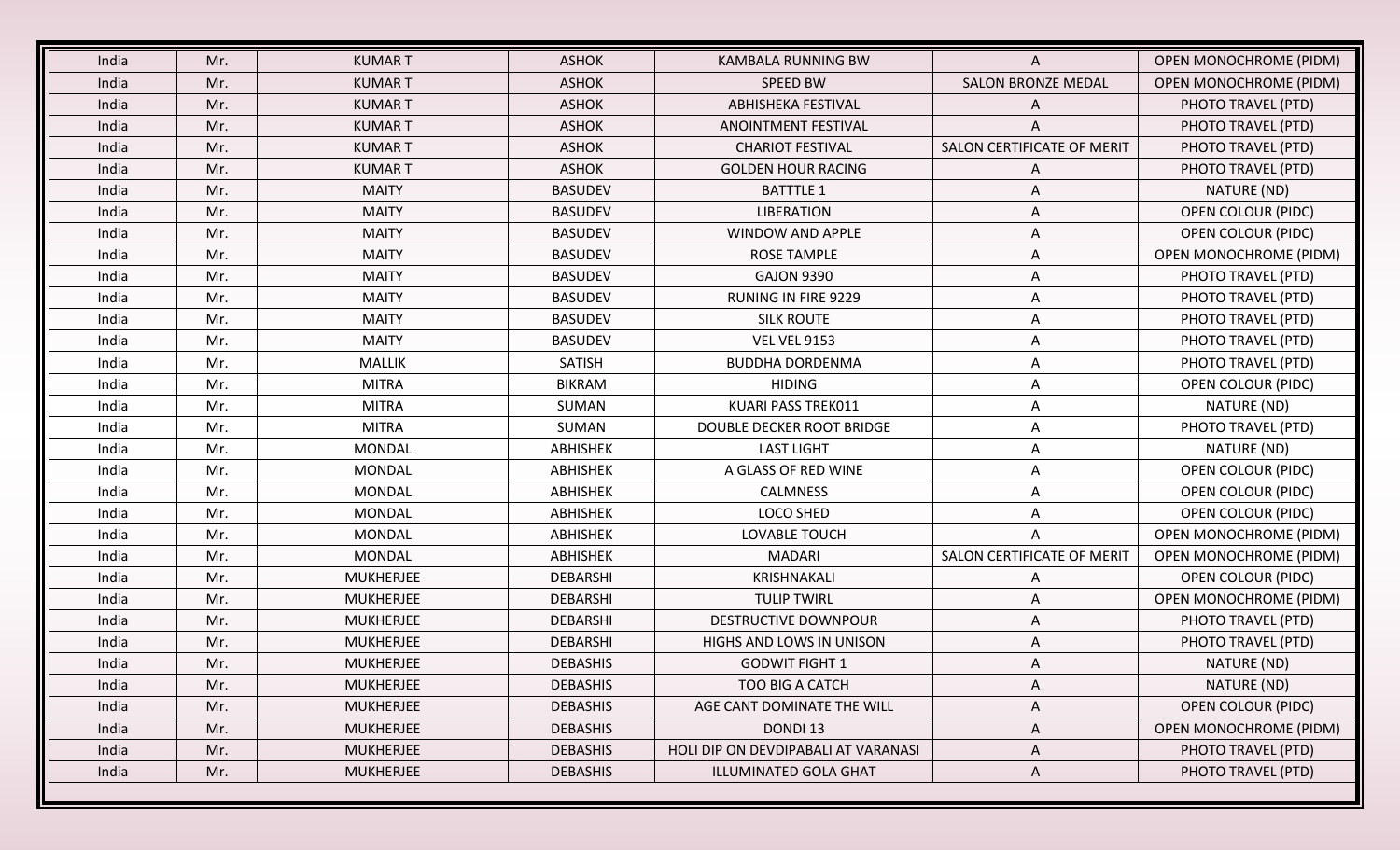| India | Mr. | <b>MUTHMURDU</b> | <b>NAGENDRA</b>      | <b>BBB TOSSING THE FEED</b> | A                            | NATURE (ND)                   |
|-------|-----|------------------|----------------------|-----------------------------|------------------------------|-------------------------------|
| India | Mr. | <b>MUTHMURDU</b> | NAGENDRA             | NUTHATCH FEEDING CHICKS     | A                            | NATURE (ND)                   |
| India | Mr. | <b>MUTHMURDU</b> | <b>NAGENDRA</b>      | <b>SUNBIRD CALLING</b>      | A                            | NATURE (ND)                   |
| India | Mr. | <b>MUTHMURDU</b> | NAGENDRA             | <b>RAYS OF HOPE</b>         | JSP SILVER MEDAL             | <b>OPEN COLOUR (PIDC)</b>     |
| India | Mr. | MUTHMURDU        | <b>NAGENDRA</b>      | SPLASHED JOY-3              | A                            | <b>OPEN COLOUR (PIDC)</b>     |
| India | Mr. | MUTHMURDU        | <b>NAGENDRA</b>      | <b>SMILE DUDE</b>           | A                            | <b>OPEN MONOCHROME (PIDM)</b> |
| India | Mr. | MUTHMURDU        | NAGENDRA             | MURDESHWARA                 | A                            | PHOTO TRAVEL (PTD)            |
| India | Mr. | <b>NAINI</b>     | SREERAM              | <b>HEY YOU</b>              | A                            | <b>OPEN COLOUR (PIDC)</b>     |
| India | Mr. | <b>NAINI</b>     | SREERAM              | <b>KAMBALA RACE 2</b>       | A                            | <b>OPEN COLOUR (PIDC)</b>     |
| India | Mr. | <b>NAINI</b>     | SREERAM              | <b>VEER FESTIVAL 1</b>      | A                            | <b>OPEN COLOUR (PIDC)</b>     |
| India | Mr. | <b>NAINI</b>     | SREERAM              | <b>HALF FACE</b>            | A                            | <b>OPEN MONOCHROME (PIDM)</b> |
| India | Mr. | <b>NAINI</b>     | SREERAM              | SHADOW                      | <b>SALON CHAIRMAN CHOICE</b> | <b>OPEN MONOCHROME (PIDM)</b> |
| India | Mr. | <b>NAINI</b>     | SREERAM              | PALKI AT FESTIVAL           | A                            | PHOTO TRAVEL (PTD)            |
| India | Mr. | <b>NAINI</b>     | SREERAM              | THEYYAM PERFORMACE 888      | A                            | PHOTO TRAVEL (PTD)            |
| India | Mr. | PAL              | <b>GOUTAM</b>        | <b>BUSY WITH KNITTING</b>   | A                            | <b>OPEN COLOUR (PIDC)</b>     |
| India | Mr. | PAL              | <b>GOUTAM</b>        | <b>COLOURS OF SPRING</b>    | A                            | OPEN COLOUR (PIDC)            |
| India | Mr. | <b>PAL</b>       | <b>GOUTAM</b>        | <b>MAJESTIC</b>             | A                            | <b>OPEN COLOUR (PIDC)</b>     |
| India | Mr. | PAL              | <b>GOUTAM</b>        | <b>DREAM SCAPE</b>          | A                            | <b>OPEN MONOCHROME (PIDM)</b> |
| India | Mr. | PAL              | <b>GOUTAM</b>        | DREAMS IN HER EYES          | SALON CERTIFICATE OF MERIT   | <b>OPEN MONOCHROME (PIDM)</b> |
| India | Mr. | PAL              | <b>GOUTAM</b>        | <b>AULI IN WINTER</b>       | A                            | PHOTO TRAVEL (PTD)            |
| India | Mr. | PAL              | <b>UDAYAN SANKAR</b> | KAVERIPATTINAM-3            | A                            | <b>OPEN COLOUR (PIDC)</b>     |
| India | Mr. | PAL              | <b>UDAYAN SANKAR</b> | SYMMETRICAL STAIRWAY-II     | A                            | <b>OPEN COLOUR (PIDC)</b>     |
| India | Mr. | PAL              | <b>UDAYAN SANKAR</b> | <b>BOWLED OVER</b>          | JSP GOLD MEDAL               | <b>OPEN MONOCHROME (PIDM)</b> |
| India | Mr. | <b>PAL</b>       | <b>UDAYAN SANKAR</b> | THEYYAM-II                  | Α                            | PHOTO TRAVEL (PTD)            |
| India | Mr. | PAL              | <b>UDAYAN SANKAR</b> | THEYYAM-IV                  | A                            | PHOTO TRAVEL (PTD)            |
| India | Mr. | PAUL             | <b>NIKHIL</b>        | FACE TO FACE EYE TO EYE     | A                            | NATURE (ND)                   |
| India | Mr. | PAUL             | <b>NIKHIL</b>        | <b>GOLDEN LEAF</b>          | A                            | <b>OPEN COLOUR (PIDC)</b>     |
| India | Mr. | PAUL             | <b>NIKHIL</b>        | <b>JOKER CARDS</b>          | <b>SALON CHAIRMAN CHOICE</b> | <b>OPEN COLOUR (PIDC)</b>     |
| India | Mr. | PAUL             | <b>NIKHIL</b>        | <b>RED HORN</b>             |                              | <b>OPEN COLOUR (PIDC)</b>     |
| India | Mr. | PAUL             | <b>NIKHIL</b>        | YELLOW BIRD                 | A                            | <b>OPEN COLOUR (PIDC)</b>     |
| India | Mr. | PAUL             | <b>NIKHIL</b>        | <b>ANANDINI 2</b>           | SALON CHAIRMAN CHOICE        | <b>OPEN MONOCHROME (PIDM)</b> |
| India | Mr. | PAUL             | <b>NIKHIL</b>        | <b>CHILDHOOD FUN 2</b>      | A                            | <b>OPEN MONOCHROME (PIDM)</b> |
| India | Mr. | PAUL             | <b>NIKHIL</b>        | SHREE 2                     | Α                            | <b>OPEN MONOCHROME (PIDM)</b> |
| India | Mr. | PAUL             | <b>NIKHIL</b>        | <b>TAJPUR WB</b>            | A                            | PHOTO TRAVEL (PTD)            |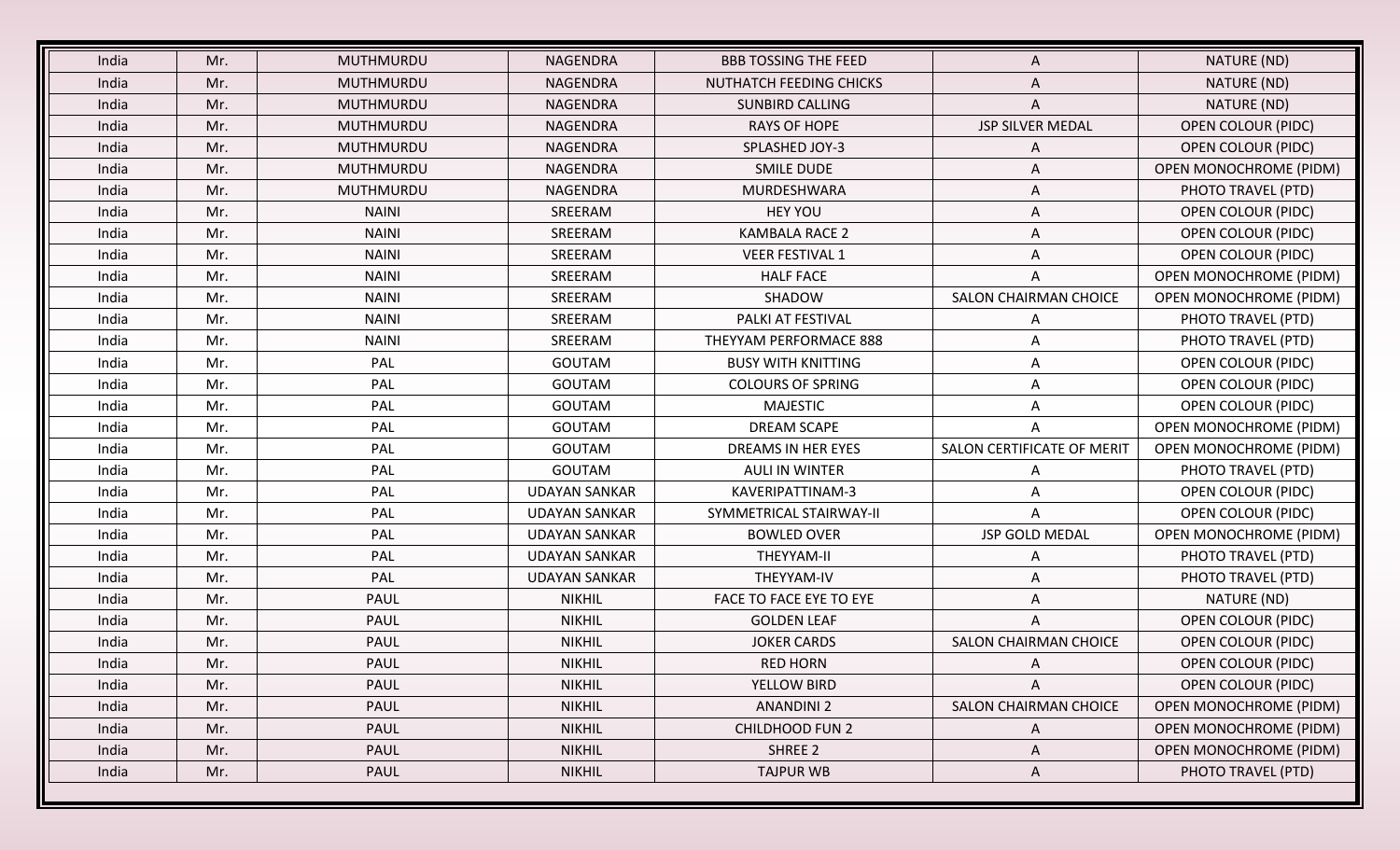| India | Mr. | PHUKAN        | <b>JITEN</b>        | <b>CATCH ME</b>                |                              | NATURE (ND)                   |
|-------|-----|---------------|---------------------|--------------------------------|------------------------------|-------------------------------|
| India | Mr. | PHUKAN        | <b>JITEN</b>        | THE CHASING HONEY              | <b>SALON CHAIRMAN CHOICE</b> | NATURE (ND)                   |
| India | Mr. | PHUKAN        | <b>JITEN</b>        | THIRSTY KITE                   | A                            | NATURE (ND)                   |
| India | Mr. | <b>PHUKAN</b> | <b>JITEN</b>        | <b>EXACT MATCHES</b>           | A                            | <b>OPEN COLOUR (PIDC)</b>     |
| India | Mr. | PHUKAN        | <b>JITEN</b>        | <b>HOLI SONG</b>               | A                            | <b>OPEN COLOUR (PIDC)</b>     |
| India | Mr. | PHUKAN        | <b>JITEN</b>        | HYPNOTIZE1                     | Α                            | <b>OPEN COLOUR (PIDC)</b>     |
| India | Mr. | PHUKAN        | <b>JITEN</b>        | EAT IN STYLE                   | A                            | <b>OPEN MONOCHROME (PIDM)</b> |
| India | Mr. | PHUKAN        | <b>JITEN</b>        | <b>HOLI COLOURS</b>            | A                            | PHOTO TRAVEL (PTD)            |
| India | Mr. | RADHASWAMY    | VENKATESWARAN       | <b>BOSS</b>                    | Α                            | NATURE (ND)                   |
| India | Mr. | RADHASWAMY    | VENKATESWARAN       | PELICAN CATCH                  | SALON CHAIRMAN CHOICE        | NATURE (ND)                   |
| India | Mr. | RADHASWAMY    | VENKATESWARAN       | PELICAN CLASH                  | A                            | NATURE (ND)                   |
| India | Mr. | RADHASWAMY    | VENKATESWARAN       | <b>BEHIND THE SCENE</b>        | A                            | <b>OPEN COLOUR (PIDC)</b>     |
| India | Mr. | RADHASWAMY    | VENKATESWARAN       | <b>BULL TAMING</b>             | A                            | <b>OPEN COLOUR (PIDC)</b>     |
| India | Mr. | RADHASWAMY    | VENKATESWARAN       | <b>DARTER DANCE</b>            | A                            | <b>OPEN COLOUR (PIDC)</b>     |
| India | Mr. | RADHASWAMY    | VENKATESWARAN       | <b>BULL TAMING AVANIAPURAM</b> | A                            | OPEN MONOCHROME (PIDM)        |
| India | Mr. | RADHASWAMY    | VENKATESWARAN       | <b>CAR FESTIVAL TRIPLICANE</b> | <b>SALON SILVER MEDAL</b>    | PHOTO TRAVEL (PTD)            |
| India | Mr. | RADHASWAMY    | VENKATESWARAN       | <b>GHOSTI BLESSINGS</b>        | A                            | PHOTO TRAVEL (PTD)            |
| India | Mr. | RADHASWAMY    | VENKATESWARAN       | <b>KAPALI NANDHI</b>           | A                            | PHOTO TRAVEL (PTD)            |
| India | Mr. | RADHASWAMY    | VENKATESWARAN       | NAYANMAR ULA                   | A                            | PHOTO TRAVEL (PTD)            |
| India | Mr. | SAHA          | <b>SYAMAL KUMAR</b> | PLAYING GODWITS 2754           | Α                            | NATURE (ND)                   |
| India | Mr. | SAHA          | <b>SYAMAL KUMAR</b> | PEOPLE AND GULLS 3201          | A                            | OPEN COLOUR (PIDC)            |
| India | Mr. | SAHA          | <b>SYAMAL KUMAR</b> | POUSHALI WITH NISHA 5624       | A                            | <b>OPEN COLOUR (PIDC)</b>     |
| India | Mr. | SAHA          | <b>SYAMAL KUMAR</b> | PROFILE SUSHMITA 5130          | A                            | OPEN COLOUR (PIDC)            |
| India | Mr. | SAHA          | <b>SYAMAL KUMAR</b> | LOOK AT ME 5165                | A                            | <b>OPEN MONOCHROME (PIDM)</b> |
| India | Mr. | SAHA          | <b>SYAMAL KUMAR</b> | <b>PRIEST 4393</b>             | A                            | PHOTO TRAVEL (PTD)            |
| India | Mr. | SALUNKHE      | CHANDRASHEKHAR      | BEAUTY IN BLACK N WHITE        | Α                            | <b>OPEN MONOCHROME (PIDM)</b> |
| India | Mr. | SALUNKHE      | CHANDRASHEKHAR      | <b>TEMPLE</b>                  | Α                            | <b>OPEN MONOCHROME (PIDM)</b> |
| India | Mr. | SALUNKHE      | CHANDRASHEKHAR      | KUMBHALGARH PALACE             | A                            | PHOTO TRAVEL (PTD)            |
| India | Mr. | SALUNKHE      | CHANDRASHEKHAR      | TEMPLE IN KUMBHALGARH          | A                            | PHOTO TRAVEL (PTD)            |
| India | Mr. | SAMANTA       | <b>JOYRAJ</b>       | CHUPI 15                       | A                            | NATURE (ND)                   |
| India | Mr. | SAMANTA       | <b>JOYRAJ</b>       | SANDAKPHU 1885                 | A                            | NATURE (ND)                   |
| India | Mr. | SAMANTA       | <b>JOYRAJ</b>       | <b>CHEERFUL MONKS</b>          | A                            | <b>OPEN COLOUR (PIDC)</b>     |
| India | Mr. | SAMANTA       | <b>JOYRAJ</b>       | <b>COLORFUL CHAT</b>           | A                            | <b>OPEN COLOUR (PIDC)</b>     |
| India | Mr. | SAMANTA       | <b>JOYRAJ</b>       | <b>CREATE YOUR VISION</b>      | A                            | <b>OPEN COLOUR (PIDC)</b>     |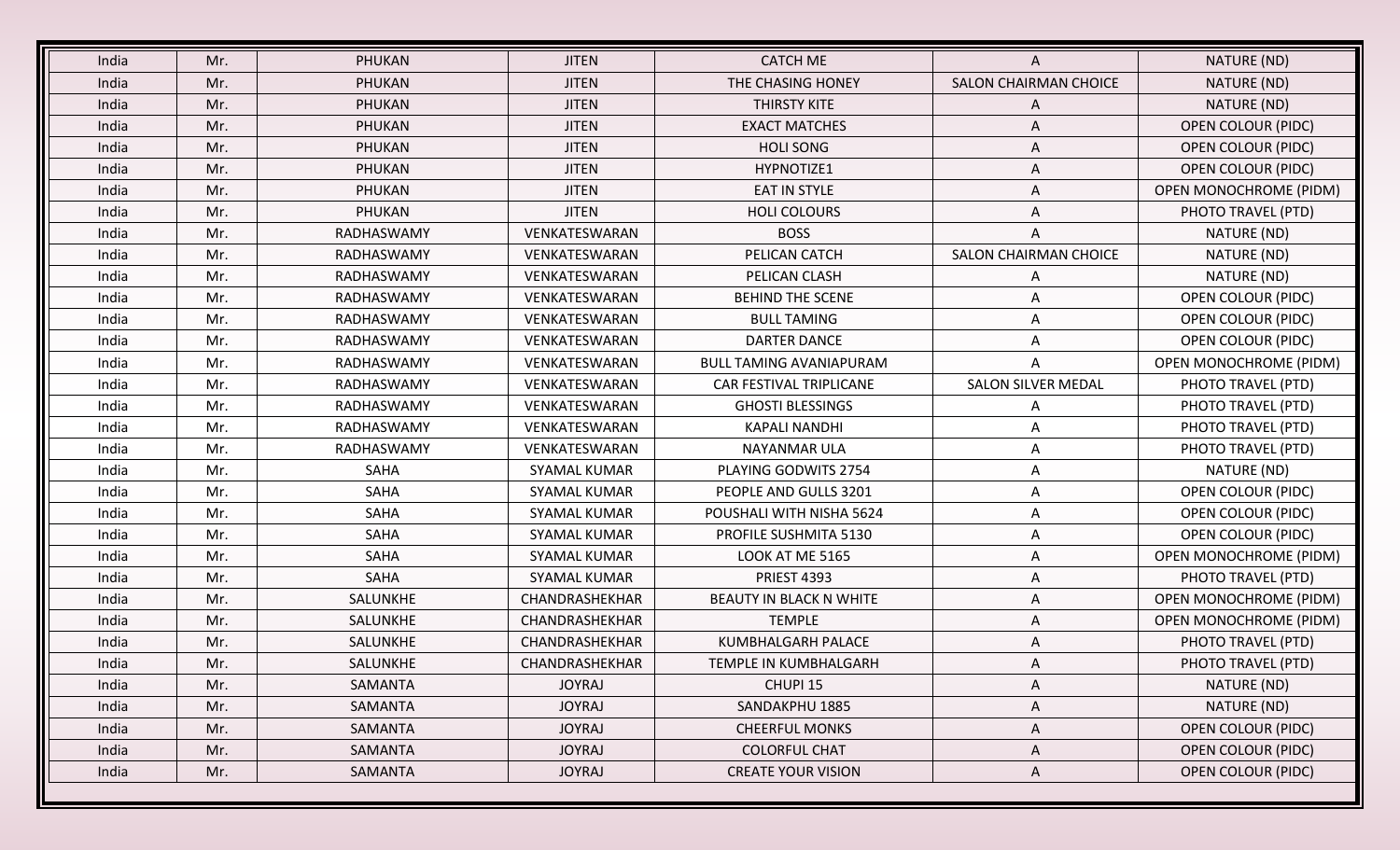| India | Mr. | SAMANTA      | <b>JOYRAJ</b>      | FRESHER GUNJ 122           | A                            | <b>OPEN COLOUR (PIDC)</b>     |
|-------|-----|--------------|--------------------|----------------------------|------------------------------|-------------------------------|
| India | Mr. | SAMANTA      | <b>JOYRAJ</b>      | SMILE FROM TWO GENERATIONS | A                            | <b>OPEN MONOCHROME (PIDM)</b> |
| India | Mr. | SAMANTA      | <b>JOYRAJ</b>      | STUDIO 89                  | A                            | <b>OPEN MONOCHROME (PIDM)</b> |
| India | Mr. | SAMANTA      | <b>JOYRAJ</b>      | <b>TRANSIT CAMP 10</b>     | A                            | <b>OPEN MONOCHROME (PIDM)</b> |
| India | Mr. | SAMANTA      | <b>JOYRAJ</b>      | <b>VARANASI 129</b>        | A                            | <b>OPEN MONOCHROME (PIDM)</b> |
| India | Mr. | SAMANTA      | <b>JOYRAJ</b>      | <b>GHUM 101</b>            | A                            | PHOTO TRAVEL (PTD)            |
| India | Mr. | SAMANTA      | <b>JOYRAJ</b>      | <b>NAINITAL 1</b>          | A                            | PHOTO TRAVEL (PTD)            |
| India | Mr. | SAMANTA      | <b>JOYRAJ</b>      | VARANASI 3210              | Α                            | PHOTO TRAVEL (PTD)            |
| India | Mr. | SAMANTA      | <b>SAMIR KUMAR</b> | <b>BLACK BUCK JUMPING</b>  | Α                            | NATURE (ND)                   |
| India | Mr. | SAMANTA      | <b>SAMIR KUMAR</b> | <b>OSPREY_SUPER LUNCH</b>  | A                            | NATURE (ND)                   |
| India | Mr. | SAMANTA      | <b>SAMIR KUMAR</b> | <b>HEADHUNTER KONYAK</b>   | A                            | <b>OPEN COLOUR (PIDC)</b>     |
| India | Mr. | SAMANTA      | <b>SAMIR KUMAR</b> | ANTALEEN_944 2             | A                            | <b>OPEN MONOCHROME (PIDM)</b> |
| India | Mr. | SARKAR       | PRANAB             | LION HUNTING BUFFALO       | A                            | NATURE (ND)                   |
| India | Mr. | SARKAR       | PRANAB             | <b>GOOD TO KNOW</b>        | A                            | <b>OPEN COLOUR (PIDC)</b>     |
| India | Mr. | SARKAR       | PRANAB             | <b>IDLE TALK</b>           | Α                            | <b>OPEN MONOCHROME (PIDM)</b> |
| India | Mr. | SARKAR       | PRANAB             | <b>SPARKLING BLACK</b>     | A                            | <b>OPEN MONOCHROME (PIDM)</b> |
| India | Mr. | SARKAR       | PRANAB             | <b>JOWAI WATERFALLS</b>    | A                            | PHOTO TRAVEL (PTD)            |
| India | Mr. | SARKAR       | PRANAB             | KUMBHA 05                  | A                            | PHOTO TRAVEL (PTD)            |
| India | Mr. | SARKAR       | PRANAB             | MOUNTAIN VALLY OF SPITI    | Α                            | PHOTO TRAVEL (PTD)            |
| India | Mr. | <b>SEN</b>   | <b>MRINAL</b>      | <b>ANGRY DARTER</b>        | PSA GOLD MEDAL               | NATURE (ND)                   |
| India | Mr. | <b>SEN</b>   | <b>MRINAL</b>      | <b>DEADLY FIGHT</b>        | A                            | NATURE (ND)                   |
| India | Mr. | <b>SEN</b>   | <b>MRINAL</b>      | <b>FACE TO FACE</b>        | A                            | NATURE (ND)                   |
| India | Mr. | <b>SEN</b>   | <b>MRINAL</b>      | <b>MIGHTY CATCH</b>        | A                            | NATURE (ND)                   |
| India | Mr. | <b>SEN</b>   | <b>MRINAL</b>      | <b>DAZZLING RED</b>        | <b>SALON CHAIRMAN CHOICE</b> | <b>OPEN COLOUR (PIDC)</b>     |
| India | Mr. | <b>SEN</b>   | <b>MRINAL</b>      | DAZZLING YELLOW            | A                            | <b>OPEN COLOUR (PIDC)</b>     |
| India | Mr. | <b>SEN</b>   | <b>MRINAL</b>      | FESTIVAL OF COLOURS        | A                            | <b>OPEN COLOUR (PIDC)</b>     |
| India | Mr. | <b>SEN</b>   | <b>MRINAL</b>      | <b>MYSTIC COLOURS</b>      | A                            | <b>OPEN COLOUR (PIDC)</b>     |
| India | Mr. | <b>SEN</b>   | <b>MRINAL</b>      | LIFE OF COWHERD            | PSA GOLD MEDAL               | <b>OPEN MONOCHROME (PIDM)</b> |
| India | Mr. | SEN          | <b>MRINAL</b>      | THE CHICKEN VENDOR         | $\mathsf{A}$                 | <b>OPEN MONOCHROME (PIDM)</b> |
| India | Mr. | <b>SEN</b>   | <b>MRINAL</b>      | <b>HOLI RITUALS</b>        | A                            | PHOTO TRAVEL (PTD)            |
| India | Mr. | <b>SEN</b>   | <b>MRINAL</b>      | <b>SHADES OF COLOURS</b>   | SALON GOLD MEDAL             | PHOTO TRAVEL (PTD)            |
| India | Mr. | <b>SEN</b>   | <b>MRINAL</b>      | SHIVA AND GANAS            | A                            | PHOTO TRAVEL (PTD)            |
| India | Mr. | <b>SINGH</b> | GAGANDEEP          | <b>ANTS PREY ON SPIDER</b> | A                            | NATURE (ND)                   |
| India | Mr. | <b>SINGH</b> | GAGANDEEP          | <b>BATS MATING IN CAVE</b> | A                            | NATURE (ND)                   |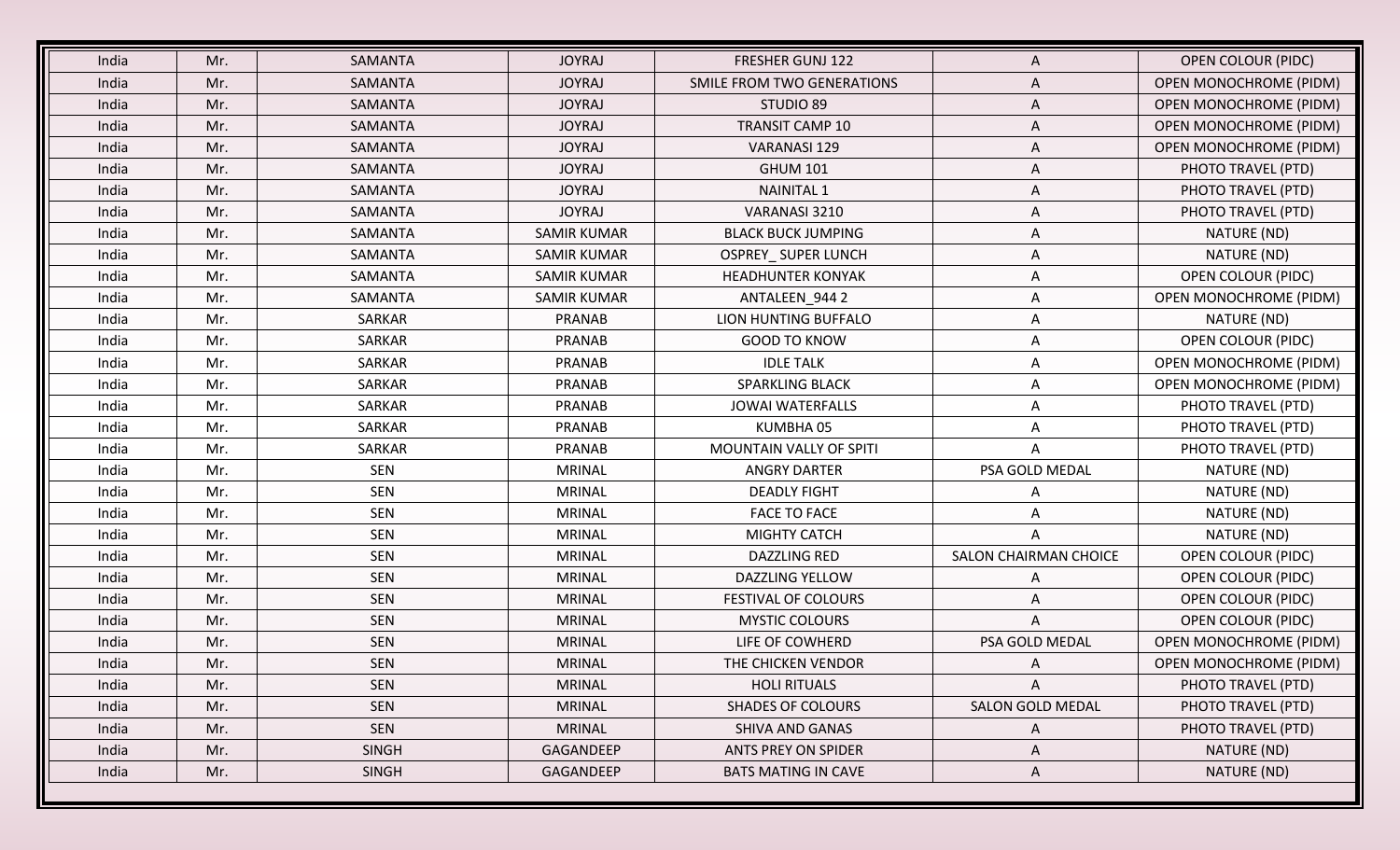| India | Mr.  | <b>SINGH</b>              | GAGANDEEP           | <b>MATING DEER ON ISLAND</b>                 | Α                | NATURE (ND)                   |
|-------|------|---------------------------|---------------------|----------------------------------------------|------------------|-------------------------------|
| India | Mr.  | <b>SINGH</b>              | <b>GAGANDEEP</b>    | PELICAN SPLASH                               | Α                | NATURE (ND)                   |
| India | Mr.  | <b>SINGH</b>              | GAGANDEEP           | <b>PAINTED BUTTERFLY-1</b>                   | Α                | <b>OPEN COLOUR (PIDC)</b>     |
| India | Mr.  | <b>SINGH</b>              | GAGANDEEP           | <b>JACKAL BRAWL</b>                          | A                | <b>OPEN MONOCHROME (PIDM)</b> |
| India | Mr.  | <b>SINGH</b>              | GAGANDEEP           | <b>BALLOONING HORIZON</b>                    | JSP SILVER MEDAL | PHOTO TRAVEL (PTD)            |
| India | Mr.  | <b>SINGH</b>              | GAGANDEEP           | <b>KHARDUNGLA GOMPA</b>                      | A                | PHOTO TRAVEL (PTD)            |
| India | Mr.  | SK                        | <b>BALACHANDDER</b> | <b>ACHARYAS ASHIRVADAMS 1</b>                | A                | <b>OPEN COLOUR (PIDC)</b>     |
| India | Mr.  | <b>SK</b>                 | BALACHANDDER        | THEERTHAVAARI 2022-2                         | Α                | <b>OPEN MONOCHROME (PIDM)</b> |
| India | Mr.  | SK                        | BALACHANDDER        | ARUPATHU MOOVAR 2022-3                       | A                | PHOTO TRAVEL (PTD)            |
| India | Mr.  | <b>SK</b>                 | BALACHANDDER        | BLESSINGS OF ACHARYAS 2022-1                 | Α                | PHOTO TRAVEL (PTD)            |
| India | Mr.  | SK                        | BALACHANDDER        | MAASI MAGAM MARINA 2022-3                    | A                | PHOTO TRAVEL (PTD)            |
| India | Mr.  | SK                        | <b>BALACHANDDER</b> | PARTHASARATHY CAR FESTIVAL 2022-3            | Α                | PHOTO TRAVEL (PTD)            |
| India | Mr.  | SOM                       | <b>RAJ KUMAR</b>    | <b>IBIS WITH FROG</b>                        | A                | NATURE (ND)                   |
| India | Mr.  | SOM                       | <b>RAJ KUMAR</b>    | LUNCH TIME                                   | A                | NATURE (ND)                   |
| India | Mr.  | SOM                       | <b>RAJ KUMAR</b>    | <b>GIRL WITH FLOWER</b>                      | A                | <b>OPEN COLOUR (PIDC)</b>     |
| India | Mr.  | SOM                       | <b>RAJ KUMAR</b>    | HALF HALF 157                                | A                | <b>OPEN COLOUR (PIDC)</b>     |
| India | Mr.  | SOM                       | <b>RAJ KUMAR</b>    | MUMMY 605                                    | A                | <b>OPEN COLOUR (PIDC)</b>     |
| India | Mr.  | SOM                       | <b>RAJ KUMAR</b>    | NAGIN 591                                    | Α                | <b>OPEN MONOCHROME (PIDM)</b> |
| India | Mr.  | <b>VERMA</b>              | <b>HIMANSHU</b>     | <b>EYES NARRATING THEIR STORIES</b>          | A                | NATURE (ND)                   |
| India | Mr.  | <b>VERMA</b>              | HIMANSHU            | THE LAST RIDE                                | A                | NATURE (ND)                   |
| India | Mr.  | <b>VERMA</b>              | HIMANSHU            | <b>TOSS OF DEATH</b>                         | A                | NATURE (ND)                   |
| India | Mr.  | <b>VERMA</b>              | HIMANSHU            | <b>ASIATIC LIONESS WITH CUBS</b>             | A                | <b>OPEN MONOCHROME (PIDM)</b> |
| India | Mrs. | <b>BANERJEE MUKHERJEE</b> | LOPAMUDRA           | <b>TOUGH FIGHT</b>                           | A                | NATURE (ND)                   |
| India | Mrs. | <b>BANERJEE MUKHERJEE</b> | LOPAMUDRA           | THE SACRED TOUCH                             | Α                | <b>OPEN COLOUR (PIDC)</b>     |
| India | Mrs. | <b>BANERJEE MUKHERJEE</b> | LOPAMUDRA           | THE ROAD OF DEVOTION                         | A                | <b>OPEN MONOCHROME (PIDM)</b> |
| India | Mrs. | <b>BANERJEE MUKHERJEE</b> | LOPAMUDRA           | <b>VARANASI 1</b>                            | A                | PHOTO TRAVEL (PTD)            |
| India | Mrs. | <b>BANERJEE MUKHERJEE</b> | LOPAMUDRA           | <b>VICTORIA MEMORIAL HALL</b>                | A                | PHOTO TRAVEL (PTD)            |
| India | Mrs. | <b>BISWAS</b>             | SAUMI               | <b>MORNIG BREAKFAST</b>                      | A                | NATURE (ND)                   |
| India | Mrs. | <b>BISWAS</b>             | SAUMI               | TWO FACED IBIS                               | A                | NATURE (ND)                   |
| India | Mrs. | <b>BISWAS</b>             | SAUMI               | <b>DUI MA</b>                                | A                | <b>OPEN COLOUR (PIDC)</b>     |
| India | Mrs. | <b>MITRA</b>              | TANUSREE            | <b>ATTITUDE</b>                              | Α                | <b>OPEN MONOCHROME (PIDM)</b> |
| India | Mrs. | <b>MITRA</b>              | TANUSREE            | <b>REMINISCING</b>                           | A                | <b>OPEN MONOCHROME (PIDM)</b> |
| India | Mrs. | <b>MITRA</b>              | <b>TANUSREE</b>     | <b>SILVER EYE</b>                            | $\mathsf{A}$     | <b>OPEN MONOCHROME (PIDM)</b> |
| India | Mrs. | <b>MITRA</b>              | TANUSREE            | <b>FLOWER DECORATION FOR</b><br>DEVDEEPABOLI | A                | PHOTO TRAVEL (PTD)            |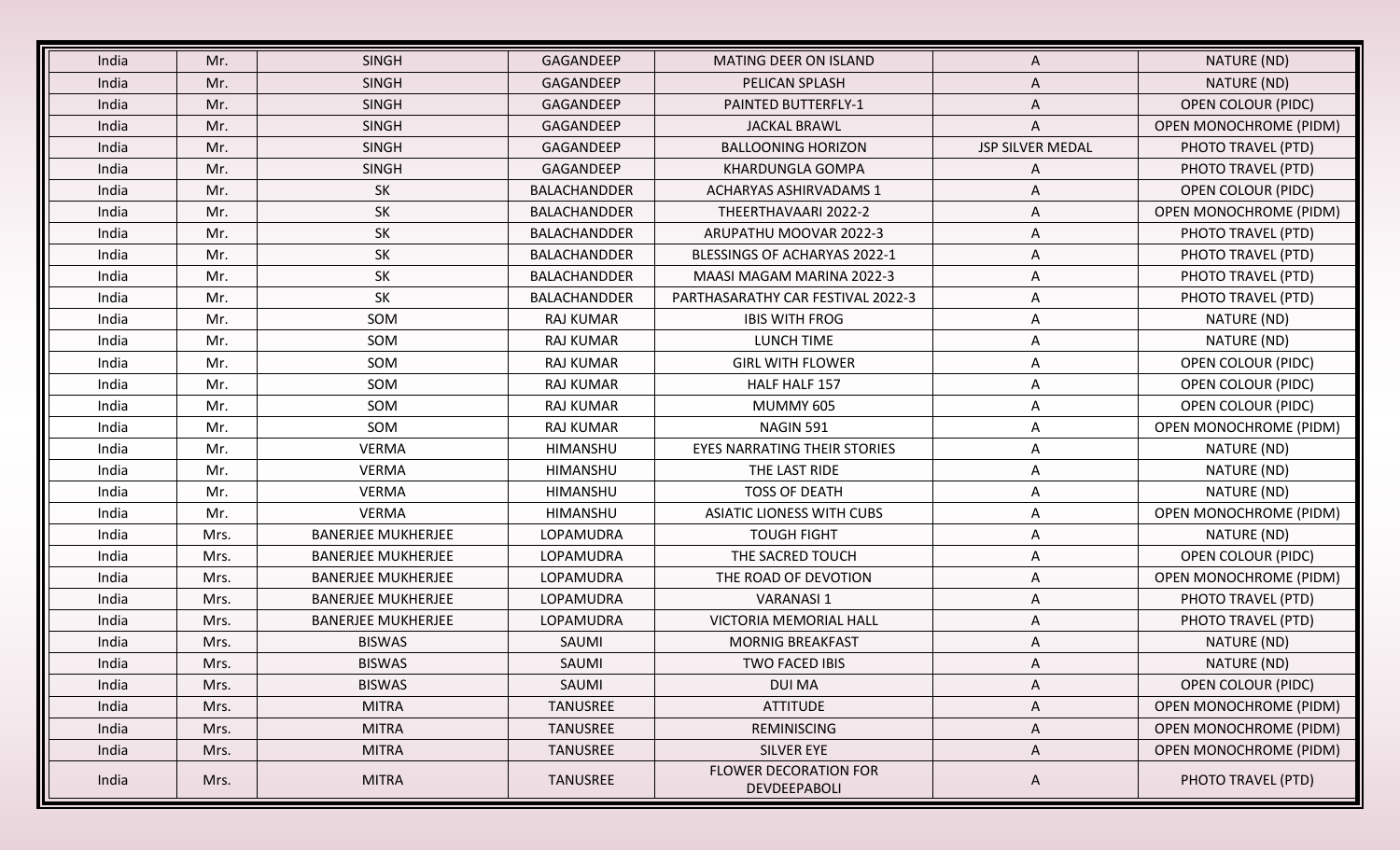| India     | Mrs. | <b>MITRA</b>     | <b>TANUSREE</b> | <b>LATHMAR HOLI 2</b>            | <b>SALON CHAIRMAN CHOICE</b> | PHOTO TRAVEL (PTD)            |
|-----------|------|------------------|-----------------|----------------------------------|------------------------------|-------------------------------|
| India     | Mrs. | <b>MITRA</b>     | <b>TANUSREE</b> | PINK COLOUR BLAST                | A                            | PHOTO TRAVEL (PTD)            |
| India     | Mrs. | <b>PATEL</b>     | <b>PREETI</b>   | <b>MILK EXPRESS</b>              | A                            | <b>OPEN MONOCHROME (PIDM)</b> |
| India     | Mrs. | PATEL            | PREETI          | <b>SHADES</b>                    | A                            | <b>OPEN MONOCHROME (PIDM)</b> |
| India     | Mrs. | <b>PATEL</b>     | PREETI          | <b>WHITE BEAUTY</b>              | A                            | <b>OPEN MONOCHROME (PIDM)</b> |
| India     | Ms.  | <b>GHOSH</b>     | <b>AMRITA</b>   | PADDY-DRYING                     | SALON CHAIRMAN CHOICE        | <b>OPEN COLOUR (PIDC)</b>     |
| India     | Ms.  | <b>GHOSH</b>     | AMRITA          | BARSANA-RANGOTSAV                | A                            | PHOTO TRAVEL (PTD)            |
| India     | Ms.  | <b>GHOSH</b>     | <b>AMRITA</b>   | LATHMAR-HOLI                     | <b>SALON CHAIRMAN CHOICE</b> | PHOTO TRAVEL (PTD)            |
| Indonesia | Mr.  | <b>ADISUROSO</b> | <b>TRIONO</b>   | <b>CATCHING A DRAGONFLY</b>      | <b>SALON CHAIRMAN CHOICE</b> | NATURE (ND)                   |
| Indonesia | Mr.  | <b>ADISUROSO</b> | <b>TRIONO</b>   | <b>LANDING WITH FOOD</b>         | A                            | NATURE (ND)                   |
| Indonesia | Mr.  | <b>ADISUROSO</b> | <b>TRIONO</b>   | <b>SEARCHING BY HEART</b>        | A                            | <b>OPEN COLOUR (PIDC)</b>     |
| Indonesia | Mr.  | <b>ADISUROSO</b> | <b>TRIONO</b>   | THE MASTER AND HIS WOODEN PUPPET | A                            | <b>OPEN COLOUR (PIDC)</b>     |
| Indonesia | Mr.  | ADISUROSO        | <b>TRIONO</b>   | WHEN THE STORY BEGINS            | A                            | <b>OPEN COLOUR (PIDC)</b>     |
| Indonesia | Mr.  | <b>ADISUROSO</b> | <b>TRIONO</b>   | <b>CONTEMPLATION</b>             | A                            | <b>OPEN MONOCHROME (PIDM)</b> |
| Indonesia | Mr.  | <b>ADISUROSO</b> | <b>TRIONO</b>   | <b>FAMILY PRAYERS</b>            | A                            | OPEN MONOCHROME (PIDM)        |
| Indonesia | Mr.  | <b>ADISUROSO</b> | <b>TRIONO</b>   | <b>FEELING GRATEFUL</b>          | SALON CHAIRMAN CHOICE        | <b>OPEN MONOCHROME (PIDM)</b> |
| Indonesia | Mr.  | <b>ADISUROSO</b> | <b>TRIONO</b>   | PAINTING FAN UMBRELLAS           | A                            | <b>OPEN MONOCHROME (PIDM)</b> |
| Indonesia | Mr.  | LIE              | <b>ROBERT</b>   | ICE LAND OF FRANZ JOSEPH         | A                            | NATURE (ND)                   |
| Indonesia | Mr.  | LIE              | <b>ROBERT</b>   | SUNRISE AT MOUNT BROMO           | A                            | NATURE (ND)                   |
| Indonesia | Mr.  | LIE              | <b>ROBERT</b>   | JOURNEY IN TAKLAMAKAN DESERT_    | A                            | <b>OPEN COLOUR (PIDC)</b>     |
| Indonesia | Mr.  | LIE              | <b>ROBERT</b>   | <b>MARCHING BACK</b>             | A                            | <b>OPEN MONOCHROME (PIDM)</b> |
| Indonesia | Mr.  | <b>LIE</b>       | <b>ROBERT</b>   | THE CHENGDU SMOKER MAN           | Α                            | <b>OPEN MONOCHROME (PIDM)</b> |
| Indonesia | Mr.  | <b>MARAMIS</b>   | <b>ALBERT</b>   | THE CATCH                        | A                            | NATURE (ND)                   |
| Indonesia | Mr.  | <b>MARAMIS</b>   | <b>ALBERT</b>   | DANCING WITH MY MEMORY           | A                            | <b>OPEN COLOUR (PIDC)</b>     |
| Indonesia | Mr.  | <b>MARAMIS</b>   | <b>ALBERT</b>   | HIT THE DRUM                     | A                            | <b>OPEN COLOUR (PIDC)</b>     |
| Indonesia | Mr.  | <b>MARAMIS</b>   | <b>ALBERT</b>   | PINBALL MOON                     | A                            | <b>OPEN COLOUR (PIDC)</b>     |
| Indonesia | Mr.  | <b>MARAMIS</b>   | <b>ALBERT</b>   | DRUMMING DANCE                   | A                            | OPEN MONOCHROME (PIDM)        |
| Indonesia | Mr.  | <b>MARAMIS</b>   | <b>ALBERT</b>   | UP IN THE AIR                    | Α                            | <b>OPEN MONOCHROME (PIDM)</b> |
| Indonesia | Mr.  | <b>MARAMIS</b>   | ALBERT          | AT DEMAK MOSQUE                  | A                            | PHOTO TRAVEL (PTD)            |
| Indonesia | Mr.  | <b>SETIADI</b>   | <b>AJAR</b>     | AROWANA FISH                     | A                            | NATURE (ND)                   |
| Indonesia | Mr.  | SETIADI          | <b>AJAR</b>     | <b>BEUTIFUL MANTIS</b>           | A                            | NATURE (ND)                   |
| Indonesia | Mr.  | <b>SETIADI</b>   | <b>AJAR</b>     | SERIWANG ASIA BIRD               | A                            | NATURE (ND)                   |
| Indonesia | Mr.  | <b>SETIADI</b>   | <b>AJAR</b>     | <b>BALERINA AND POWDER1</b>      | A                            | <b>OPEN COLOUR (PIDC)</b>     |
| Indonesia | Mr.  | <b>SETIADI</b>   | <b>AJAR</b>     | <b>BALERINA AND POWDER3</b>      | A                            | <b>OPEN MONOCHROME (PIDM)</b> |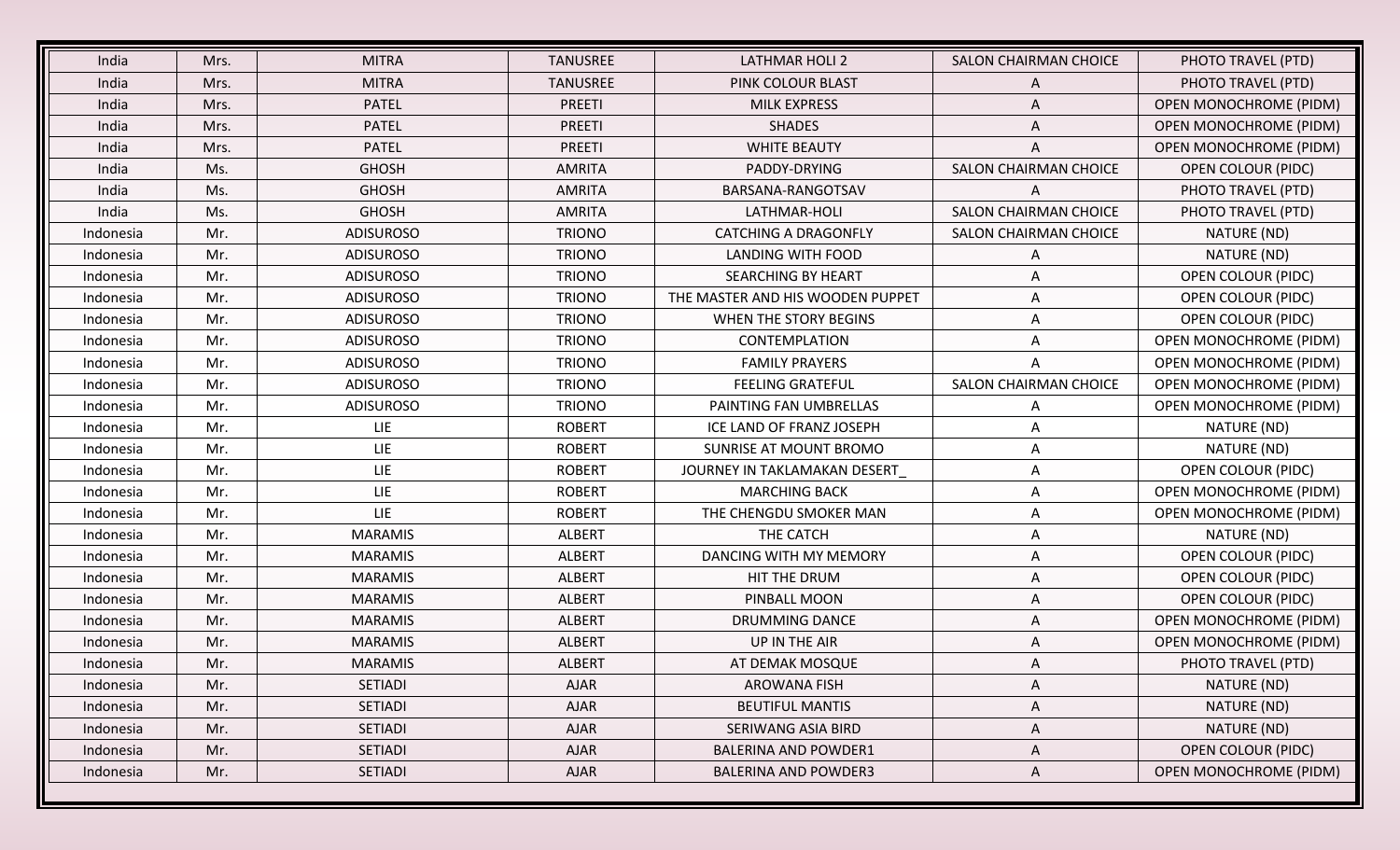| Indonesia   | Mr.  | <b>SETIADI</b>                           | <b>AJAR</b>     | THE FAKE PIRATES                  | A                          | <b>OPEN MONOCHROME (PIDM)</b> |
|-------------|------|------------------------------------------|-----------------|-----------------------------------|----------------------------|-------------------------------|
| Indonesia   | Mr.  | <b>SETIADI</b>                           | <b>AJAR</b>     | <b>TRADITIONAL QUEEN</b>          | A                          | <b>OPEN MONOCHROME (PIDM)</b> |
| <b>Iran</b> | Mr.  | KHALAJI                                  | <b>SHAHIN</b>   | DEATH OF THE QUEEN                | A                          | <b>OPEN COLOUR (PIDC)</b>     |
| Iran        | Mr.  | KHALAJI                                  | <b>SHAHIN</b>   | SARA FROM RENAISSANCE PERIOD      | A                          | <b>OPEN COLOUR (PIDC)</b>     |
| Iran        | Mr.  | KHALAJI                                  | <b>SHAHIN</b>   | SPRING                            | A                          | OPEN COLOUR (PIDC)            |
| Iran        | Mr.  | KHALAJI                                  | <b>SHAHIN</b>   | THE DAUGHTER A VIOLINIST          | A                          | OPEN COLOUR (PIDC)            |
| Iran        | Mr.  | KHALAJI                                  | <b>SHAHIN</b>   | <b>FEAR</b>                       | A                          | <b>OPEN MONOCHROME (PIDM)</b> |
| Iran        | Mr.  | MOHAMMAD HOSSEIN ZADEH<br><b>HASHEMI</b> | <b>HAMID</b>    | LINES REDS AND A MAN              | PSA GOLD MEDAL             | <b>OPEN COLOUR (PIDC)</b>     |
| Iran        | Mr.  | MOHAMMAD HOSSEIN ZADEH<br><b>HASHEMI</b> | <b>HAMID</b>    | <b>OBSERVER</b>                   | A                          | <b>OPEN MONOCHROME (PIDM)</b> |
| Iran        | Mr.  | MOHAMMAD HOSSEIN ZADEH<br><b>HASHEMI</b> | <b>HAMID</b>    | <b>RAIN TIME</b>                  | SALON CERTIFICATE OF MERIT | <b>OPEN MONOCHROME (PIDM)</b> |
| Iran        | Mr.  | MOHAMMAD HOSSEIN ZADEH<br><b>HASHEMI</b> | <b>HAMID</b>    | SHEIKH LOTFOLLAH MOSQUE           | Α                          | PHOTO TRAVEL (PTD)            |
| Israel      | Mrs. | ALGOM                                    | <b>RACHEL</b>   | <b>TIMKAT CEREMONY</b>            | A                          | PHOTO TRAVEL (PTD)            |
| Italy       | Mr.  | DI PANFILO                               | <b>VINCENZO</b> | <b>ICE SHARK</b>                  | A                          | NATURE (ND)                   |
| Italy       | Mr.  | DI PANFILO                               | <b>VINCENZO</b> | <b>RED LINE</b>                   | A                          | NATURE (ND)                   |
| Italy       | Mr.  | DI PANFILO                               | <b>VINCENZO</b> | <b>FIRST AID</b>                  | Α                          | <b>OPEN COLOUR (PIDC)</b>     |
| Italy       | Mr.  | DI PANFILO                               | <b>VINCENZO</b> | MIO FRATELLO                      | Α                          | <b>OPEN MONOCHROME (PIDM)</b> |
| Italy       | Mr.  | DI PANFILO                               | <b>VINCENZO</b> | <b>WARRIORS HILL</b>              | A                          | <b>OPEN MONOCHROME (PIDM)</b> |
| Italy       | Mr.  | DI PANFILO                               | <b>VINCENZO</b> | <b>GHOST VALLEY</b>               | A                          | PHOTO TRAVEL (PTD)            |
| Italy       | Mr.  | DI PANFILO                               | <b>VINCENZO</b> | <b>WITCH MOUNTAIN</b>             | A                          | PHOTO TRAVEL (PTD)            |
| Italy       | Mr.  | <b>OLIVERI</b>                           | <b>BRUNO</b>    | <b>UCCELLO CON PREDA</b>          | A                          | NATURE (ND)                   |
| Italy       | Mr.  | <b>OLIVERI</b>                           | <b>BRUNO</b>    | ORANGE                            | Α                          | <b>OPEN COLOUR (PIDC)</b>     |
| Italy       | Mr.  | <b>OLIVERI</b>                           | <b>BRUNO</b>    | SARA 7                            | A                          | <b>OPEN MONOCHROME (PIDM)</b> |
| Italy       | Mr.  | <b>OLIVERI</b>                           | <b>BRUNO</b>    | BURANO 1978                       | A                          | PHOTO TRAVEL (PTD)            |
| Italy       | Mrs. | <b>MENESINI</b>                          | LAURA           | MENESINI LAURA - CURIOSITY - 2022 | A                          | <b>OPEN COLOUR (PIDC)</b>     |
| Italy       | Mrs. | <b>MENESINI</b>                          | LAURA           | MENESINI LAURA - WATCH ME - 2021  | A                          | <b>OPEN MONOCHROME (PIDM)</b> |
| Italy       | Mrs. | PRATELLI                                 | ALESSANDRA      | <b>ITALIAN VINEYARD</b>           | SALON CHAIRMAN CHOICE      | <b>OPEN COLOUR (PIDC)</b>     |
| Italy       | Mrs. | PRATELLI                                 | ALESSANDRA      | <b>NEW FRIENDS</b>                | A                          | <b>OPEN MONOCHROME (PIDM)</b> |
| Italy       | Mrs. | PRATELLI                                 | ALESSANDRA      | THE GROUP                         | A                          | <b>OPEN MONOCHROME (PIDM)</b> |
| Italy       | Mrs. | PRATELLI                                 | ALESSANDRA      | <b>WALKING ON TIPTOE</b>          | A                          | <b>OPEN MONOCHROME (PIDM)</b> |
| Italy       | Mrs. | SANCANDI                                 | <b>IVANA</b>    | <b>EARTH AND ICE</b>              | A                          | NATURE (ND)                   |
| Italy       | Mrs. | SANCANDI                                 | <b>IVANA</b>    | <b>RED CAR</b>                    | A                          | <b>OPEN COLOUR (PIDC)</b>     |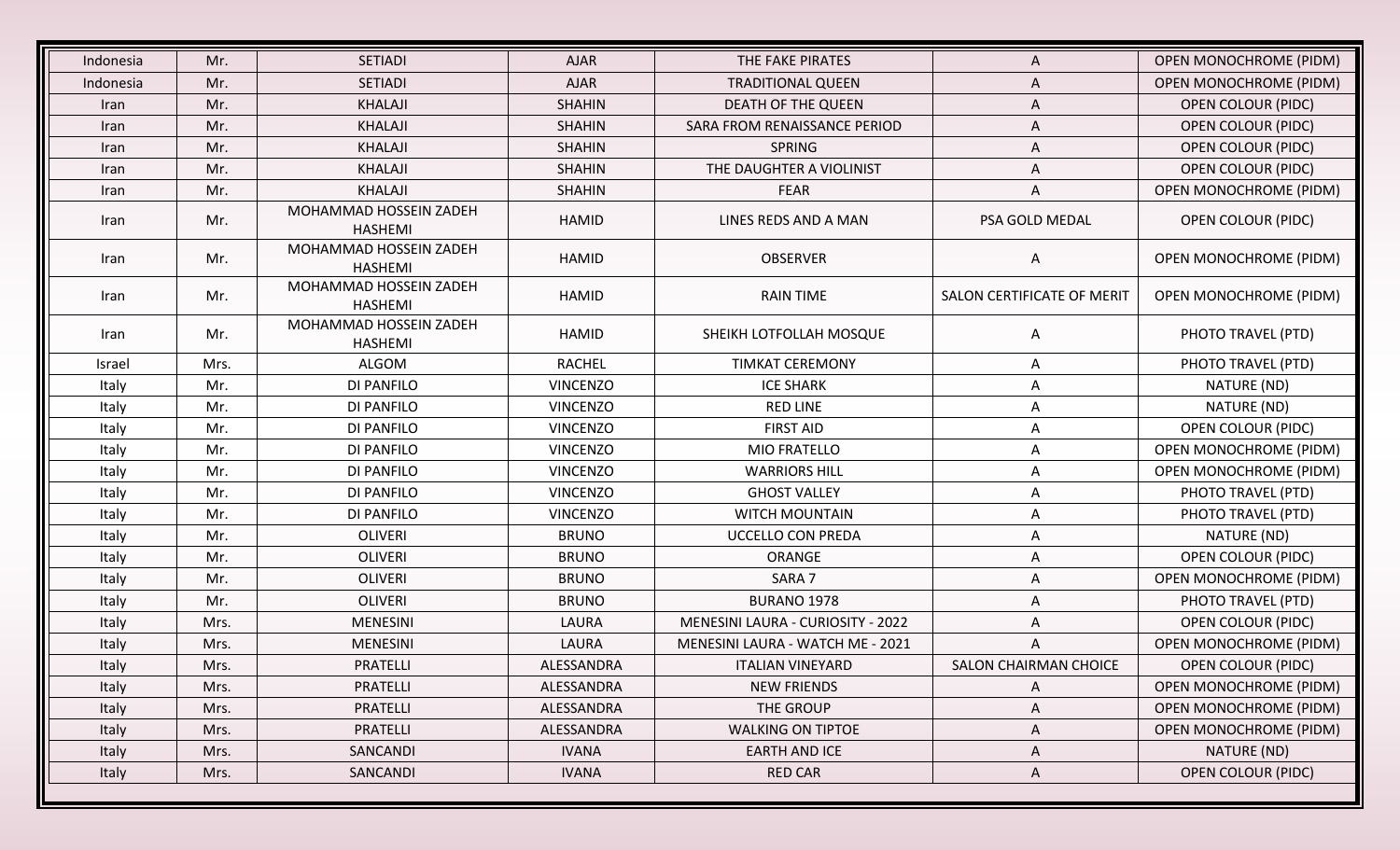| Italy       | Mrs. | SANCANDI            | <b>IVANA</b>     | <b>BOAT IN ICE LAGOON</b>          | A                | PHOTO TRAVEL (PTD)            |
|-------------|------|---------------------|------------------|------------------------------------|------------------|-------------------------------|
| Italy       | Mrs. | SANCANDI            | <b>IVANA</b>     | <b>CAMPING</b>                     | A                | PHOTO TRAVEL (PTD)            |
| Italy       | Mrs. | SANCANDI            | <b>IVANA</b>     | THE BRIDGE                         | A                | PHOTO TRAVEL (PTD)            |
| Malaysia    | Mr.  | <b>TEH</b>          | <b>TOMMY</b>     | AM I BEAUTIFUL 6                   | A                | NATURE (ND)                   |
| Malaysia    | Mr.  | <b>TEH</b>          | <b>TOMMY</b>     | <b>HAPPY MEAL 233</b>              | A                | NATURE (ND)                   |
| Malaysia    | Mr.  | <b>TEH</b>          | <b>TOMMY</b>     | MATING 17                          | A                | NATURE (ND)                   |
| Malaysia    | Mr.  | <b>TEH</b>          | <b>TOMMY</b>     | TWINS <sub>6</sub>                 | Α                | NATURE (ND)                   |
| Malaysia    | Mr.  | WEE MING            | SOO              | <b>COMPETE</b>                     | A                | NATURE (ND)                   |
| Malaysia    | Mr.  | WEE MING            | SOO              | <b>GANGES FESTIVAL 18</b>          | Α                | PHOTO TRAVEL (PTD)            |
| Malaysia    | Mr.  | <b>WEE MING</b>     | SOO              | <b>GOD REWARD CEREMONY</b>         | A                | PHOTO TRAVEL (PTD)            |
| Malta       | Dr.  | <b>CATANIA</b>      | <b>GOTTFRIED</b> | <b>CITY OF ARTS AND SCIENCES 4</b> | A                | <b>OPEN COLOUR (PIDC)</b>     |
| Malta       | Dr.  | <b>CATANIA</b>      | <b>GOTTFRIED</b> | <b>SEAMSTRESS</b>                  | A                | <b>OPEN COLOUR (PIDC)</b>     |
| Malta       | Dr.  | <b>CATANIA</b>      | <b>GOTTFRIED</b> | CITY OF ARTS AND SCIENCES 12       | A                | <b>OPEN MONOCHROME (PIDM)</b> |
| Malta       | Dr.  | <b>CATANIA</b>      | <b>GOTTFRIED</b> | <b>CURVES 2</b>                    | A                | <b>OPEN MONOCHROME (PIDM)</b> |
| Malta       | Dr.  | <b>CATANIA</b>      | <b>GOTTFRIED</b> | TULIP STAIRCASE LONDON             | A                | <b>OPEN MONOCHROME (PIDM)</b> |
| Malta       | Dr.  | <b>CATANIA</b>      | <b>GOTTFRIED</b> | CITY OF ARTS AND SCIENCES 20       | A                | PHOTO TRAVEL (PTD)            |
| Malta       | Dr.  | <b>CATANIA</b>      | <b>GOTTFRIED</b> | CITY OF ARTS AND SCIENCES 6        | A                | PHOTO TRAVEL (PTD)            |
| Malta       | Dr.  | <b>CATANIA</b>      | <b>GOTTFRIED</b> | POPEYE VILLAGE MALTA 2             | A                | PHOTO TRAVEL (PTD)            |
| Malta       | Dr.  | <b>CATANIA</b>      | <b>GOTTFRIED</b> | SIGGIEWI FJAKKOLI 2                | A                | PHOTO TRAVEL (PTD)            |
| Netherlands | Mr.  | <b>TEN TUSSCHER</b> | <b>ROB</b>       | MUSEUM KUNSTHAL ROTTERDAM          | A                | <b>OPEN MONOCHROME (PIDM)</b> |
| Netherlands | Mr.  | <b>TEN TUSSCHER</b> | <b>ROB</b>       | THAILAND-028                       | A                | PHOTO TRAVEL (PTD)            |
| New Zealand | Mrs. | MOFFATT-MCLEOD      | <b>KAREN</b>     | <b>BUTTERFLY NET</b>               | A                | <b>OPEN COLOUR (PIDC)</b>     |
| New Zealand | Mrs. | MOFFATT-MCLEOD      | <b>KAREN</b>     | <b>GYPSY EYES</b>                  | A                | <b>OPEN COLOUR (PIDC)</b>     |
| New Zealand | Mrs. | MOFFATT-MCLEOD      | <b>KAREN</b>     | <b>CAPTAIN MY CAPTAIN</b>          | A                | <b>OPEN MONOCHROME (PIDM)</b> |
| New Zealand | Mrs. | MOFFATT-MCLEOD      | <b>KAREN</b>     | THE KISS                           | A                | <b>OPEN MONOCHROME (PIDM)</b> |
| Poland      | Mr.  | <b>DUCZYNSKI</b>    | <b>MACIEJ</b>    | LANDMANNALAUGAR                    | A                | NATURE (ND)                   |
| Poland      | Mr.  | <b>DUCZYNSKI</b>    | <b>MACIEJ</b>    | TATRA 3                            | A                | NATURE (ND)                   |
| Poland      | Mr.  | <b>DUCZYNSKI</b>    | <b>MACIEJ</b>    | <b>ICELAND 71</b>                  | Α                | <b>OPEN MONOCHROME (PIDM)</b> |
| Poland      | Mr.  | <b>DUCZYNSKI</b>    | <b>MACIEJ</b>    | <b>ICELAND 34</b>                  | A                | PHOTO TRAVEL (PTD)            |
| Romania     | Mr.  | <b>PRIOTEASA</b>    | SEBASTIAN        | <b>MOUNTAINS</b>                   | A                | <b>OPEN COLOUR (PIDC)</b>     |
| Romania     | Mr.  | <b>PRIOTEASA</b>    | SEBASTIAN        | HOME                               | JSP BRONZE MEDAL | <b>OPEN MONOCHROME (PIDM)</b> |
| Romania     | Mr.  | <b>PRIOTEASA</b>    | SEBASTIAN        | <b>LONG WINTER</b>                 | A                | <b>OPEN MONOCHROME (PIDM)</b> |
| Romania     | Mr.  | <b>PRIOTEASA</b>    | SEBASTIAN        | PASSING BY                         | A                | <b>OPEN MONOCHROME (PIDM)</b> |
| Romania     | Mr.  | PRIOTEASA           | SEBASTIAN        | <b>MISTY VALLEY</b>                | A                | PHOTO TRAVEL (PTD)            |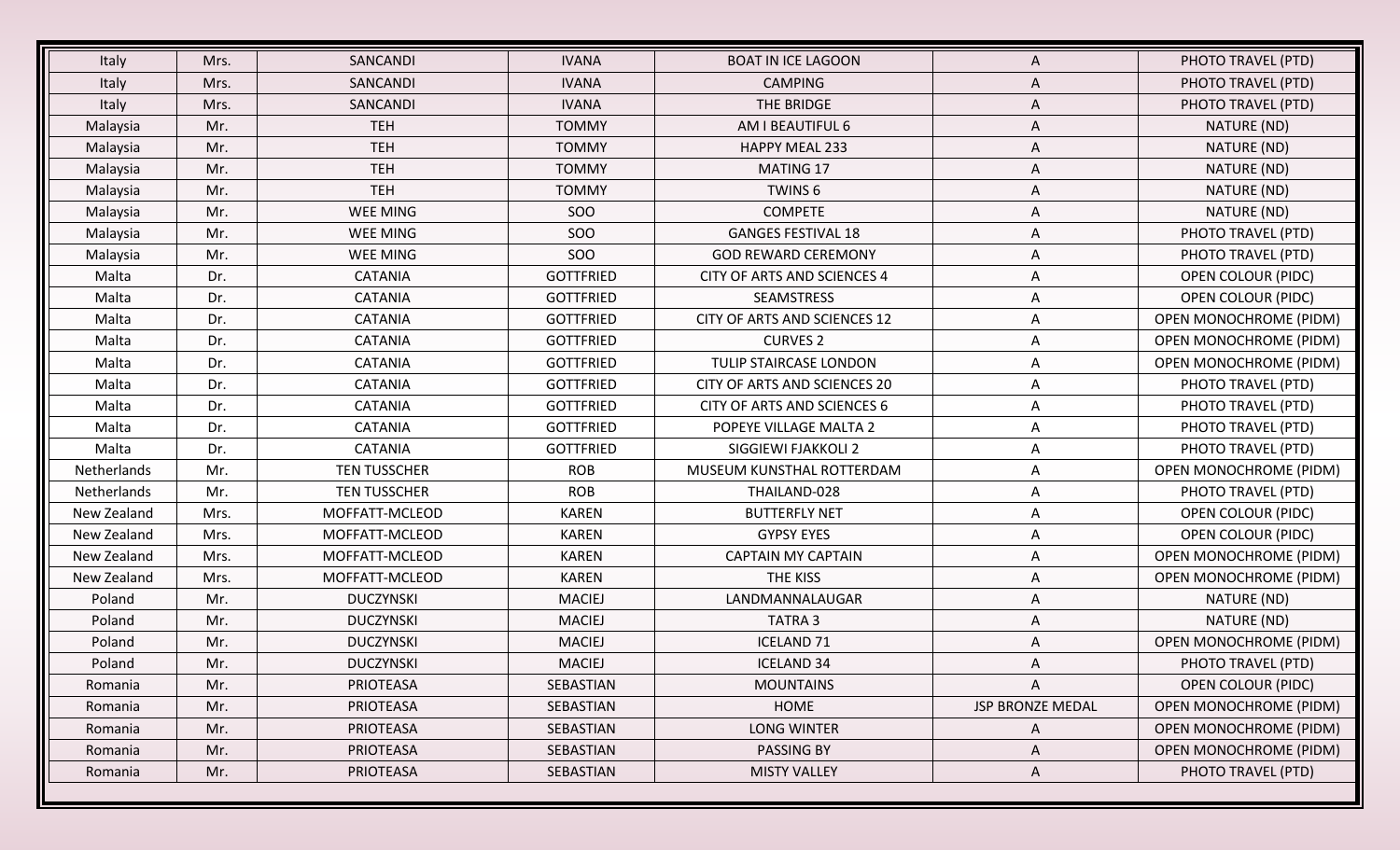| Romania               | Mr.  | <b>PRIOTEASA</b> | SEBASTIAN        | THE CHURCH                      | A                          | PHOTO TRAVEL (PTD)            |
|-----------------------|------|------------------|------------------|---------------------------------|----------------------------|-------------------------------|
| Russian<br>Federation | Mr.  | SMOLNIKOV        | ANDREY           | <b>BROTHERS</b>                 | A                          | <b>OPEN COLOUR (PIDC)</b>     |
| Russian<br>Federation | Mr.  | SMOLNIKOV        | ANDREY           | PRAYER FOR HEALING              | A                          | <b>OPEN COLOUR (PIDC)</b>     |
| Russian<br>Federation | Mr.  | SMOLNIKOV        | ANDREY           | <b>VETERAN II</b>               | A                          | <b>OPEN MONOCHROME (PIDM)</b> |
| Russian<br>Federation | Mr.  | SMOLNIKOV        | ANDREY           | <b>WIDOW</b>                    | A                          | <b>OPEN MONOCHROME (PIDM)</b> |
| Singapore             | Mr.  | <b>CHOO</b>      | LAI WAN ANGELA   | <b>BUTTERFLY</b>                | A                          | NATURE (ND)                   |
| Singapore             | Mr.  | CHOO             | LAI WAN ANGELA   | <b>GRADUATION DAY</b>           | A                          | <b>OPEN COLOUR (PIDC)</b>     |
| Singapore             | Mr.  | <b>CHOO</b>      | LAI WAN ANGELA   | <b>JEWEL AIRPORT</b>            | A                          | PHOTO TRAVEL (PTD)            |
| Singapore             | Mr.  | <b>CHOO</b>      | LAI WAN ANGELA   | <b>JEWEL CHANGI</b>             | A                          | PHOTO TRAVEL (PTD)            |
| Singapore             | Mr.  | <b>HENG</b>      | <b>ZEE KEK</b>   | MORNING CYCLING AT M BAY        | A                          | <b>OPEN MONOCHROME (PIDM)</b> |
| Singapore             | Mr.  | SIM              | KIM-PHENG        | <b>BALLET AT MYSTERY PLACE</b>  | Α                          | <b>OPEN COLOUR (PIDC)</b>     |
| Singapore             | Mr.  | SIM              | KIM-PHENG        | <b>COLETTE LIKE BLUE</b>        | A                          | <b>OPEN COLOUR (PIDC)</b>     |
| Singapore             | Mr.  | SIM              | KIM-PHENG        | LOOK AT JOHN                    | A                          | <b>OPEN COLOUR (PIDC)</b>     |
| Singapore             | Mr.  | SIM              | KIM-PHENG        | PRETTY DORIS                    | A                          | <b>OPEN COLOUR (PIDC)</b>     |
| Singapore             | Mr.  | <b>TEO</b>       | <b>GIAP CHIU</b> | AAFREEDA THIRTY NINE            | A                          | <b>OPEN COLOUR (PIDC)</b>     |
| Singapore             | Mr.  | <b>TEO</b>       | <b>GIAP CHIU</b> | <b>JOEY TEO FOUR</b>            | A                          | <b>OPEN COLOUR (PIDC)</b>     |
| Singapore             | Mr.  | <b>TEO</b>       | <b>GIAP CHIU</b> | TWO CAMILLE WONGE NG SU TEN     | A                          | <b>OPEN MONOCHROME (PIDM)</b> |
| Singapore             | Mr.  | <b>TEO</b>       | <b>GIAP CHIU</b> | XIAN WEN WEN SEVEN              | A                          | <b>OPEN MONOCHROME (PIDM)</b> |
| Singapore             | Mr.  | <b>TEO</b>       | <b>GIAP CHIU</b> | A GROUP BIG LAMA SEVENTY        | A                          | PHOTO TRAVEL (PTD)            |
| Singapore             | Mr.  | <b>TEO</b>       | <b>GIAP CHIU</b> | <b>BIIG GROUP OF LAMA THREE</b> | A                          | PHOTO TRAVEL (PTD)            |
| Slovenia              | Mr.  | <b>KRIZAJ</b>    | <b>TOMI</b>      | C1-FOOD                         | SALON CERTIFICATE OF MERIT | NATURE (ND)                   |
| Slovenia              | Mr.  | <b>KRIZAJ</b>    | <b>TOMI</b>      | C3-FAMILY                       | A                          | NATURE (ND)                   |
| Slovenia              | Mr.  | <b>KRIZAJ</b>    | <b>TOMI</b>      | <b>C4-O THAT WATER</b>          | A                          | NATURE (ND)                   |
| Slovenia              | Mr.  | <b>KRIZAJ</b>    | <b>TOMI</b>      | <b>B1-CHURCH NEAR THE LAKE</b>  | A                          | <b>OPEN COLOUR (PIDC)</b>     |
| Slovenia              | Mr.  | <b>KRIZAJ</b>    | <b>TOMI</b>      | <b>D1-VILLAGE IN WINTER</b>     | A                          | PHOTO TRAVEL (PTD)            |
| Slovenia              | Mr.  | KRIZAJ           | <b>TOMI</b>      | <b>D3-RED ROCK</b>              | A                          | PHOTO TRAVEL (PTD)            |
| Slovenia              | Mr.  | <b>KRIZAJ</b>    | <b>TOMI</b>      | <b>D4-STONY VILLAGE</b>         | A                          | PHOTO TRAVEL (PTD)            |
| South Africa          | Mrs. | <b>BOTHA</b>     | MARGIE           | CARACAL ON THE LOOK OUT         | A                          | NATURE (ND)                   |
| South Africa          | Mrs. | <b>BOTHA</b>     | <b>MARGIE</b>    | <b>DUSTY ELEPHANT DUAL</b>      | A                          | NATURE (ND)                   |
| South Africa          | Mrs. | <b>BOTHA</b>     | MARGIE           | LION CUB ON GIRAFFE             | A                          | NATURE (ND)                   |
| South Africa          | Mrs. | <b>BOTHA</b>     | <b>MARGIE</b>    | <b>SHARING THE PREY</b>         | SALON CERTIFICATE OF MERIT | NATURE (ND)                   |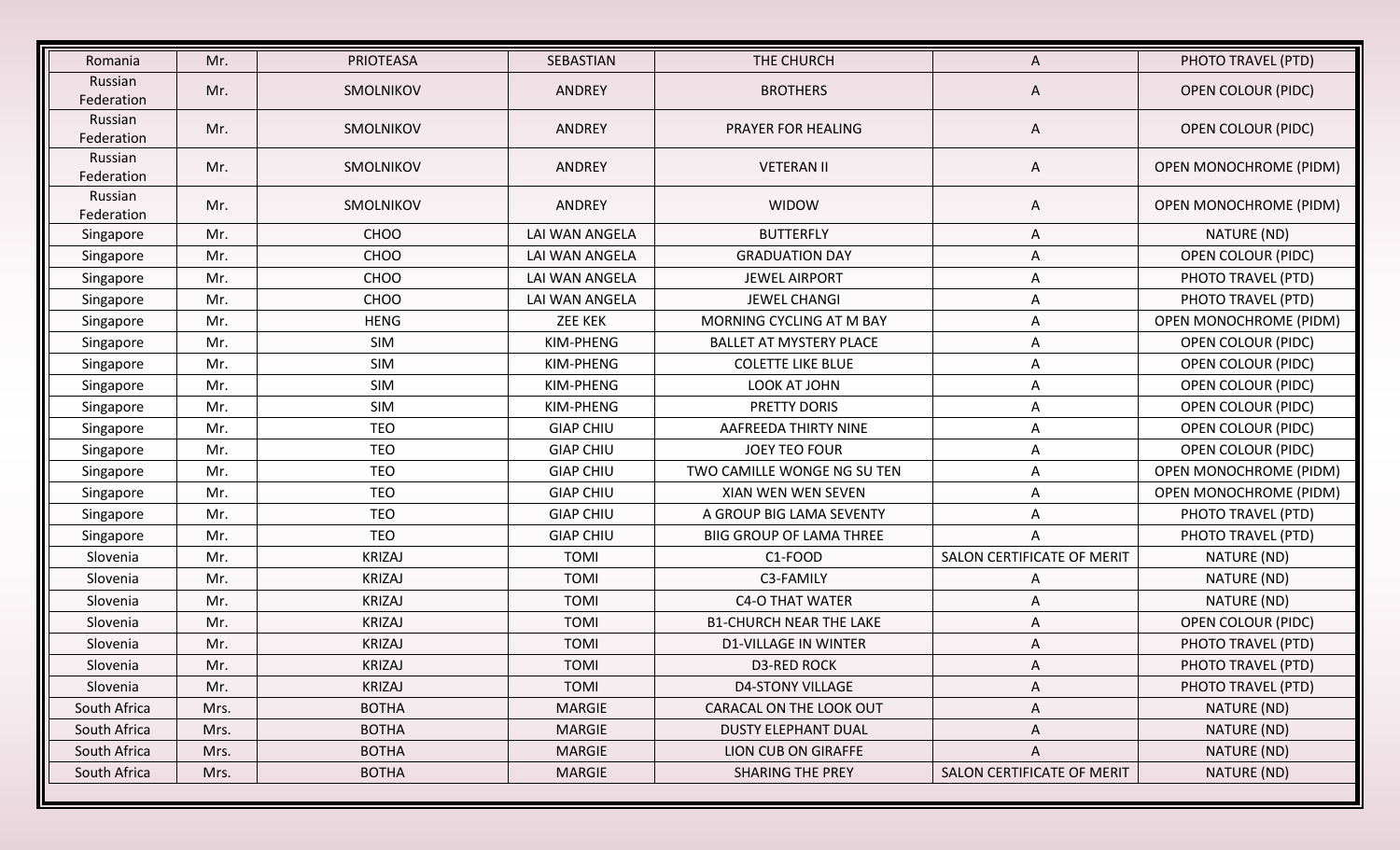| South Africa | Mrs. | <b>BOTHA</b>             | <b>MARGIE</b>     | LITTLE BOY JUMPING LINES       | A                          | <b>OPEN COLOUR (PIDC)</b>     |
|--------------|------|--------------------------|-------------------|--------------------------------|----------------------------|-------------------------------|
| South Africa | Mrs. | <b>BOTHA</b>             | <b>MARGIE</b>     | CARACAL LOOKING BACK BW        | A                          | <b>OPEN MONOCHROME (PIDM)</b> |
| South Africa | Mrs. | <b>BOTHA</b>             | <b>MARGIE</b>     | LANDING CAPE VULTURE BW        | A                          | <b>OPEN MONOCHROME (PIDM)</b> |
| South Africa | Mrs. | <b>BOTHA</b>             | <b>MARGIE</b>     | LEOPARD APPROACHING            | A                          | <b>OPEN MONOCHROME (PIDM)</b> |
| South Africa | Mrs. | <b>BOTHA</b>             | <b>MARGIE</b>     | MONO HYENA AND CUB             | A                          | <b>OPEN MONOCHROME (PIDM)</b> |
| South Africa | Mrs. | <b>BOTHA</b>             | <b>MARGIE</b>     | SPECTATORS AT YELLOWSTONE      | A                          | PHOTO TRAVEL (PTD)            |
| South Africa | Mrs. | <b>BOTHA</b>             | <b>MARGIE</b>     | SPECTATORS IN ANTARCTICA       | Α                          | PHOTO TRAVEL (PTD)            |
| South Korea  | Mr.  | <b>NAM</b>               | <b>HAGWOO</b>     | <b>THREE SIBLINGS</b>          | A                          | NATURE (ND)                   |
| Spain        | Mr.  | <b>MOLERO GUTIERREZ</b>  | <b>FLORENTINO</b> | <b>EL RINCON</b>               | A                          | OPEN COLOUR (PIDC)            |
| Spain        | Mr.  | <b>MOLERO GUTIERREZ</b>  | <b>FLORENTINO</b> | <b>METAMORFOSIS</b>            | A                          | OPEN COLOUR (PIDC)            |
| Spain        | Mr.  | <b>MOLERO GUTIERREZ</b>  | <b>FLORENTINO</b> | LA MADRE                       | SALON CERTIFICATE OF MERIT | <b>OPEN MONOCHROME (PIDM)</b> |
| Spain        | Mr.  | <b>MOLERO GUTIERREZ</b>  | <b>FLORENTINO</b> | SALA DE LOS PRESOS             | A                          | <b>OPEN MONOCHROME (PIDM)</b> |
| Spain        | Mr.  | <b>PARREU</b>            | SALVADOR          | <b>CIRCUS</b>                  | A                          | OPEN MONOCHROME (PIDM)        |
| Spain        | Mr.  | PARREU                   | SALVADOR          | LETTER                         | Α                          | <b>OPEN MONOCHROME (PIDM)</b> |
| Spain        | Mr.  | <b>PARREU</b>            | SALVADOR          | <b>TRILOGY</b>                 | A                          | <b>OPEN MONOCHROME (PIDM)</b> |
| Spain        | Mr.  | SALINAS D ANGLADA        | <b>JOAQUIN</b>    | ANABEL 10                      | A                          | <b>OPEN COLOUR (PIDC)</b>     |
| Spain        | Mr.  | SALINAS D ANGLADA        | <b>JOAQUIN</b>    | <b>IRINA</b>                   | A                          | <b>OPEN COLOUR (PIDC)</b>     |
| Spain        | Mr.  | SALINAS D ANGLADA        | <b>JOAQUIN</b>    | NUNCA DEJES DE MIRARME 5       | A                          | <b>OPEN COLOUR (PIDC)</b>     |
| Spain        | Mr.  | SALINAS D ANGLADA        | <b>JOAQUIN</b>    | <b>PATRICIA</b>                | Α                          | <b>OPEN COLOUR (PIDC)</b>     |
| Spain        | Mr.  | SALINAS D ANGLADA        | <b>JOAQUIN</b>    | <b>IRINA 3</b>                 | A                          | <b>OPEN MONOCHROME (PIDM)</b> |
| Spain        | Mr.  | SALINAS D ANGLADA        | <b>JOAQUIN</b>    | <b>MIENTRAS DORMIAS</b>        | Α                          | <b>OPEN MONOCHROME (PIDM)</b> |
| Spain        | Mr.  | SALINAS D ANGLADA        | <b>JOAQUIN</b>    | NOSTALGIA                      | A                          | <b>OPEN MONOCHROME (PIDM)</b> |
| Spain        | Mr.  | SALINAS D ANGLADA        | <b>JOAQUIN</b>    | AMANECER ENTRE DOS LUCES       | A                          | PHOTO TRAVEL (PTD)            |
| Spain        | Mr.  | SALINAS D ANGLADA        | <b>JOAQUIN</b>    | <b>DESPEDIDA</b>               | A                          | PHOTO TRAVEL (PTD)            |
| Spain        | Mr.  | <b>SALINAS D ANGLADA</b> | <b>JOAQUIN</b>    | NOCHE DE LUNA 5                | A                          | PHOTO TRAVEL (PTD)            |
| Spain        | Mr.  | SALINAS D ANGLADA        | <b>JOAQUIN</b>    | REFLEJOS AL AMANECER 7         | Α                          | PHOTO TRAVEL (PTD)            |
| Sweden       | Mr.  | <b>DAHL</b>              | NILS-OLOV         | <b>STAIRWAY TO HEAVEN</b>      | A                          | OPEN COLOUR (PIDC)            |
| Sweden       | Mr.  | <b>DAHL</b>              | NILS-OLOV         | <b>WING WALKING</b>            | A                          | <b>OPEN COLOUR (PIDC)</b>     |
| Sweden       | Mr.  | DAHL                     | NILS-OLOV         | <b>OLD BUICK</b>               | A                          | <b>OPEN MONOCHROME (PIDM)</b> |
| Sweden       | Mr.  | <b>DAHL</b>              | NILS-OLOV         | AMSTERDAM CANAL                | A                          | PHOTO TRAVEL (PTD)            |
| Sweden       | Mr.  | <b>HOLMBERG</b>          | <b>KENT</b>       | FEMALE LION 20190525200525     | Α                          | NATURE (ND)                   |
| Sweden       | Mr.  | <b>HOLMBERG</b>          | <b>KENT</b>       | HIPPOS 201810131738403         | A                          | NATURE (ND)                   |
| Sweden       | Mr.  | <b>HOLMBERG</b>          | <b>KENT</b>       | VULTURE PIED CROW 190521091215 | SALON CERTIFICATE OF MERIT | NATURE (ND)                   |
| Sweden       | Mr.  | <b>HOLMBERG</b>          | <b>KENT</b>       | WHITETAILED EAGLE 190202144525 | A                          | NATURE (ND)                   |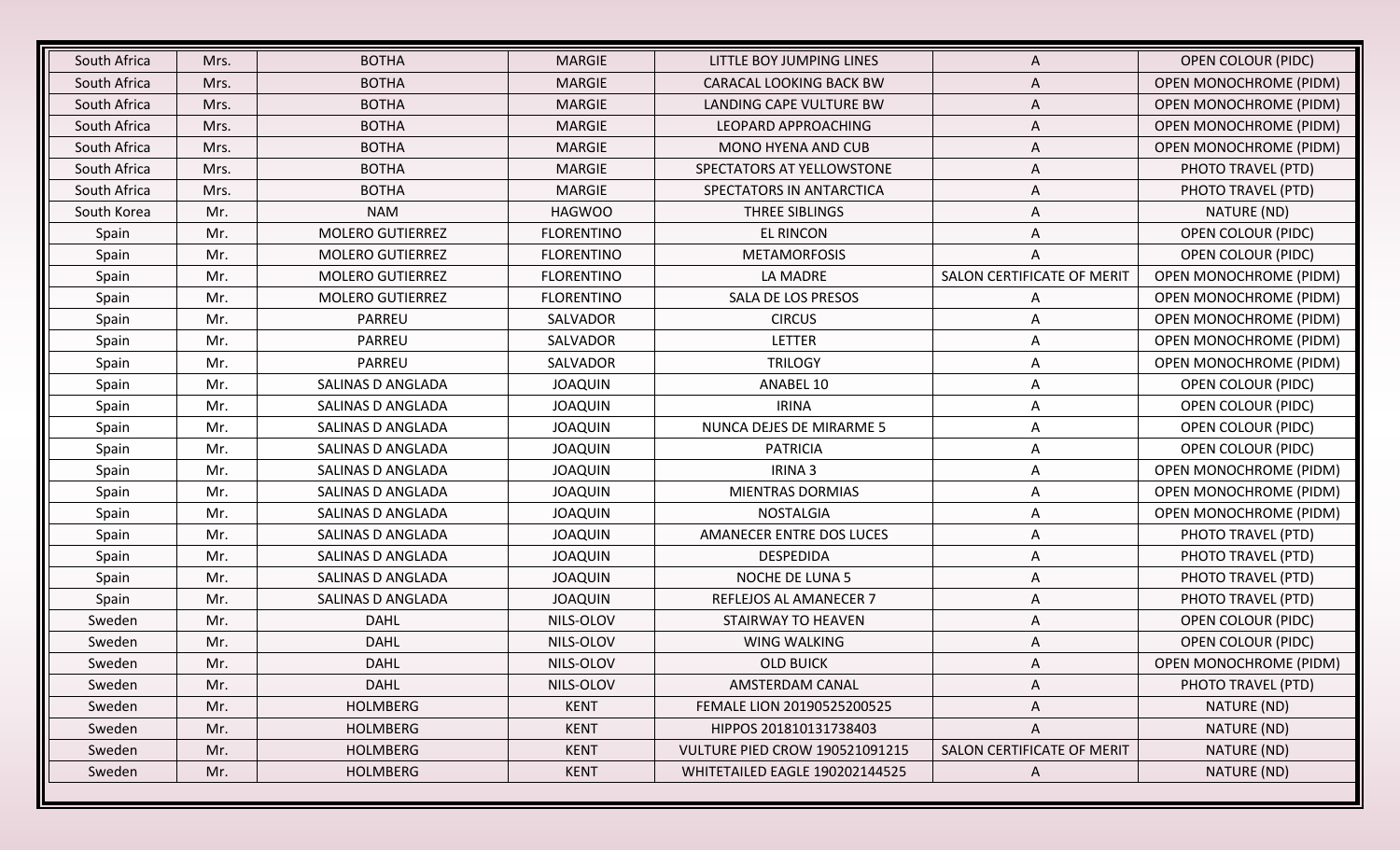| Sweden     | Mr. | <b>REICHEL</b> | <b>PETER</b>    | <b>LAST LIGHT BARBARA</b> | A                            | <b>OPEN COLOUR (PIDC)</b>     |
|------------|-----|----------------|-----------------|---------------------------|------------------------------|-------------------------------|
| Sweden     | Mr. | <b>REICHEL</b> | <b>PETER</b>    | <b>BIRD FEEDER</b>        | A                            | <b>OPEN MONOCHROME (PIDM)</b> |
| Sweden     | Mr. | <b>REICHEL</b> | <b>PETER</b>    | <b>EAGLE</b>              | A                            | <b>OPEN MONOCHROME (PIDM)</b> |
| Sweden     | Mr. | <b>REICHEL</b> | <b>PETER</b>    | <b>BAVARIA</b>            | A                            | PHOTO TRAVEL (PTD)            |
| Sweden     | Mr. | <b>REICHEL</b> | <b>PETER</b>    | <b>INNERGESCHLOSS</b>     | A                            | PHOTO TRAVEL (PTD)            |
| Taiwan     | Mr. | CHAO           | <b>LING JYI</b> | <b>BLUE BIRD 3</b>        | A                            | NATURE (ND)                   |
| Taiwan     | Mr. | CHAO           | <b>LING JYI</b> | <b>BLUE BIRD 6</b>        | A                            | NATURE (ND)                   |
| Taiwan     | Mr. | CHAO           | <b>LING JYI</b> | PEUCETIS FORMOSENSIS 12   | <b>SALON BRONZE MEDAL</b>    | NATURE (ND)                   |
| Taiwan     | Mr. | CHAO           | LING JYI        | DISABLED11                | SALON CERTIFICATE OF MERIT   | <b>OPEN COLOUR (PIDC)</b>     |
| Taiwan     | Mr. | CHAO           | <b>LING JYI</b> | <b>RIBBON DANCE</b>       | Α                            | <b>OPEN COLOUR (PIDC)</b>     |
| Taiwan     | Mr. | CHAO           | <b>LING JYI</b> | TAIWAN 82                 | A                            | OPEN COLOUR (PIDC)            |
| Taiwan     | Mr. | CHAO           | LING JYI        | <b>BALLET 2</b>           | A                            | <b>OPEN MONOCHROME (PIDM)</b> |
| Taiwan     | Mr. | CHAO           | <b>LING JYI</b> | MINER 11                  | A                            | <b>OPEN MONOCHROME (PIDM)</b> |
| Taiwan     | Mr. | CHAO           | <b>LING JYI</b> | MINER6                    | A                            | <b>OPEN MONOCHROME (PIDM)</b> |
| Taiwan     | Mr. | CHAO           | <b>LING JYI</b> | KING SHIP 22              | A                            | PHOTO TRAVEL (PTD)            |
| Taiwan     | Mr. | CHAO           | LING JYI        | TAIWAN 80                 | A                            | PHOTO TRAVEL (PTD)            |
| Taiwan     | Mr. | CHAO           | <b>LING JYI</b> | TAIWAN51                  | Α                            | PHOTO TRAVEL (PTD)            |
| Taiwan     | Mr. | <b>LEE</b>     | SHENG-HAO       | HELLO <sub>2</sub>        | <b>SALON CHAIRMAN CHOICE</b> | NATURE (ND)                   |
| Taiwan     | Mr. | LEE            | SHENG-HAO       | HUNT <sub>12</sub>        | Α                            | NATURE (ND)                   |
| Taiwan     | Mr. | LEE            | SHENG-HAO       | SPIDER AND CHILDREN 4     | A                            | NATURE (ND)                   |
| Taiwan     | Mr. | <b>LEE</b>     | SHENG-HAO       | <b>HURRY UP 4</b>         | A                            | <b>OPEN COLOUR (PIDC)</b>     |
| Taiwan     | Mr. | LEE            | SHENG-HAO       | <b>MOTION FREEZE 4</b>    | A                            | <b>OPEN COLOUR (PIDC)</b>     |
| Taiwan     | Mr. | <b>LEE</b>     | SHENG-HAO       | <b>MOTION FREEZE 5</b>    | SALON CERTIFICATE OF MERIT   | OPEN COLOUR (PIDC)            |
| Taiwan     | Mr. | LEE            | SHENG-HAO       | <b>SOLO DANCE 3</b>       | Α                            | <b>OPEN COLOUR (PIDC)</b>     |
| Taiwan     | Mr. | LEE            | SHENG-HAO       | <b>DIVERGENCE 5</b>       | A                            | <b>OPEN MONOCHROME (PIDM)</b> |
| Taiwan     | Mr. | <b>LEE</b>     | SHENG-HAO       | GRANDMA                   | A                            | <b>OPEN MONOCHROME (PIDM)</b> |
| Taiwan     | Mr. | <b>LEE</b>     | SHENG-HAO       | PASS BY YOU               | A                            | <b>OPEN MONOCHROME (PIDM)</b> |
| Taiwan     | Mr. | LEE            | SHENG-HAO       | <b>CITY LANDSCAPE</b>     | SALON CERTIFICATE OF MERIT   | PHOTO TRAVEL (PTD)            |
| Taiwan     | Mr. | LEE            | SHENG-HAO       | <b>CITY LANDSCAPE 2</b>   | A                            | PHOTO TRAVEL (PTD)            |
| Taiwan     | Mr. | <b>LEE</b>     | SHENG-HAO       | Z ROAD 3                  | A                            | PHOTO TRAVEL (PTD)            |
| <b>USA</b> | Mr. | <b>BAILEY</b>  | RICHARD         | <b>HOWDY</b>              | A                            | NATURE (ND)                   |
| <b>USA</b> | Mr. | <b>BAILEY</b>  | RICHARD         | <b>MOMS HAPPINESS</b>     | Α                            | NATURE (ND)                   |
| <b>USA</b> | Mr. | <b>BAILEY</b>  | <b>RICHARD</b>  | THE KILL                  | A                            | NATURE (ND)                   |
| <b>USA</b> | Mr. | <b>BAILEY</b>  | RICHARD         | <b>TRIPLETS</b>           | A                            | NATURE (ND)                   |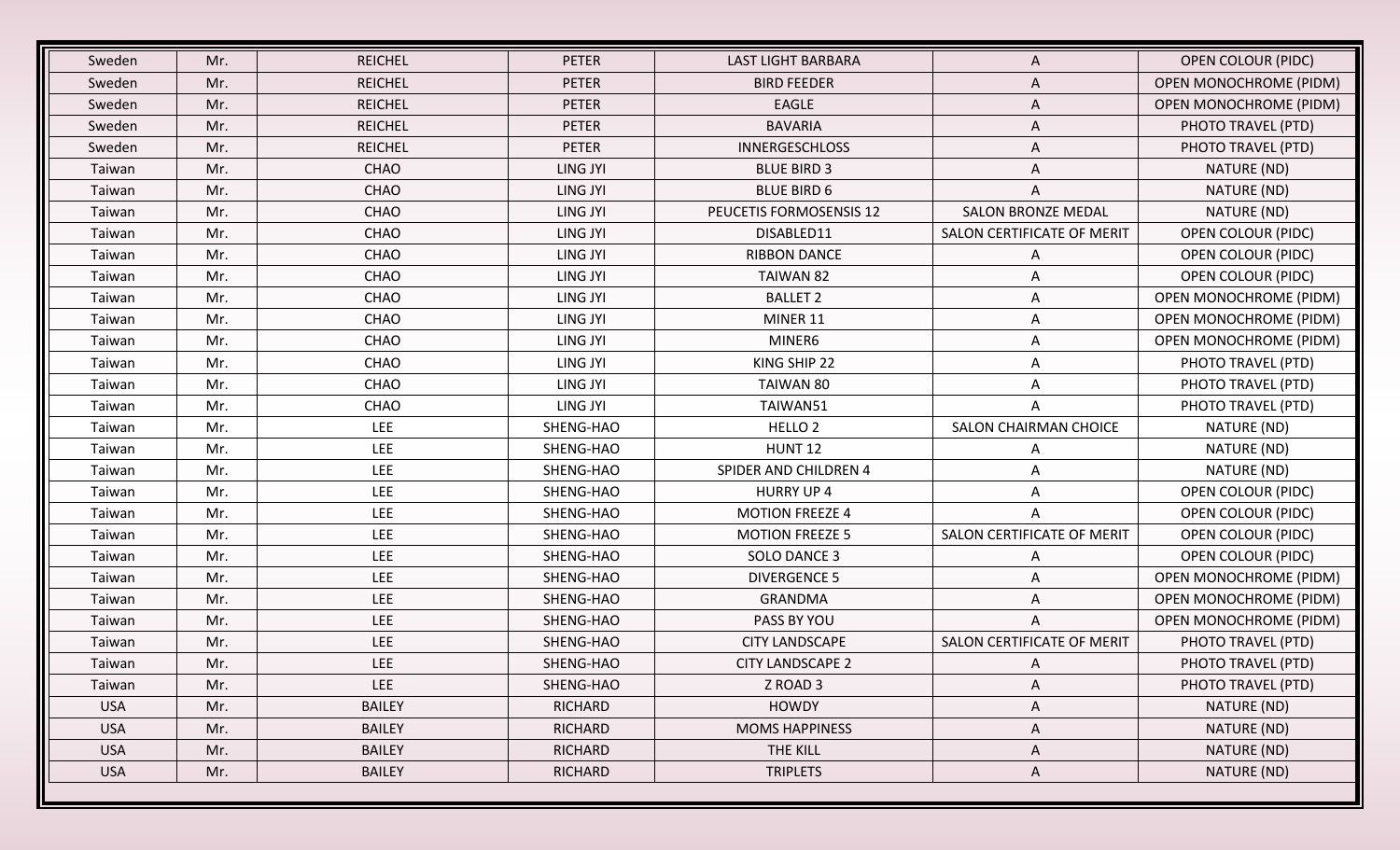| <b>USA</b> | Mr. | <b>BAILEY</b>    | <b>RICHARD</b>      | <b>MAJESTIC</b>                    | SALON CERTIFICATE OF MERIT | <b>OPEN COLOUR (PIDC)</b>     |
|------------|-----|------------------|---------------------|------------------------------------|----------------------------|-------------------------------|
| <b>USA</b> | Mr. | <b>BAILEY</b>    | <b>RICHARD</b>      | <b>BELIEVE</b>                     | A                          | <b>OPEN MONOCHROME (PIDM)</b> |
| <b>USA</b> | Mr. | <b>BAILEY</b>    | <b>RICHARD</b>      | <b>CUTE</b>                        | JSP SILVER MEDAL           | <b>OPEN MONOCHROME (PIDM)</b> |
| <b>USA</b> | Mr. | <b>BAILEY</b>    | <b>RICHARD</b>      | <b>TOSS NET</b>                    | A                          | <b>OPEN MONOCHROME (PIDM)</b> |
| <b>USA</b> | Mr. | <b>BAILEY</b>    | <b>RICHARD</b>      | <b>LANDING CREW</b>                | A                          | PHOTO TRAVEL (PTD)            |
| <b>USA</b> | Mr. | <b>BAILEY</b>    | <b>RICHARD</b>      | PENGUIN VILLAGE                    | A                          | PHOTO TRAVEL (PTD)            |
| <b>USA</b> | Mr. | <b>BAILEY</b>    | <b>RICHARD</b>      | PHOTO SHOOT                        | A                          | PHOTO TRAVEL (PTD)            |
| <b>USA</b> | Mr. | <b>BAILEY</b>    | <b>RICHARD</b>      | <b>WHIRLING LIGHTS</b>             | Α                          | PHOTO TRAVEL (PTD)            |
| <b>USA</b> | Mr. | <b>CHIU</b>      | <b>BOB</b>          | ZEBRAS DRINKING WATER4             | Α                          | NATURE (ND)                   |
| <b>USA</b> | Mr. | CHIU             | <b>BOB</b>          | VIETNAM2                           | SALON CHAIRMAN CHOICE      | <b>OPEN MONOCHROME (PIDM)</b> |
| <b>USA</b> | Mr. | JANG             | <b>HENRY</b>        | FLY TOGETHER 2171                  | A                          | NATURE (ND)                   |
| <b>USA</b> | Mr. | JANG             | <b>HENRY</b>        | HUMPBACK WHALE_2221                | Α                          | NATURE (ND)                   |
| <b>USA</b> | Mr. | JANG             | <b>HENRY</b>        | WAVES IN WINTER_21121              | A                          | NATURE (ND)                   |
| <b>USA</b> | Mr. | JANG             | <b>HENRY</b>        | <b>BARN OWLS</b>                   | Α                          | <b>OPEN COLOUR (PIDC)</b>     |
| <b>USA</b> | Mr. | JANG             | <b>HENRY</b>        | FOGS COVERING YOSEMITE VALLEY      | A                          | <b>OPEN COLOUR (PIDC)</b>     |
| <b>USA</b> | Mr. | JANG             | <b>HENRY</b>        | MATURED WHEAT FIELD 2173           | SALON BRONZE MEDAL         | <b>OPEN COLOUR (PIDC)</b>     |
| <b>USA</b> | Mr. | JANG             | <b>HENRY</b>        | WHITE POCKET_3                     | A                          | <b>OPEN MONOCHROME (PIDM)</b> |
| <b>USA</b> | Mr. | JANG             | <b>HENRY</b>        | BEAUTIFUL SAN FRANCISCO_1971       | A                          | PHOTO TRAVEL (PTD)            |
| <b>USA</b> | Mr. | JANG             | <b>HENRY</b>        | <b>GOLDEN TEMPLE</b>               | A                          | PHOTO TRAVEL (PTD)            |
| <b>USA</b> | Mr. | JANG             | <b>HENRY</b>        | <b>REFLECTION CANYON_2</b>         | SALON CERTIFICATE OF MERIT | PHOTO TRAVEL (PTD)            |
| <b>USA</b> | Mr. | JANG             | <b>HENRY</b>        | WALKING ON THE WAVES 1481          | A                          | PHOTO TRAVEL (PTD)            |
| <b>USA</b> | Mr. | <b>MURPHY</b>    | <b>KEN</b>          | <b>CALLIOPE CHECKING LUPINE</b>    | Α                          | NATURE (ND)                   |
| <b>USA</b> | Mr. | <b>MURPHY</b>    | <b>KEN</b>          | 1948 INTERNATIONAL KB ONE HALF TON | A                          | <b>OPEN MONOCHROME (PIDM)</b> |
| <b>USA</b> | Mr. | <b>NGUYEN</b>    | <b>HUONG HOA</b>    | BLUE HERON CAUGHT FISH 21A1        | A                          | NATURE (ND)                   |
| <b>USA</b> | Mr. | <b>NGUYEN</b>    | <b>HUONG HOA</b>    | BW CARDINAL AFTER SNOW 22B4        | A                          | <b>OPEN MONOCHROME (PIDM)</b> |
| <b>USA</b> | Mr. | <b>NGUYEN</b>    | <b>HUONG HOA</b>    | BW PURPLE LOTUS FAMILY 19A4        | Α                          | <b>OPEN MONOCHROME (PIDM)</b> |
| <b>USA</b> | Mr. | <b>RASPUTNIS</b> | ALEXANDER           | <b>MATING TETRAOPES</b>            | A                          | NATURE (ND)                   |
| <b>USA</b> | Mr. | SALIM            | MOHAMMAD ALI        | <b>WORKER BEE</b>                  | A                          | NATURE (ND)                   |
| <b>USA</b> | Mr. | SALIM            | MOHAMMAD ALI        | <b>OCULUS INTERIOR</b>             | Α                          | OPEN COLOUR (PIDC)            |
| <b>USA</b> | Mr. | SALIM            | <b>MOHAMMAD ALI</b> | ROMANTIC IN RAINBOW-1461           | A                          | <b>OPEN MONOCHROME (PIDM)</b> |
| <b>USA</b> | Mr. | <b>TRINH</b>     | <b>SHIRLEY</b>      | <b>CO THACH</b>                    | Α                          | <b>OPEN COLOUR (PIDC)</b>     |
| <b>USA</b> | Mr. | <b>TRINH</b>     | <b>SHIRLEY</b>      | LY                                 | A                          | <b>OPEN COLOUR (PIDC)</b>     |
| <b>USA</b> | Mr. | <b>TRINH</b>     | <b>SHIRLEY</b>      | <b>HUNTINGTON BRIDGE</b>           | A                          | PHOTO TRAVEL (PTD)            |
| <b>USA</b> | Mr. | <b>TRINH</b>     | <b>SHIRLEY</b>      | <b>RED HOUSE</b>                   | A                          | PHOTO TRAVEL (PTD)            |